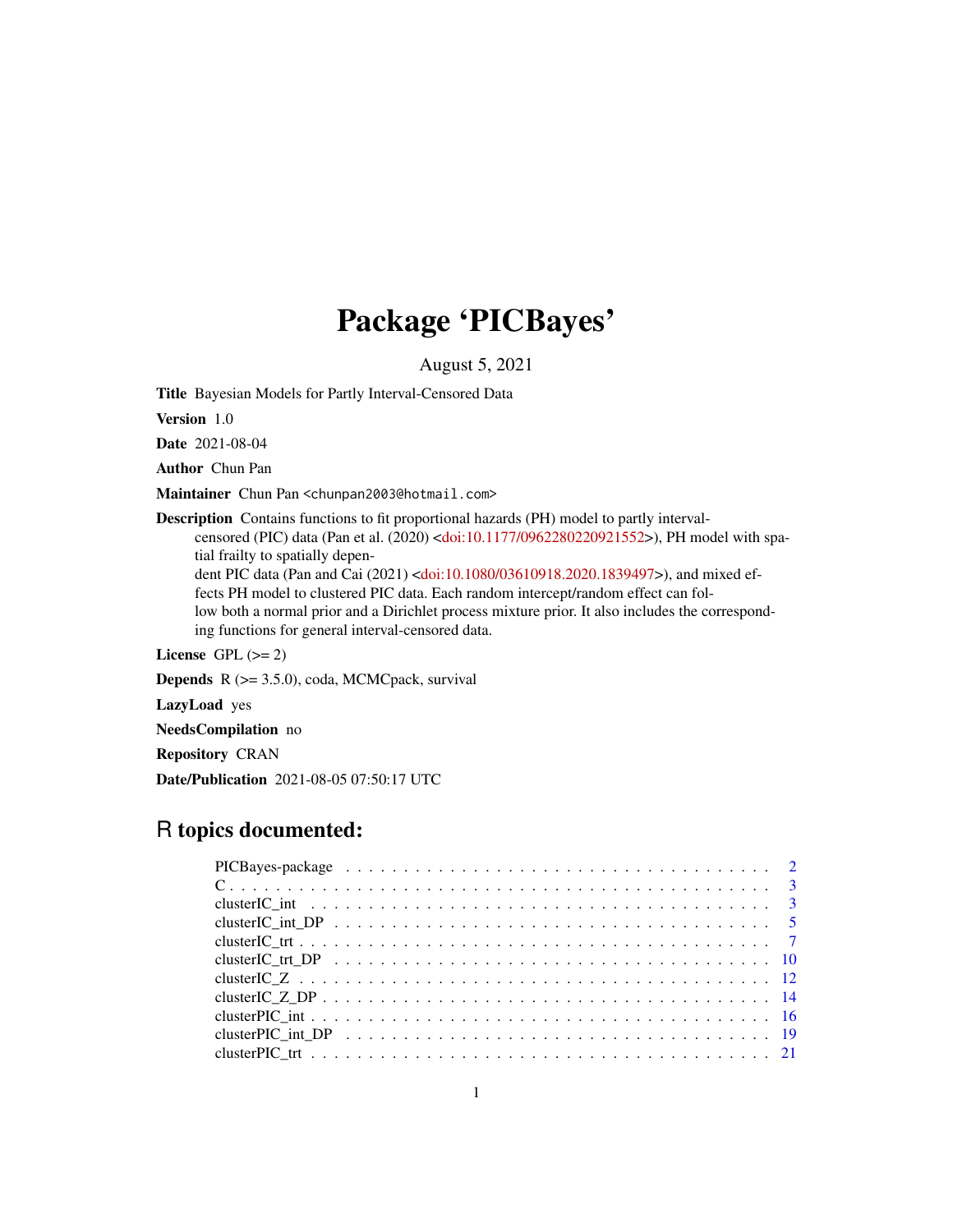<span id="page-1-0"></span>

| Index | 49 |
|-------|----|

| PICBayes-package | Bayesian Models for Partly Interval-Censored Data and General |  |  |
|------------------|---------------------------------------------------------------|--|--|
|                  | Interval-Censored Data                                        |  |  |

# Description

Contains functions to fit proportional hazards (PH) model to partly interval-censored (PIC) data (Pan et al. (2020) <doi:10.1177/0962280220921552>), PH model with spatial frailty to spatially dependent PIC data (Pan and Cai (2021) <doi:10.1080/03610918.2020.1839497>), and mixed effects PH model to clustered PIC data. Each random intercept/random effect can follow both a normal prior and a Dirichlet process mixture prior. It also includes the corresponding functions for general interval-censored data.

# Details

| Package:  | <b>PICBayes</b> |
|-----------|-----------------|
| Type:     | Package         |
| Version:  | 1.0             |
| Date:     | 2021-08-04      |
| License:  | $GPL \geq = 2$  |
| LazyLoad: | yes             |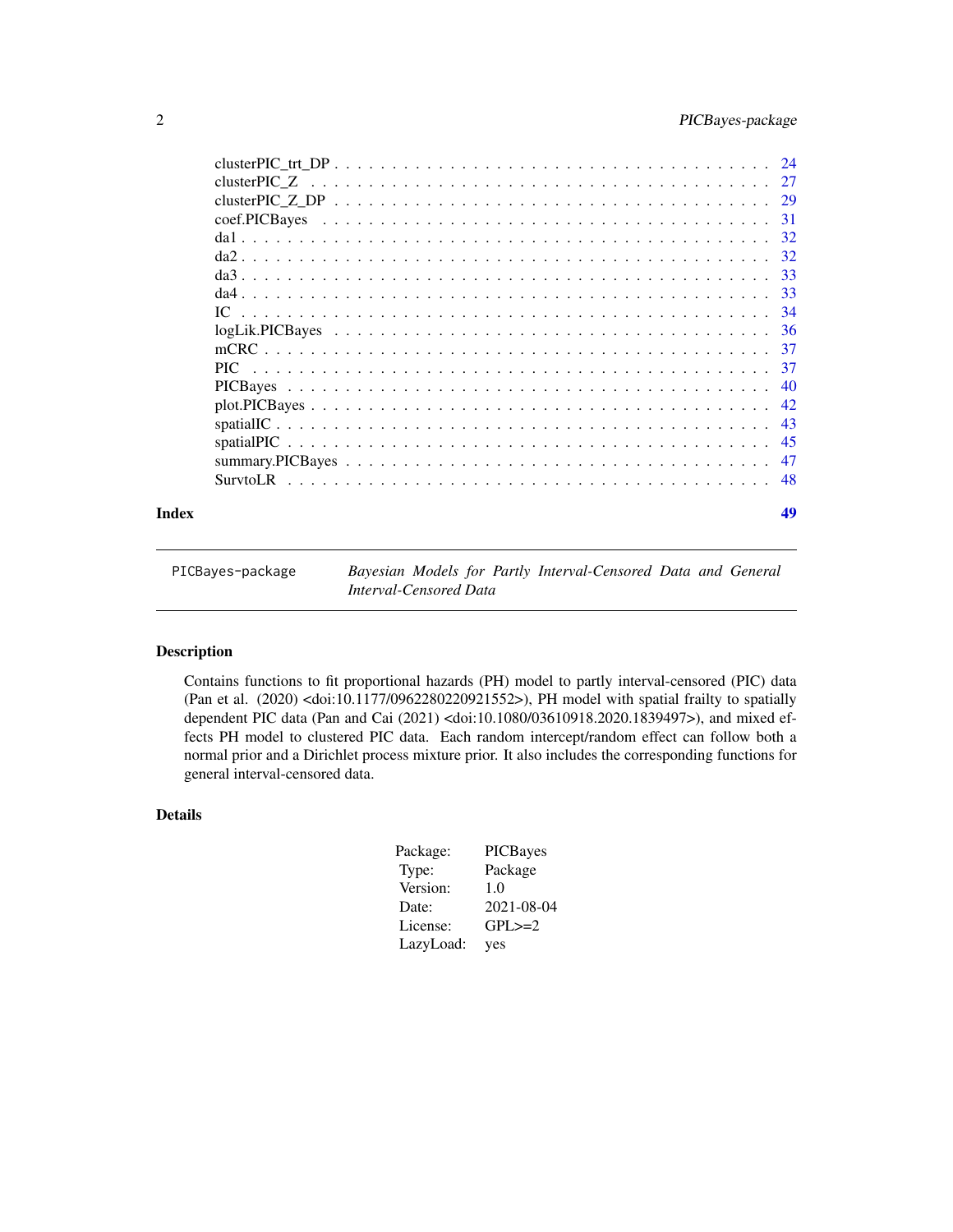# <span id="page-2-0"></span>Author(s)

Chun Pan

Maintainer: Chun Pan <chunpan2003@hotmail.com>

C *Adjacency matrix of 46 South Carolina counties*

#### Description

The adjacency matrix of the 46 South Carolina counties.  $C[i,j] = 1$  if county i and county j share boundaries; 0 if not.  $C[i,i] = 0$ .

#### Usage

data(C)

| clusterIC int | PH model with random intercept for clustered general interval- |  |  |  |
|---------------|----------------------------------------------------------------|--|--|--|
|               | censored data                                                  |  |  |  |

# Description

Fit a Bayesian semiparametric PH model with random intercept for clustered general intervalcensored data. Random intercept follows a normal distribution  $N(0, \tan^{-1}(-1))$ .

#### Usage

```
clusterIC_int(L, R, y, xcov, IC, scale.designX, scaled, area, binary, I,
order, knots, grids, a_eta, b_eta, a_ga, b_ga, a_tau, b_tau, beta_iter, phi_iter,
beta_cand, phi_cand, beta_sig0, x_user, total, burnin, thin, conf.int, seed)
```

| L             | The vector of left endpoints of the observed time intervals.                                    |
|---------------|-------------------------------------------------------------------------------------------------|
| R             | The vector of right endponts of the observed time intervals.                                    |
| y             | The vector of censoring indicator: 0=left-censored, 1=interval-censored, 2=right-<br>censored.  |
| XCOV          | The covariate matrix for the p predictors.                                                      |
| IC            | The vector of general interval-censored indicator: 1=general interval-censored,<br>$0 = exact.$ |
| scale.designX | The TRUE or FALSE indicator of whether or not to scale the design matrix X.                     |
| scaled        | The vector indicating whether each covariate is to be scaled: $1=$ to be scaled,<br>$0 = not.$  |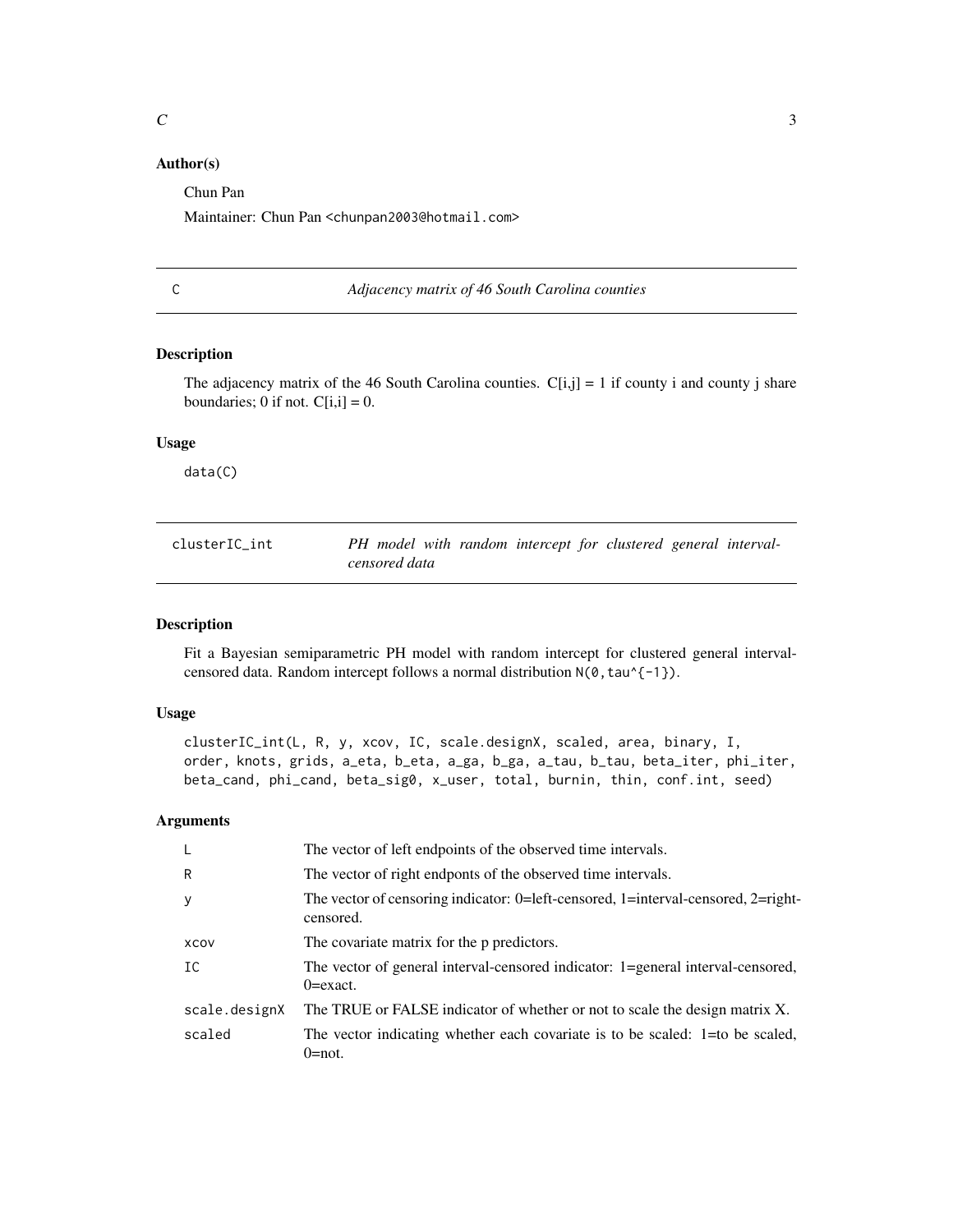| area      | The vector of cluster ID.                                                         |
|-----------|-----------------------------------------------------------------------------------|
| binary    | The vector indicating whether each covariate is binary.                           |
| I         | The number of clusters.                                                           |
| order     | The degree of basis I-splines: 1=linear, 2=quadratic, 3=cubic, etc.               |
| knots     | A sequence of knots to define the basis I-splines.                                |
| grids     | A sequence of points at which baseline survival function is to be estimated.      |
| a_eta     | The shape parameter of Gamma prior for gamma_1.                                   |
| b_eta     | The rate parameter of Gamma prior for gamma_1.                                    |
| a_ga      | The shape parameter of Gamma prior for e^{beta_r}.                                |
| b_ga      | The rate parameter of Gamma prior for e^{beta_r}.                                 |
| a_tau     | The shape parameter of Gamma prior for random intercept precision tau.            |
| b_tau     | The rate parameter of Gamma prior for random intercept precision tau.             |
| beta_iter | The number of initial iterations in the Metropolis-Hastings sampling for beta_r.  |
| phi_iter  | The number of initial iterations in the Metropolis-Hastings sampling for phi_i.   |
| beta_cand | The sd of the proposal normal distribution in the initial MH sampling for beta_r. |
| phi_cand  | The sd of the proposal normal distribution in the initial MH sampling for phi_i.  |
| beta_sig0 | The sd of the prior normal distribution for beta_r.                               |
| x_user    | The user-specified covariate vector at which to estimate survival function(s).    |
| total     | The number of total iterations.                                                   |
| burnin    | The number of burnin.                                                             |
| thin      | The frequency of thinning.                                                        |
| conf.int  | The confidence level of the CI for beta_r.                                        |
| seed      | A user-specified random seed.                                                     |

The baseline cumulative hazard is approximated by a linear combination of I-splines:

 $sum_{1=1}^{n}$  sum<sub>-</sub>{l=1}^{K}(gamma\_l\*b\_l(t)).

For a binary prdictor, we sample e^{beta\_r}, with Gamma prior.

The regression coefficient beta\_r for a continuous predictor and random intercept phi\_i are sampled using MH algorithm. During the initial beta\_iter iterations, sd of the proposal distribution is beta\_cand. Afterwards, proposal sd is set to be the sd of available MCMC draws. Same method for phi\_i.

# Value

a list containing the following elements:

N The sample size.

parbeta  $A$  total by p matrix of MCMC draws of beta\_r, r=1, ..., p.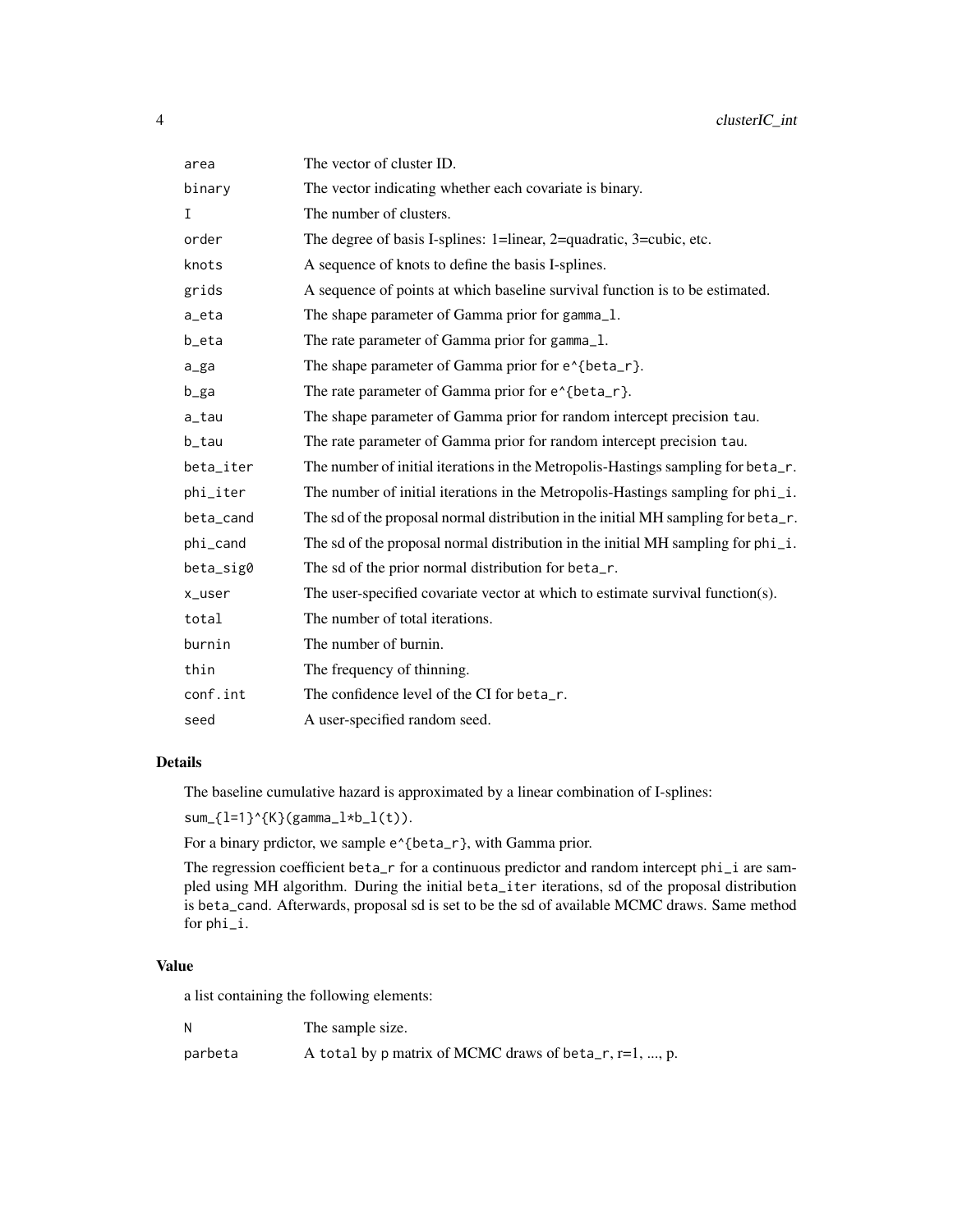<span id="page-4-0"></span>

| parsurv0    | A total by length(grids) matrix, each row contains the baseline survival at<br>grids from one iteration.                                                      |
|-------------|---------------------------------------------------------------------------------------------------------------------------------------------------------------|
| parsurv     | A total by length(grids)*G matrix, each row contains the survival at grids<br>from one iteration. G is the number of sets of user-specified covariate values. |
| parphi      | A total by I matrix of MCMC draws of $phi_i$ , i=1,,I.                                                                                                        |
| partau      | A total by 1 vector of MCMC draws of tau.                                                                                                                     |
| coef        | A vector of regression coefficient estimates.                                                                                                                 |
| coef_ssd    | A vector of sample standard deviations of regression coefficient estimates.                                                                                   |
| coef_ci     | The credible intervals for the regression coefficients.                                                                                                       |
| $SØ_m$      | The estimated baseline survival at grids.                                                                                                                     |
| $S_m$       | The estimated survival at grids with user-specified covariate values x_user.                                                                                  |
| grids       | The sequance of points where baseline survival function is estimated.                                                                                         |
| DIC.        | Deviance information criterion.                                                                                                                               |
| <b>NLLK</b> | Negative log pseudo-marginal likelihood.                                                                                                                      |
|             |                                                                                                                                                               |

# Author(s)

Chun Pan

| clusterIC int DP |               |  |  | PH model with random intercept for clustered general interval- |  |
|------------------|---------------|--|--|----------------------------------------------------------------|--|
|                  | censored data |  |  |                                                                |  |

# Description

Fit a Bayesian semiparametric PH model with random intercept for clustered general intervalcensored data. Random intercept follows a Dirithlet process mixture distribution.

# Usage

```
clusterIC_int_DP(L, R, y, xcov, IC, scale.designX, scaled, area, binary, I,
order, knots, grids, a_eta, b_eta, a_ga, b_ga, a_alpha, b_alpha, H, a_tau_star,
b_tau_star, beta_iter, phi_iter, beta_cand, phi_cand, beta_sig0, x_user,
total, burnin, thin, conf.int, seed)
```

|      | The vector of left endpoints of the observed time intervals.                                   |
|------|------------------------------------------------------------------------------------------------|
| R.   | The vector of right endponts of the observed time intervals.                                   |
| y    | The vector of censoring indicator: 0=left-censored, 1=interval-censored, 2=right-<br>censored. |
| XCOV | The covariate matrix for the p predictors.                                                     |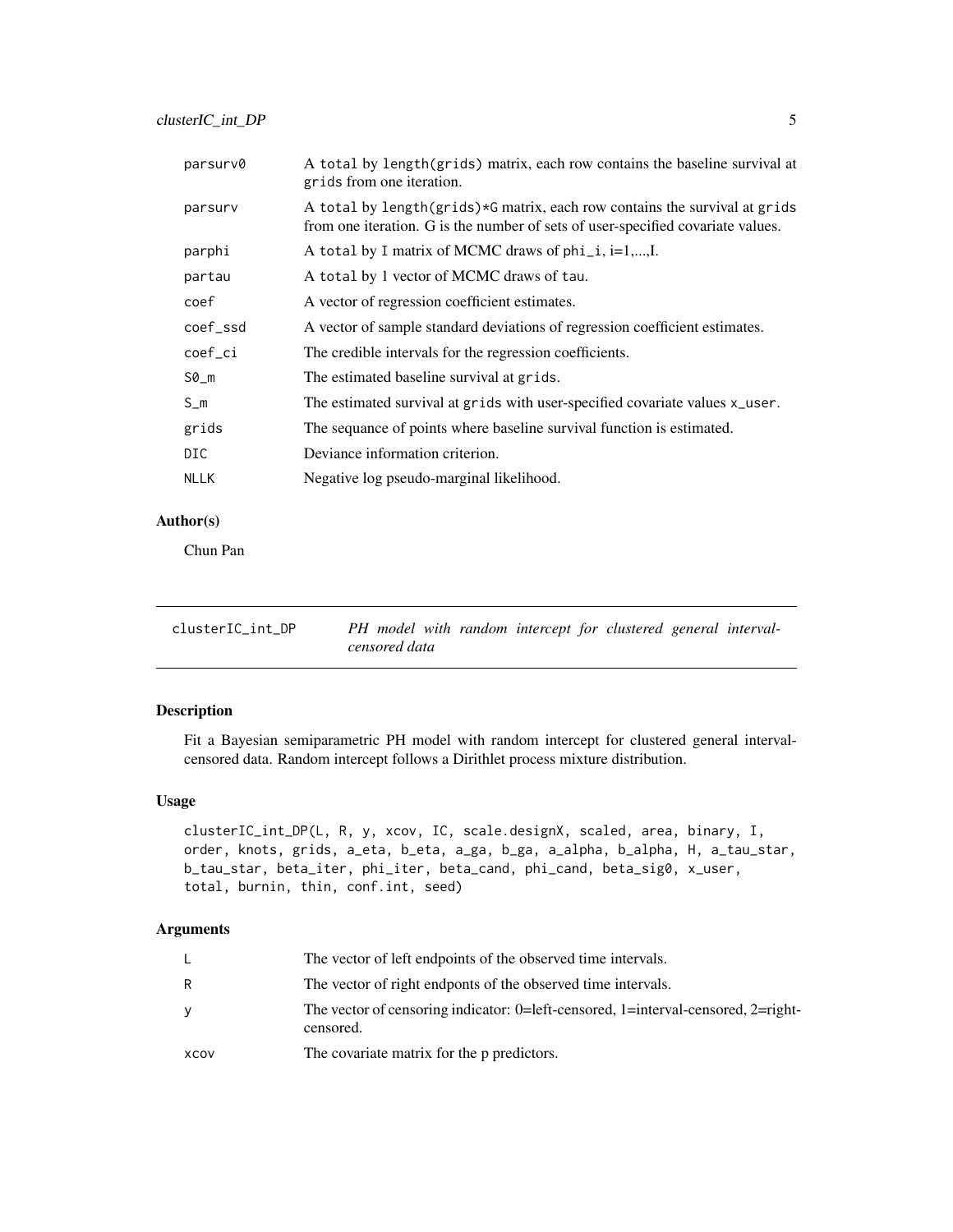| IC            | The vector of general interval-censored indicator: 1=general interval-censored,<br>0=exact. |
|---------------|---------------------------------------------------------------------------------------------|
| scale.designX | The TRUE or FALSE indicator of whether or not to scale the design matrix X.                 |
| scaled        | The vector indicating whether each covariate is to be scaled: 1=to be scaled,<br>$0=$ not.  |
| area          | The vector of cluster ID.                                                                   |
| binary        | The vector indicating whether each covariate is binary.                                     |
| I             | The number of clusters.                                                                     |
| order         | The degree of basis I-splines: 1=linear, 2=quadratic, 3=cubic, etc.                         |
| knots         | A sequence of knots to define the basis I-splines.                                          |
| grids         | A sequence of points at which baseline survival function is to be estimated.                |
| a_eta         | The shape parameter of Gamma prior for gamma_1.                                             |
| b_eta         | The rate parameter of Gamma prior for gamma_1.                                              |
| a_ga          | The shape parameter of Gamma prior for e^{beta_r}.                                          |
| b_ga          | The rate parameter of Gamma prior for e^{beta_r}.                                           |
| a_alpha       | The shape parameter of Gamma prior for alpha.                                               |
| b_alpha       | The rate parameter of Gamma prior for alpha.                                                |
| H             | The number of distinct components in DP mixture prior under blocked Gibbs<br>sampler.       |
| a_tau_star    | The shape parameter of G <sub></sub> $\theta$ in DP mixture prior.                          |
| b_tau_star    | The rate parameter of G_0 in DP mixture prior.                                              |
| beta_iter     | The number of initial iterations in the Metropolis-Hastings sampling for beta_r.            |
| phi_iter      | The number of initial iterations in the Metropolis-Hastings sampling for phi_i.             |
| beta_cand     | The sd of the proposal normal distribution in the initial MH sampling for beta_r.           |
| phi_cand      | The sd of the proposal normal distribution in the initial MH sampling for phi_i.            |
| beta_sig0     | The sd of the prior normal distribution for beta_r.                                         |
| x_user        | The user-specified covariate vector at which to estimate survival function(s).              |
| total         | The number of total iterations.                                                             |
| burnin        | The number of burnin.                                                                       |
| thin          | The frequency of thinning.                                                                  |
| conf.int      | The confidence level of the CI for beta_r.                                                  |
| seed          | A user-specified random seed.                                                               |

DP mixture prior:  $phi_i^N(0,tau_{1})^{(-1)})$ tau\_{i}~G G~DP(alpha,G\_{0})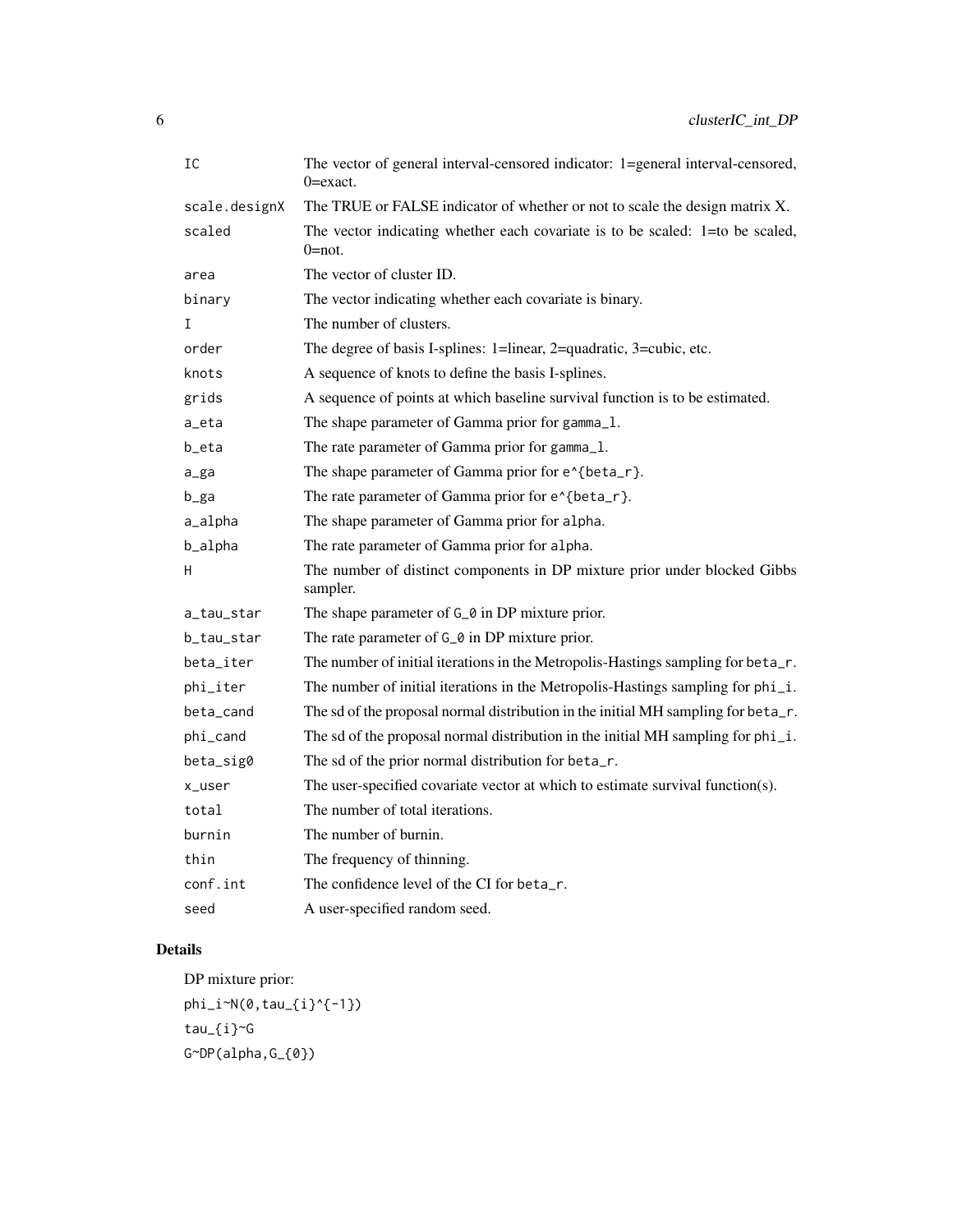<span id="page-6-0"></span>G\_{0}=Gamma(a\_tau\_star,b\_tau\_star)

tau\_{h}^{\*}~G\_{0},h=1,...,H

The blocked Gibbs sampler proposed by Ishwaran and James (2001) is used to sample from the posteriors under the DP mixture prior.

#### Value

a list containing the following elements:

| N           | The sample size.                                                                                                                                              |
|-------------|---------------------------------------------------------------------------------------------------------------------------------------------------------------|
| parbeta     | A total by p matrix of MCMC draws of beta_r, $r=1, , p$ .                                                                                                     |
| parsurv0    | A total by length (grids) matrix, each row contains the baseline survival at<br>grids from one iteration.                                                     |
| parsurv     | A total by length(grids)*G matrix, each row contains the survival at grids<br>from one iteration. G is the number of sets of user-specified covariate values. |
| paralpha    | A total by 1 vector of MCMC draws of alpha.                                                                                                                   |
| parphi      | A total by I matrix of MCMC draws of $phi_i$ , i=1,,I.                                                                                                        |
| partau_star | A total by H matrix of MCMC draws of tau_star.                                                                                                                |
| coef        | A vector of regression coefficient estimates.                                                                                                                 |
| coef_ssd    | A vector of sample standard deviations of regression coefficient estimates.                                                                                   |
| coef_ci     | The credible intervals for the regression coefficients.                                                                                                       |
| $SØ_m$      | The estimated baseline survival at grids.                                                                                                                     |
| $S_m$       | The estimated survival at grids with user-specified covariate values x_user.                                                                                  |
| grids       | The sequance of points where baseline survival function is estimated.                                                                                         |
| DIC         | Deviance information criterion.                                                                                                                               |
| <b>NLLK</b> | Negative log pseudo-marginal likelihood.                                                                                                                      |

# Author(s)

Chun Pan

| clusterIC trt | PH model with random intercept and random treatment for clustered |
|---------------|-------------------------------------------------------------------|
|               | general interval-censored data                                    |

# Description

Fit a Bayesian semiparametric PH model with random intercept and random treatment for clustered general interval-censored data. Each random effect follows a normal distribution N(0, tau^{-1}).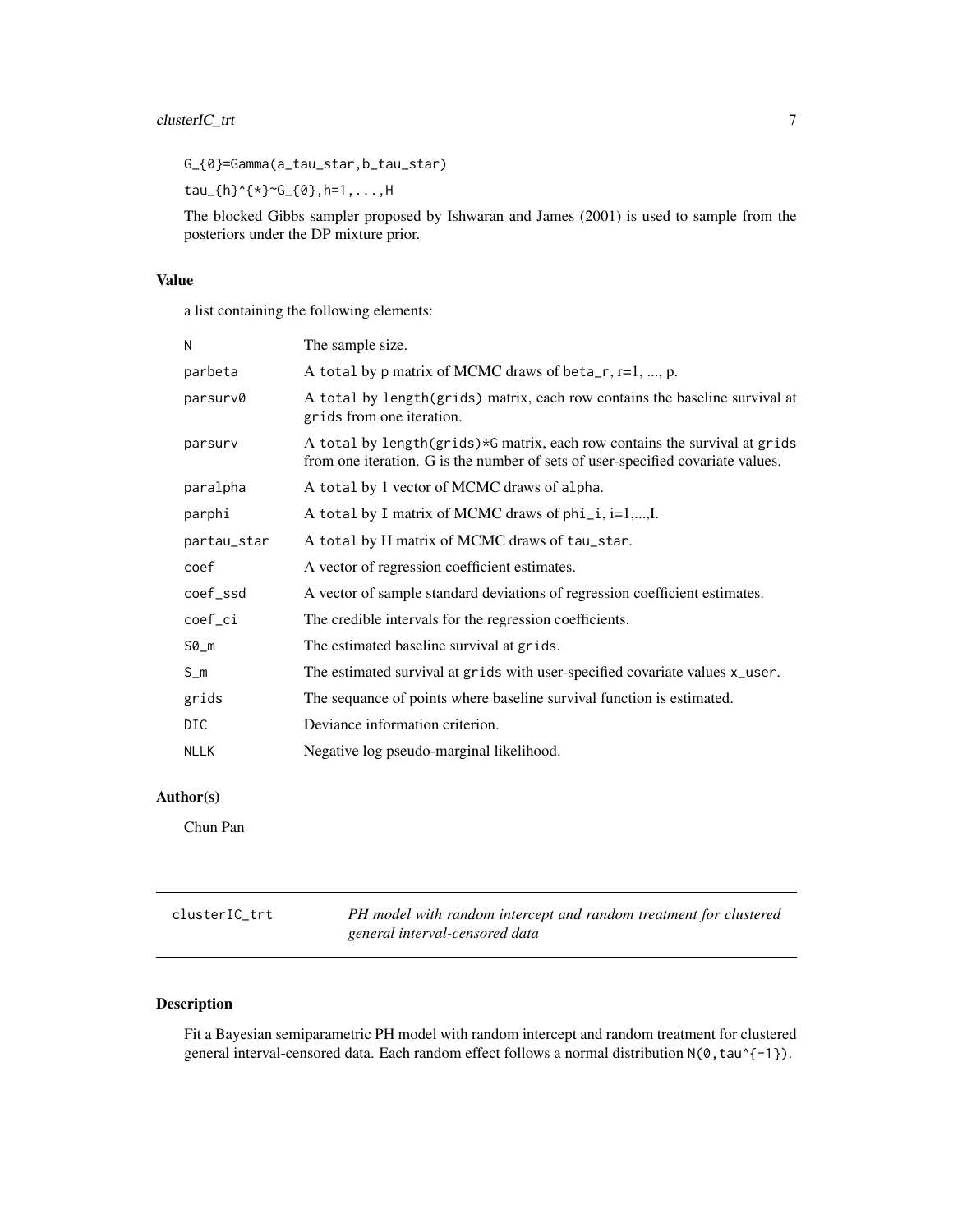# Usage

```
clusterIC_trt(L, R, y, xcov, IC, scale.designX, scaled, xtrt, area, binary, I,
order, knots, grids, a_eta, b_eta, a_ga, b_ga, a_tau, b_tau, a_tau_trt,
b_tau_trt, beta_iter, phi_iter, beta_cand, phi_cand, beta_sig0, x_user,
total, burnin, thin, conf.int, seed)
```

| L             | The vector of left endpoints of the observed time intervals.                                    |
|---------------|-------------------------------------------------------------------------------------------------|
| R             | The vector of right endponts of the observed time intervals.                                    |
| у             | The vector of censoring indicator: 0=left-censored, 1=interval-censored, 2=right-<br>censored.  |
| XCOV          | The covariate matrix for the p predictors.                                                      |
| IC            | The vector of general interval-censored indicator: 1=general interval-censored,<br>$0 = exact.$ |
| scale.designX | The TRUE or FALSE indicator of whether or not to scale the design matrix X.                     |
| scaled        | The vector indicating whether each covariate is to be scaled: 1=to be scaled,<br>$0=$ not.      |
| xtrt          | The covariate that has a random effect.                                                         |
| area          | The vector of cluster ID.                                                                       |
| binary        | The vector indicating whether each covariate is binary.                                         |
| Ι             | The number of clusters.                                                                         |
| order         | The degree of basis I-splines: 1=linear, 2=quadratic, 3=cubic, etc.                             |
| knots         | A sequence of knots to define the basis I-splines.                                              |
| grids         | A sequence of points at which baseline survival function is to be estimated.                    |
| a_eta         | The shape parameter of Gamma prior for gamma_1.                                                 |
| b_eta         | The rate parameter of Gamma prior for gamma_1.                                                  |
| a_ga          | The shape parameter of Gamma prior for e^{beta_r}.                                              |
| b_ga          | The rate parameter of Gamma prior for e^{beta_r}.                                               |
| a_tau         | The shape parameter of Gamma prior for random intercept precision tau.                          |
| b_tau         | The rate parameter of Gamma prior for random intercept precision tau.                           |
| a_tau_trt     | The shape parameter of Gamma prior for random treatment precision tau_trt.                      |
| b_tau_trt     | The rate parameter of Gamma prior for random treatment precision tau_trt.                       |
| beta_iter     | The number of initial iterations in the Metropolis-Hastings sampling for beta_r.                |
| phi_iter      | The number of initial iterations in the Metropolis-Hastings sampling for phi_i.                 |
| beta_cand     | The sd of the proposal normal distribution in the initial MH sampling for beta_r.               |
| phi_cand      | The sd of the proposal normal distribution in the initial MH sampling for phi_i.                |
| beta_sig0     | The sd of the prior normal distribution for beta_r.                                             |
| x_user        | The user-specified covariate vector at which to estimate survival function(s).                  |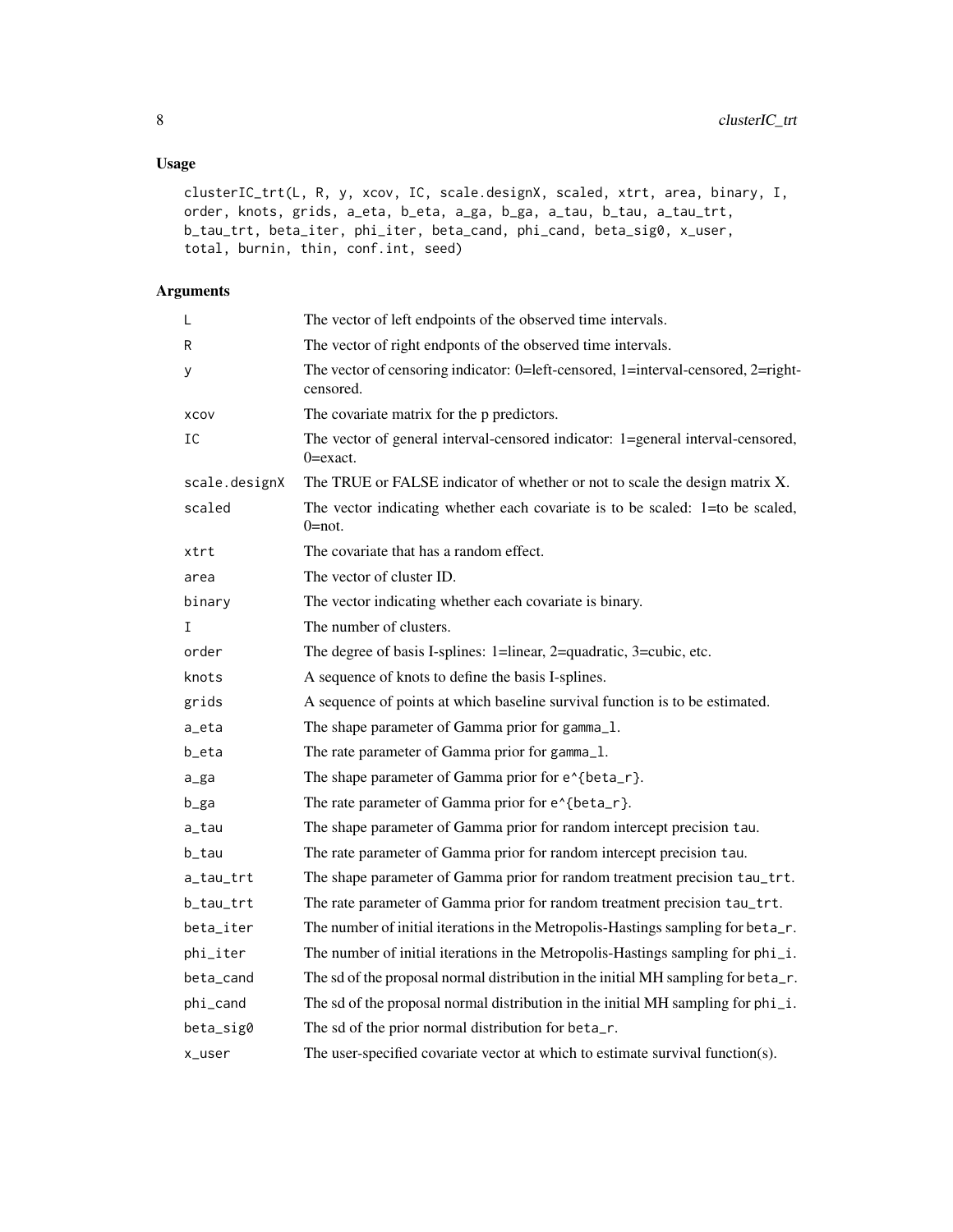# clusterIC\_trt 9

| total    | The number of total iterations.            |
|----------|--------------------------------------------|
| burnin   | The number of burnin.                      |
| thin     | The frequency of thinning.                 |
| conf.int | The confidence level of the CI for beta_r. |
| seed     | A user-specified random seed.              |

# Details

The baseline cumulative hazard is approximated by a linear combination of I-splines:

```
sum_{1=1}^{n} sum<sub>-</sub>{l=1}^{K}(gamma_l*b_l(t)).
```
For a binary prdictor, we sample e^{beta\_r}, with Gamma prior.

The regression coefficient beta\_r for a continuous predictor, random intercept phi\_i, and random treatment phi\_trt\_i are sampled using MH algorithm. During the initial beta\_iter iterations, sd of the proposal distribution is beta\_cand. Afterwards, proposal sd is set to be the sd of available MCMC draws. Same method for phi\_i and phi\_trt\_i.

#### Value

a list containing the following elements:

| The sample size.                                                                                                                                              |
|---------------------------------------------------------------------------------------------------------------------------------------------------------------|
| A total by p matrix of MCMC draws of beta_r, $r=1, , p$ .                                                                                                     |
| A total by length(grids) matrix, each row contains the baseline survival at<br>grids from one iteration.                                                      |
| A total by length(grids)*G matrix, each row contains the survival at grids<br>from one iteration. G is the number of sets of user-specified covariate values. |
| A total by I matrix of MCMC draws of $phi_i$ , i=1,,I.                                                                                                        |
| A total by I matrix of MCMC draws of phi_trt_i, i=1,,I.                                                                                                       |
| A total by 1 vector of MCMC draws of tau.                                                                                                                     |
| A total by 1 vector of MCMC draws of tau_trt.                                                                                                                 |
| A vector of regression coefficient estimates.                                                                                                                 |
| A vector of sample standard deviations of regression coefficient estimates.                                                                                   |
| The credible intervals for the regression coefficients.                                                                                                       |
| The estimated baseline survival at grids.                                                                                                                     |
| The estimated survival at grids with user-specified covariate values x_user.                                                                                  |
| The sequance of points where baseline survival function is estimated.                                                                                         |
| Deviance information criterion.                                                                                                                               |
| Negative log pseudo-marginal likelihood.                                                                                                                      |
|                                                                                                                                                               |

# Author(s)

Chun Pan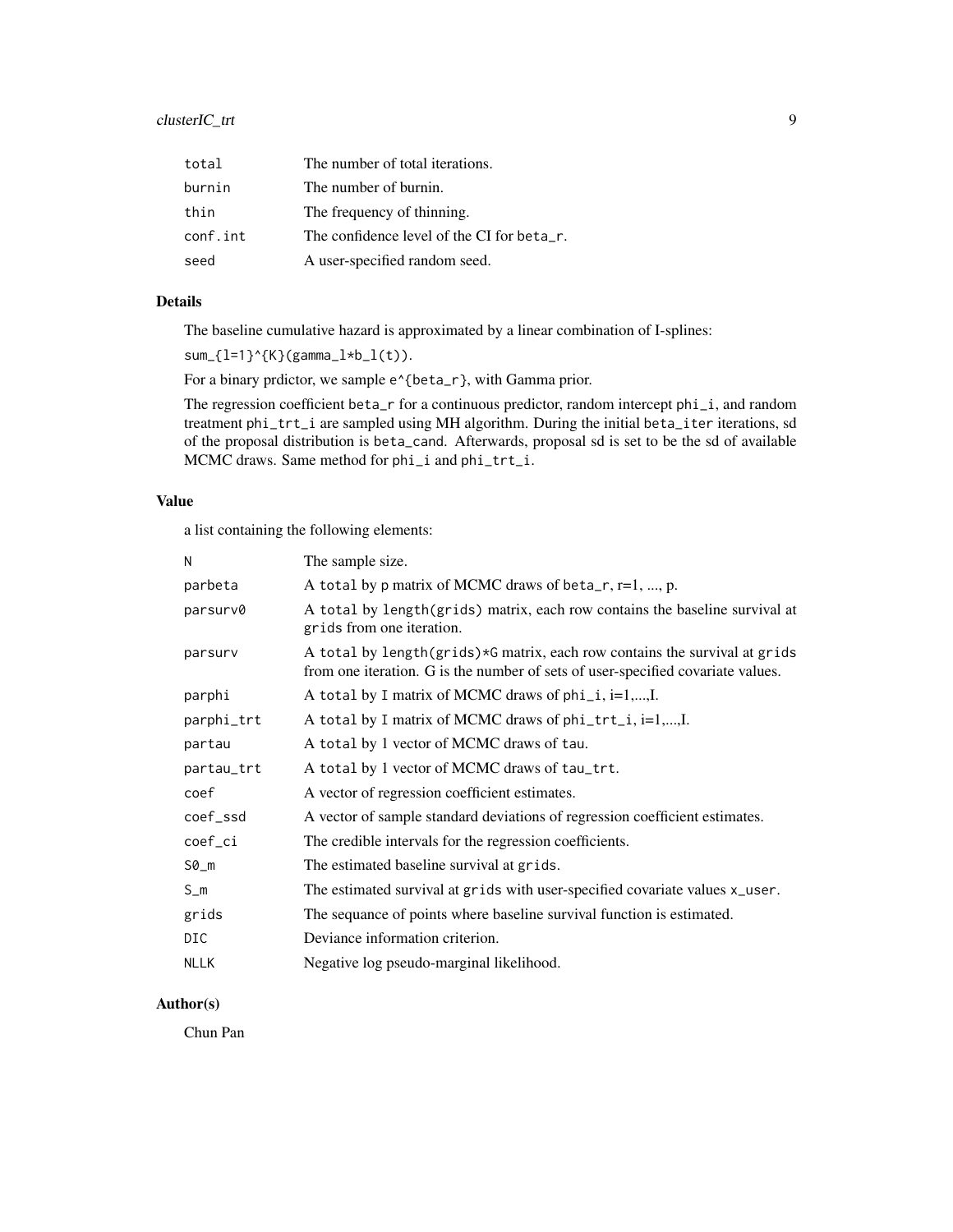<span id="page-9-0"></span>clusterIC\_trt\_DP *PH model with random intercept and random treatment for clustered general interval-censored data*

#### Description

Fit a Bayesian semiparametric PH model with random intercept and random treatment for clustered general interval-censored data. Each random effect follows a Dirichlet process mixture distribution.

#### Usage

```
clusterIC_trt_DP(L, R, y, xcov, IC, scale.designX, scaled, xtrt, area, binary,
I, order, knots, grids, a_eta, b_eta, a_ga, b_ga, a_alpha, b_alpha, H,
a_tau_star, b_tau_star, a_alpha_trt, b_alpha_trt, H_trt, a_tau_trt_star,
b_tau_trt_star, beta_iter, phi_iter, beta_cand, phi_cand, beta_sig0, x_user,
total, burnin, thin, conf.int, seed)
```

| L             | The vector of left endpoints of the observed time intervals.                                    |
|---------------|-------------------------------------------------------------------------------------------------|
| R             | The vector of right endponts of the observed time intervals.                                    |
| у             | The vector of censoring indicator: 0=left-censored, 1=interval-censored, 2=right-<br>censored.  |
| XCOV          | The covariate matrix for the p predictors.                                                      |
| IC            | The vector of general interval-censored indicator: 1=general interval-censored,<br>$0 = exact.$ |
| scale.designX | The TRUE or FALSE indicator of whether or not to scale the design matrix X.                     |
| scaled        | The vector indicating whether each covariate is to be scaled: $1=$ to be scaled,<br>$0 = not.$  |
| xtrt          | The covariate that has a random effect.                                                         |
| area          | The vector of cluster ID.                                                                       |
| binary        | The vector indicating whether each covariate is binary.                                         |
| I             | The number of clusters.                                                                         |
| order         | The degree of basis I-splines: 1=linear, 2=quadratic, 3=cubic, etc.                             |
| knots         | A sequence of knots to define the basis I-splines.                                              |
| grids         | A sequence of points at which baseline survival function is to be estimated.                    |
| a_eta         | The shape parameter of Gamma prior for gamma_1.                                                 |
| b_eta         | The rate parameter of Gamma prior for gamma_1.                                                  |
| a_ga          | The shape parameter of Gamma prior for e <sup><math>\lambda</math></sup> {beta_r}.              |
| b_ga          | The rate parameter of Gamma prior for e^{beta_r}.                                               |
| a_alpha       | The shape parameter of Gamma prior for alpha.                                                   |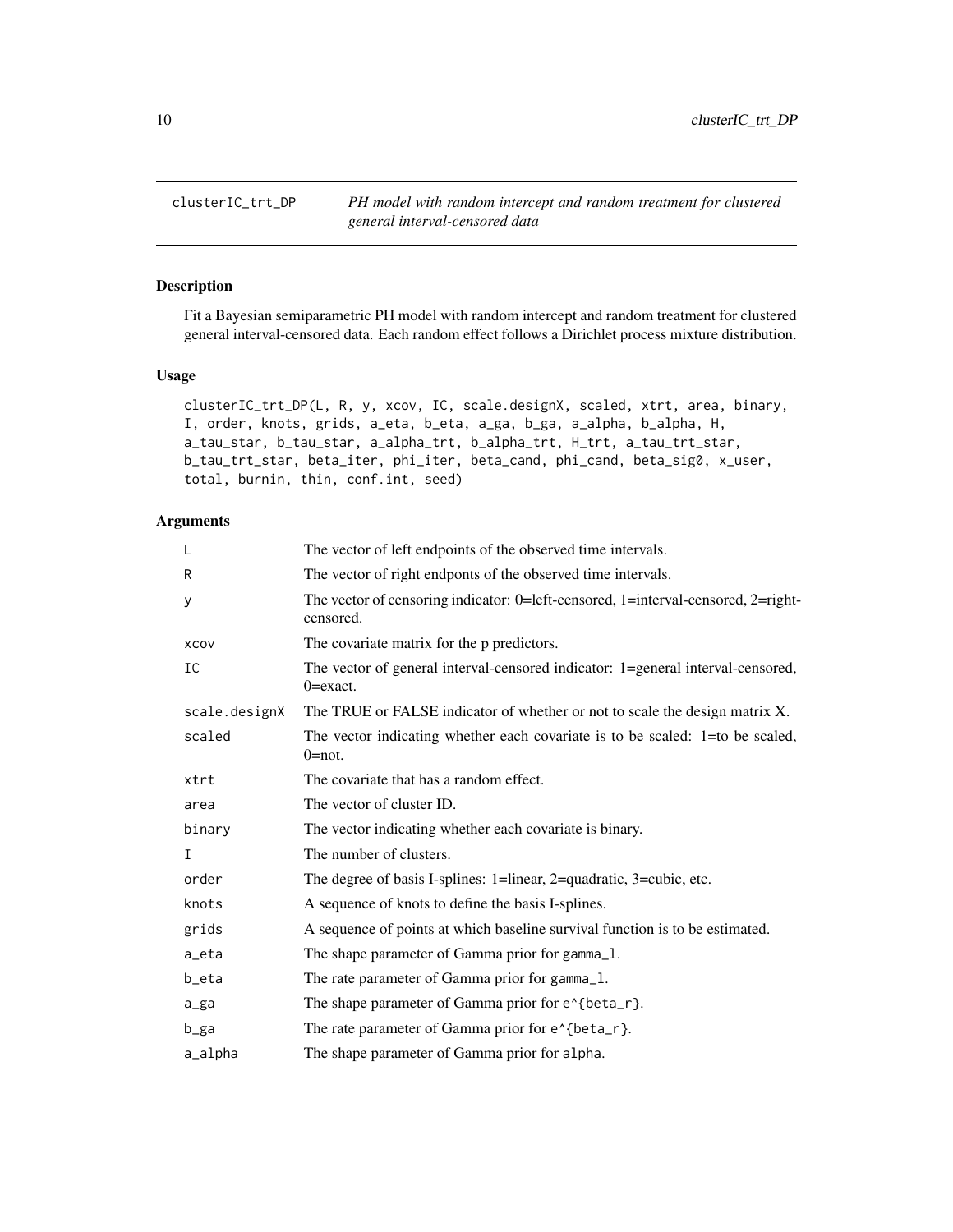| b_alpha        | The rate parameter of Gamma prior for alpha.                                                               |  |
|----------------|------------------------------------------------------------------------------------------------------------|--|
| H              | The number of distinct components in DP mixture prior under blocked Gibbs<br>sampler.                      |  |
| a_tau_star     | The shape parameter of G_0 in DP mixture prior.                                                            |  |
| b_tau_star     | The rate parameter of G <sub></sub> $\theta$ in DP mixture prior.                                          |  |
| a_alpha_trt    | The shape parameter of Gamma prior for alpha_trt.                                                          |  |
| b_alpha_trt    | The rate parameter of Gamma prior for alpha_trt.                                                           |  |
| H_trt          | The number of distinct components in DP mixture prior under blocked Gibbs<br>sampler for random treatment. |  |
| a_tau_trt_star | The shape parameter of $G_0$ in DP mixture prior for random treatment.                                     |  |
| b_tau_trt_star | The rate parameter of $G_0$ in DP mixture prior for random treatment.                                      |  |
| beta_iter      | The number of initial iterations in the Metropolis-Hastings sampling for beta_r.                           |  |
| phi_iter       | The number of initial iterations in the Metropolis-Hastings sampling for phi_i.                            |  |
| beta cand      | The sd of the proposal normal distribution in the initial MH sampling for beta_r.                          |  |
| phi_cand       | The sd of the proposal normal distribution in the initial MH sampling for phi_i.                           |  |
| beta_sig0      | The sd of the prior normal distribution for beta_r.                                                        |  |
| x_user         | The user-specified covariate vector at which to estimate survival function(s).                             |  |
| total          | The number of total iterations.                                                                            |  |
| burnin         | The number of burnin.                                                                                      |  |
| thin           | The frequency of thinning.                                                                                 |  |
| conf.int       | The confidence level of the CI for beta_r.                                                                 |  |
| seed           | A user-specified random seed.                                                                              |  |

Both random intercept and random treatment follow its own DP mixture prior. DP mixture prior:

phi\_i~N(0,tau\_{i}^{-1})

tau\_{i}~G

G~DP(alpha,G\_{0})

G\_{0}=Gamma(a\_tau\_star,b\_tau\_star)

tau\_{h}^{\*}~G\_{0},h=1,...,H

The blocked Gibbs sampler proposed by Ishwaran and James (2001) is used to sample from the posteriors under the DP mixture prior.

# Value

a list containing the following elements:

N The sample size. parbeta  $A$  total by p matrix of MCMC draws of beta\_r, r=1, ..., p.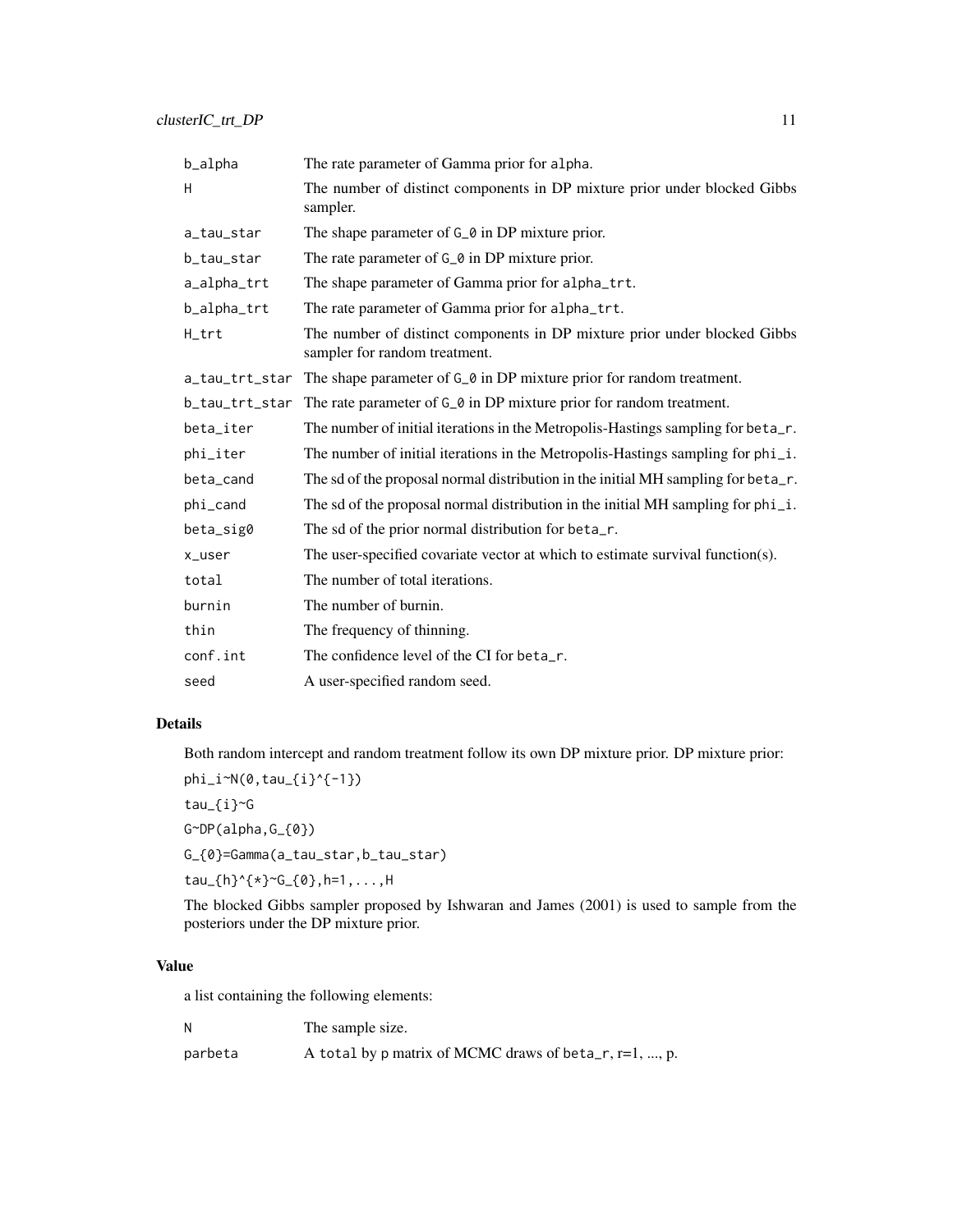<span id="page-11-0"></span>

| parsurv0        | A total by length(grids) matrix, each row contains the baseline survival at<br>grids from one iteration.                                                      |  |
|-----------------|---------------------------------------------------------------------------------------------------------------------------------------------------------------|--|
| parsurv         | A total by length(grids)*G matrix, each row contains the survival at grids<br>from one iteration. G is the number of sets of user-specified covariate values. |  |
| paralpha        | A total by 1 vector of MCMC draws of alpha.                                                                                                                   |  |
| paralpha_trt    | A total by 1 vector of MCMC draws of alpha_trt.                                                                                                               |  |
| parphi          | A total by I matrix of MCMC draws of phi_i, i=1,,I.                                                                                                           |  |
| parphi_trt      | A total by I matrix of MCMC draws of phi_trt_i, i=1,,I.                                                                                                       |  |
| partau_star     | A total by H matrix of MCMC draws of tau_star.                                                                                                                |  |
| partau_trt_star |                                                                                                                                                               |  |
|                 | A total by H_trt matrix of MCMC draws of tau_trt_star.                                                                                                        |  |
| coef            | A vector of regression coefficient estimates.                                                                                                                 |  |
| coef_ssd        | A vector of sample standard deviations of regression coefficient estimates.                                                                                   |  |
| coef_ci         | The credible intervals for the regression coefficients.                                                                                                       |  |
| $SØ_m$          | The estimated baseline survival at grids.                                                                                                                     |  |
| $S_m$           | The estimated survival at grids with user-specified covariate values x_user.                                                                                  |  |
| grids           | The sequance of points where baseline survival function is estimated.                                                                                         |  |
| DIC             | Deviance information criterion.                                                                                                                               |  |
| <b>NLLK</b>     | Negative log pseudo-marginal likelihood.                                                                                                                      |  |

# Author(s)

Chun Pan

clusterIC\_Z *Mixed effects PH model for clustered general interval-censored data*

#### Description

Fit a Bayesian semiparametric mixed effects PH model for clustered general interval-censored data. Each random effect follows a normal distribution  $N(0, \tan^{-1})$ .

# Usage

clusterIC\_Z(L, R, y, xcov, IC, scale.designX, scaled, zcov, area, binary, I, order, knots, grids, a\_eta, b\_eta, a\_ga, b\_ga, a\_tau, b\_tau, beta\_iter, phi\_iter, beta\_cand, phi\_cand, beta\_sig0, x\_user, total, burnin, thin, conf.int, seed)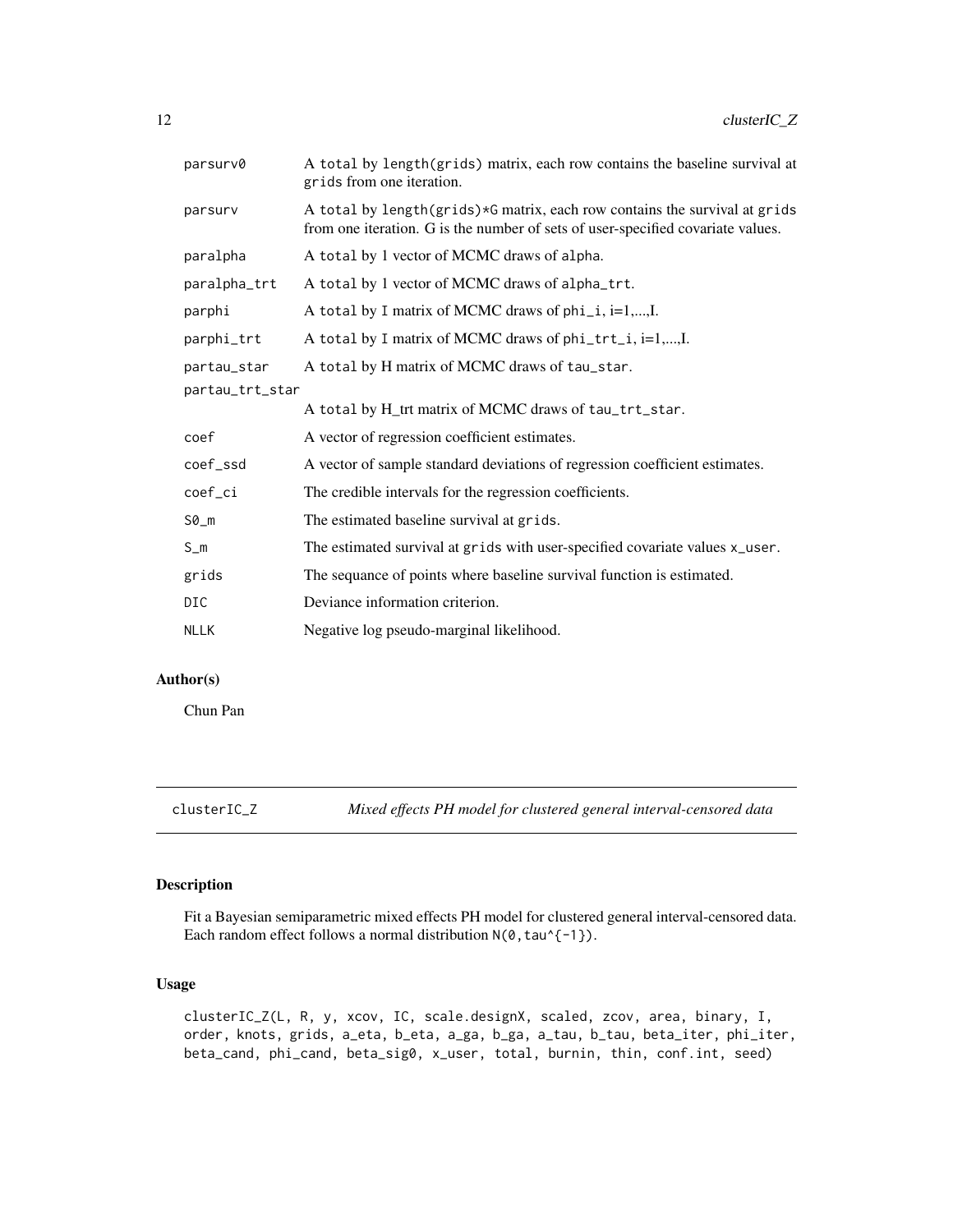# clusterIC\_Z 13

| L             | The vector of left endpoints of the observed time intervals.                                    |
|---------------|-------------------------------------------------------------------------------------------------|
| R             | The vector of right endponts of the observed time intervals.                                    |
| У             | The vector of censoring indicator: 0=left-censored, 1=interval-censored, 2=right-<br>censored.  |
| XCOV          | The covariate matrix for the p predictors.                                                      |
| IC            | The vector of general interval-censored indicator: 1=general interval-censored;<br>$0 = exact.$ |
| scale.designX | The TRUE or FALSE indicator of whether or not to scale the design matrix X.                     |
| scaled        | The vector indicating whether each covariate is to be scaled: 1=to be scaled,<br>$0 = not.$     |
| ZCOV          | The design matrix for the q random effects.                                                     |
| area          | The vector of cluster ID.                                                                       |
| binary        | The vector indicating whether each covariate is binary.                                         |
| I             | The number of clusters.                                                                         |
| order         | The degree of basis I-splines: 1=linear, 2=quadratic, 3=cubic, etc.                             |
| knots         | A sequence of knots to define the basis I-splines.                                              |
| grids         | A sequence of points at which baseline survival function is to be estimated.                    |
| a_eta         | The shape parameter of Gamma prior for gamma_1.                                                 |
| b_eta         | The rate parameter of Gamma prior for gamma_1.                                                  |
| a_ga          | The shape parameter of Gamma prior for e^{beta_r}.                                              |
| b_ga          | The rate parameter of Gamma prior for e^{beta_r}.                                               |
| a_tau         | The shape parameter of Gamma prior for random intercept precision tau.                          |
| b_tau         | The rate parameter of Gamma prior for random intercept precision tau.                           |
| beta_iter     | The number of initial iterations in the Metropolis-Hastings sampling for beta_r.                |
| phi_iter      | The number of initial iterations in the Metropolis-Hastings sampling for phi_i.                 |
| beta_cand     | The sd of the proposal normal distribution in the initial MH sampling for beta_r.               |
| phi_cand      | The sd of the proposal normal distribution in the initial MH sampling for phi_i.                |
| beta_sig0     | The sd of the prior normal distribution for beta_r.                                             |
| x_user        | The user-specified covariate vector at which to estimate survival function(s).                  |
| total         | The number of total iterations.                                                                 |
| burnin        | The number of burnin.                                                                           |
| thin          | The frequency of thinning.                                                                      |
| conf.int      | The confidence level of the CI for beta_r.                                                      |
| seed          | A user-specified random seed.                                                                   |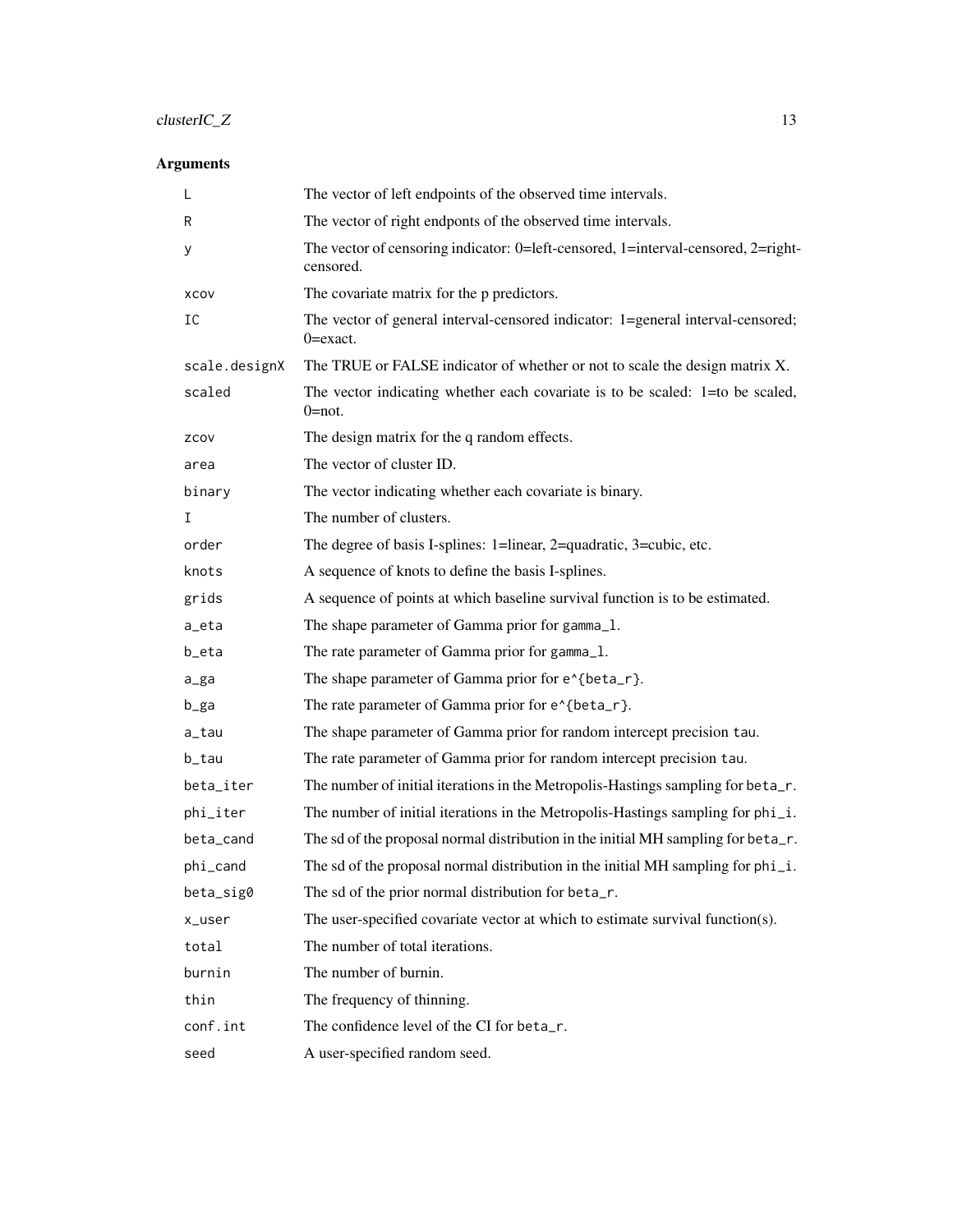The mixed effects PH model is:

```
h(t_{ij}|x_{ij},z_{ij})=h_{0}(t_{ij})exp(beta'x_{ij}+phi_{i}'z_{ij}),
```
for the jth subject in the ith cluster.

Each of the q random effects is sampled using MH algorithm separately.

# Value

a list containing the following elements:

| N           | The sample size.                                                                                                                                              |
|-------------|---------------------------------------------------------------------------------------------------------------------------------------------------------------|
| parbeta     | A total by p matrix of MCMC draws of beta_r, $r=1$ , , p.                                                                                                     |
| parsurv0    | A total by length(grids) matrix, each row contains the baseline survival at<br>grids from one iteration.                                                      |
| parsurv     | A total by length(grids)*G matrix, each row contains the survival at grids<br>from one iteration. G is the number of sets of user-specified covariate values. |
| coef        | A vector of regression coefficient estimates.                                                                                                                 |
| coef_ssd    | A vector of sample standard deviations of regression coefficient estimates.                                                                                   |
| coef_ci     | The credible intervals for the regression coefficients.                                                                                                       |
| $SØ_m$      | The estimated baseline survival at grids.                                                                                                                     |
| $S_m$       | The estimated survival at grids with user-specified covariate values x_user.                                                                                  |
| grids       | The sequance of points where baseline survival function is estimated.                                                                                         |
| DIC.        | Deviance information criterion.                                                                                                                               |
| <b>NLLK</b> | Negative log pseudo-marginal likelihood.                                                                                                                      |
|             |                                                                                                                                                               |

# Author(s)

Chun Pan

clusterIC\_Z\_DP *Mixed effects PH model for clustered general interval-censored data*

#### Description

Fit a Bayesian semiparametric mixed effects PH model for clustered general interval-censored data. Each random effect follows a DP mixture distribution.

#### Usage

```
clusterIC_Z_DP(L, R, y, xcov, IC, scale.designX, scaled, zcov, area, binary, I,
order, knots, grids, a_eta, b_eta, a_ga, b_ga, a_alpha, b_alpha, H,
a_tau_star, b_tau_star, beta_iter, phi_iter, beta_cand, phi_cand,
beta_sig0, x_user, total, burnin, thin, conf.int, seed)
```
<span id="page-13-0"></span>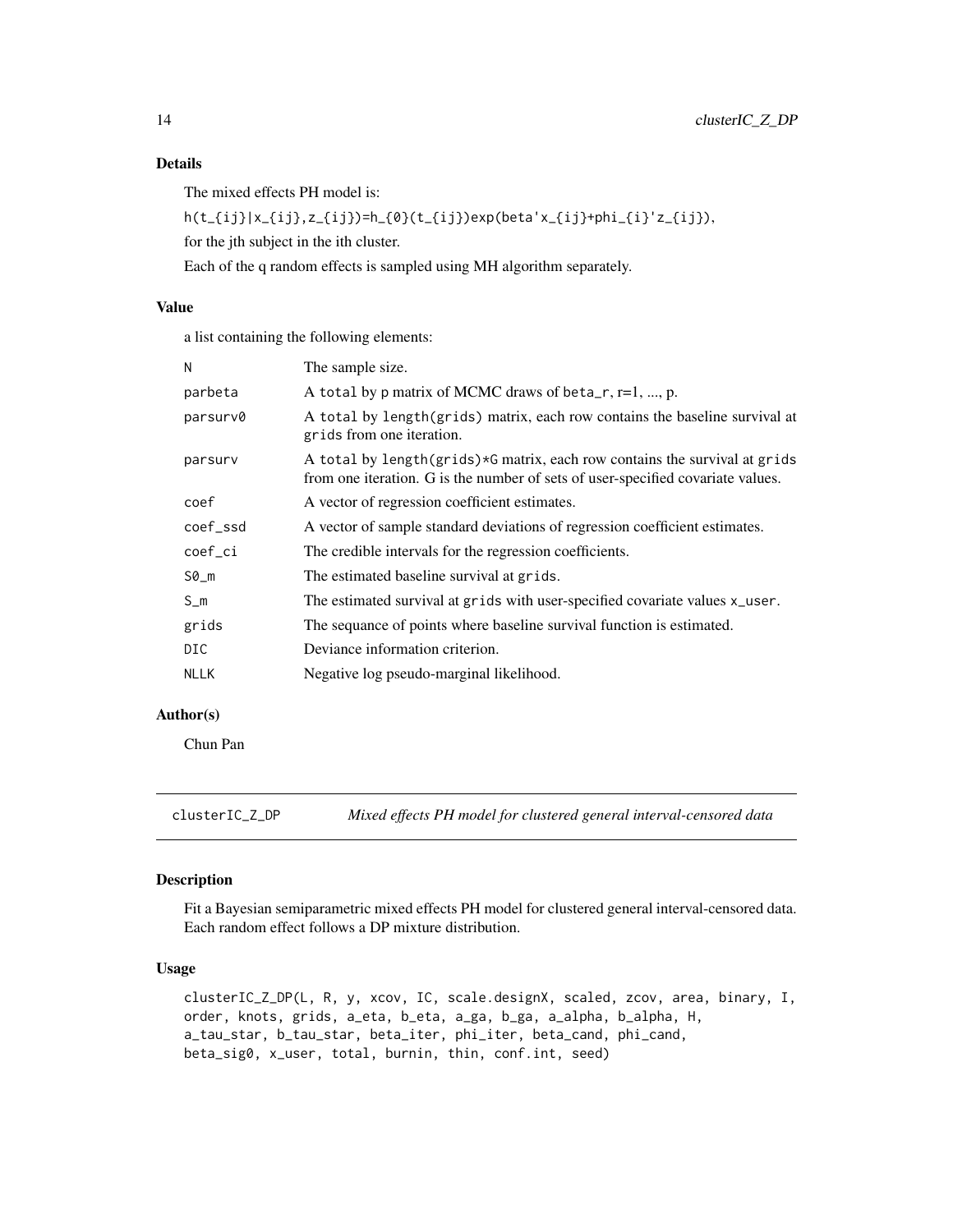| L             | The vector of left endpoints of the observed time intervals.                                    |
|---------------|-------------------------------------------------------------------------------------------------|
| R             | The vector of right endponts of the observed time intervals.                                    |
| у             | The vector of censoring indicator: 0=left-censored, 1=interval-censored, 2=right-<br>censored.  |
| XCOV          | The covariate matrix for the p predictors.                                                      |
| IC            | The vector of general interval-censored indicator: 1=general interval-censored,<br>$0 = exact.$ |
| scale.designX | The TRUE or FALSE indicator of whether or not to scale the design matrix X.                     |
| scaled        | The vector indicating whether each covariate is to be scaled: $1=$ to be scaled,<br>$0 = not.$  |
| ZCOV          | The design matrix for the q random effects.                                                     |
| area          | The vector of cluster ID.                                                                       |
| binary        | The vector indicating whether each covariate is binary.                                         |
| I.            | The number of clusters.                                                                         |
| order         | The degree of basis I-splines: 1=linear, 2=quadratic, 3=cubic, etc.                             |
| knots         | A sequence of knots to define the basis I-splines.                                              |
| grids         | A sequence of points at which baseline survival function is to be estimated.                    |
| a_eta         | The shape parameter of Gamma prior for gamma_1.                                                 |
| b_eta         | The rate parameter of Gamma prior for gamma_1.                                                  |
| a_ga          | The shape parameter of Gamma prior for e^{beta_r}.                                              |
| b_ga          | The rate parameter of Gamma prior for e^{beta_r}.                                               |
| a_alpha       | The shape parameter of Gamma prior for alpha.                                                   |
| b_alpha       | The rate parameter of Gamma prior for alpha.                                                    |
| H             | The number of distinct components in DP mixture prior under blocked Gibbs<br>sampler.           |
| a_tau_star    | The shape parameter of G_0 in DP mixture prior.                                                 |
| b_tau_star    | The rate parameter of G <sub></sub> o in DP mixture prior.                                      |
| beta_iter     | The number of initial iterations in the Metropolis-Hastings sampling for beta_r.                |
| phi_iter      | The number of initial iterations in the Metropolis-Hastings sampling for phi_i.                 |
| beta_cand     | The sd of the proposal normal distribution in the initial MH sampling for beta_r.               |
| phi_cand      | The sd of the proposal normal distribution in the initial MH sampling for phi_i.                |
| beta_sig0     | The sd of the prior normal distribution for beta_r.                                             |
| x_user        | The user-specified covariate vector at which to estimate survival function(s).                  |
| total         | The number of total iterations.                                                                 |
| burnin        | The number of burnin.                                                                           |
| thin          | The frequency of thinning.                                                                      |
| conf.int      | The confidence level of the CI for beta_r.                                                      |
| seed          | A user-specified random seed.                                                                   |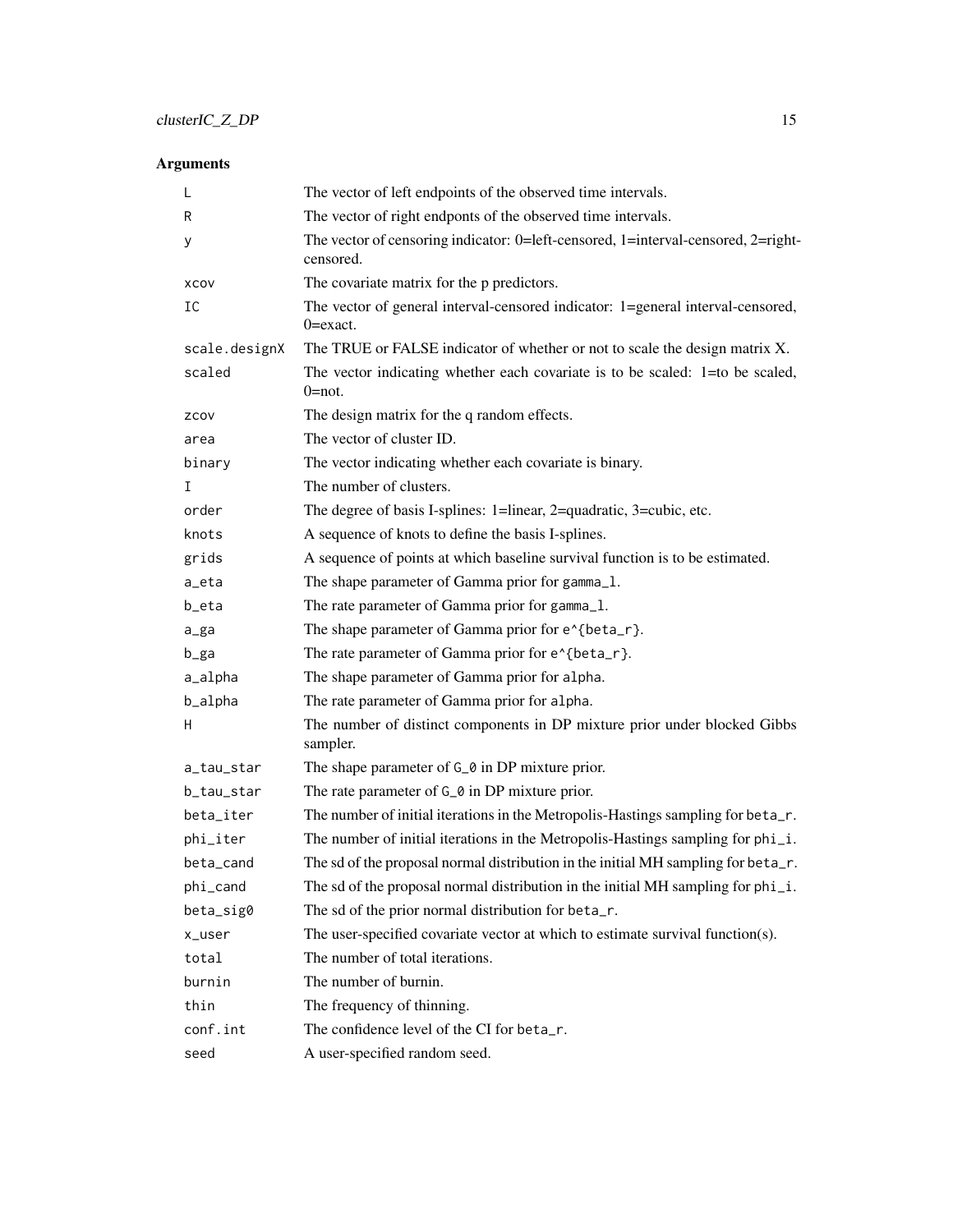The mixed effects PH model is:

h(t\_{ij}|x\_{ij},z\_{ij})=h\_{0}(t\_{ij})exp(beta'x\_{ij}+phi\_{i}'z\_{ij}),

for the jth subject in the ith cluster.

Each of the q random effects is sampled using MH algorithm separately.

#### Value

a list containing the following elements:

| N           | The sample size.                                                                                                                                              |
|-------------|---------------------------------------------------------------------------------------------------------------------------------------------------------------|
| parbeta     | A total by p matrix of MCMC draws of beta_r, $r=1$ , , p.                                                                                                     |
| parsurv0    | A total by length(grids) matrix, each row contains the baseline survival at<br>grids from one iteration.                                                      |
| parsury     | A total by length(grids)*G matrix, each row contains the survival at grids<br>from one iteration. G is the number of sets of user-specified covariate values. |
| paralpha    | A total by q vector of MCMC draws of alpha.                                                                                                                   |
| coef        | A vector of regression coefficient estimates.                                                                                                                 |
| coef_ssd    | A vector of sample standard deviations of regression coefficient estimates.                                                                                   |
| coef_ci     | The credible intervals for the regression coefficients.                                                                                                       |
| $SØ_m$      | The estimated baseline survival at grids.                                                                                                                     |
| $S_m$       | The estimated survival at grids with user-specified covariate values x_user.                                                                                  |
| grids       | The sequance of points where baseline survival function is estimated.                                                                                         |
| DIC.        | Deviance information criterion.                                                                                                                               |
| <b>NLLK</b> | Negative log pseudo-marginal likelihood.                                                                                                                      |
|             |                                                                                                                                                               |

# Author(s)

Chun Pan

| clusterPIC int | PH model with random intercept for clustered partly interval-censored |
|----------------|-----------------------------------------------------------------------|
|                | data                                                                  |

# Description

Fit a Bayesian semiparametric PH model with random intercept for clustered partly interval-censored data. Random intercept follows a normal distribution  $N(0, \tau a u^{\lambda}(-1))$ .

# Usage

```
clusterPIC_int(L, R, y, xcov, IC, scale.designX, scaled, area, binary, I,
order, knots, grids, a_eta, b_eta, a_ga, b_ga, a_tau, b_tau, beta_iter,
phi_iter, beta_cand, phi_cand, beta_sig0, x_user,
total, burnin, thin, conf.int, seed)
```
<span id="page-15-0"></span>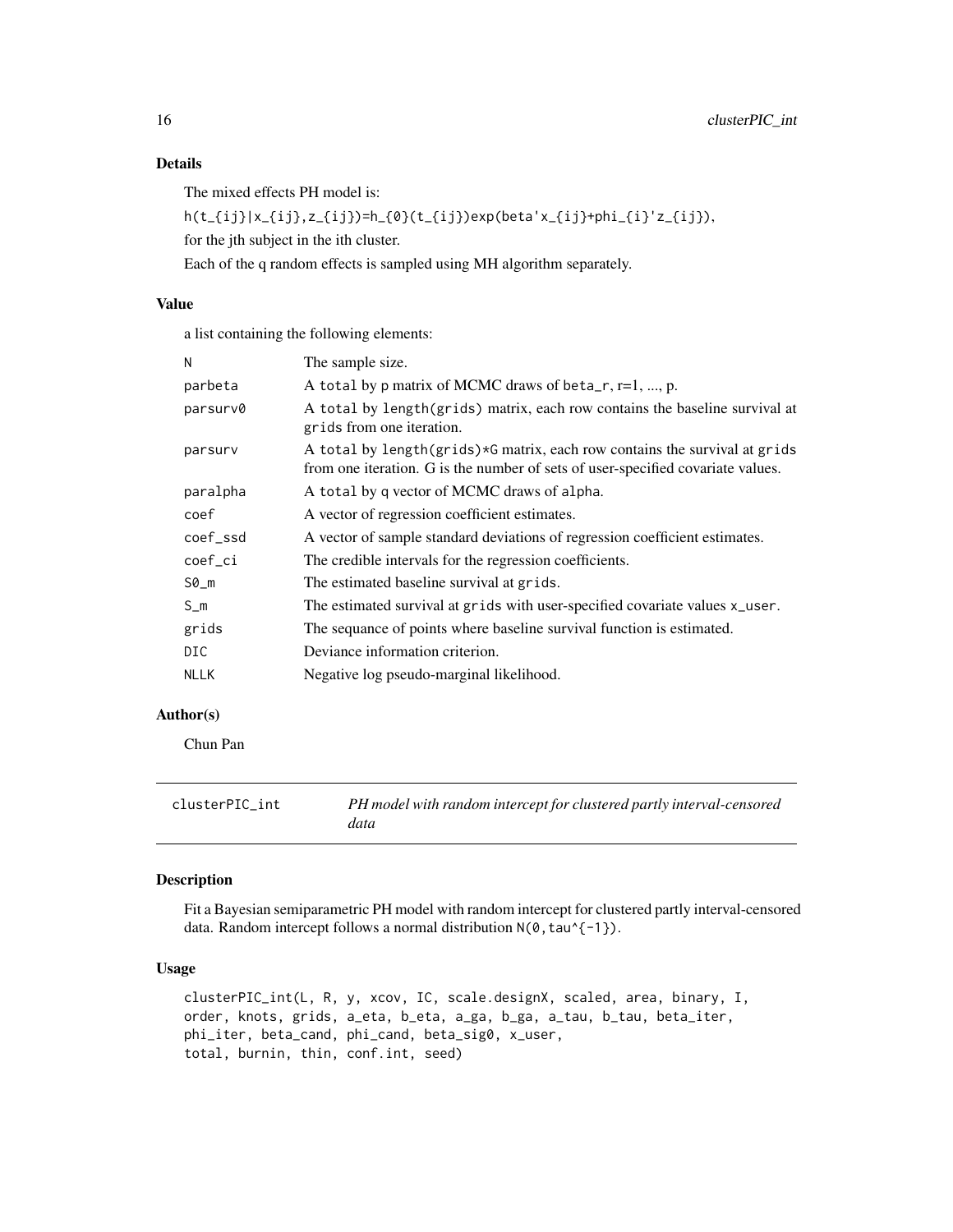| L             | The vector of left endpoints of the observed time intervals.                                            |
|---------------|---------------------------------------------------------------------------------------------------------|
| R             | The vector of right endponts of the observed time intervals.                                            |
| у             | The vector of censoring indicator: 0=left-censored, 1=interval-censored, 2=right-<br>censored, 3=exact. |
| XCOV          | The covariate matrix for the p predictors.                                                              |
| IC            | The vector of general interval-censored indicator: 1=general interval-censored,<br>$0 = exact.$         |
| scale.designX | The TRUE or FALSE indicator of whether or not to scale the design matrix X.                             |
| scaled        | The vector indicating whether each covariate is to be scaled: 1=to be scaled,<br>$0 = not.$             |
| area          | The vector of cluster ID.                                                                               |
| binary        | The vector indicating whether each covariate is binary.                                                 |
| I             | The number of clusters.                                                                                 |
| order         | The degree of basis I-splines: 1=linear, 2=quadratic, 3=cubic, etc.                                     |
| knots         | A sequence of knots to define the basis I-splines.                                                      |
| grids         | A sequence of points at which baseline survival function is to be estimated.                            |
| a_eta         | The shape parameter of Gamma prior for gamma_1.                                                         |
| b_eta         | The rate parameter of Gamma prior for gamma_1.                                                          |
| a_ga          | The shape parameter of Gamma prior for e <sup><math>\lambda</math></sup> {beta_r}.                      |
| b_ga          | The rate parameter of Gamma prior for e^{beta_r}.                                                       |
| a_tau         | The shape parameter of Gamma prior for random intercept precision tau.                                  |
| b_tau         | The rate parameter of Gamma prior for random intercept precision tau.                                   |
| beta_iter     | The number of initial iterations in the Metropolis-Hastings sampling for beta_r.                        |
| phi_iter      | The number of initial iterations in the Metropolis-Hastings sampling for phi_i.                         |
| beta_cand     | The sd of the proposal normal distribution in the initial MH sampling for beta_r.                       |
| phi_cand      | The sd of the proposal normal distribution in the initial MH sampling for phi_i.                        |
| beta_sig0     | The sd of the prior normal distribution for beta_r.                                                     |
| x_user        | The user-specified covariate vector at which to estimate survival function(s).                          |
| total         | The number of total iterations.                                                                         |
| burnin        | The number of burnin.                                                                                   |
| thin          | The frequency of thinning.                                                                              |
| conf.int      | The confidence level of the CI for beta_r.                                                              |
| seed          | A user-specified random seed.                                                                           |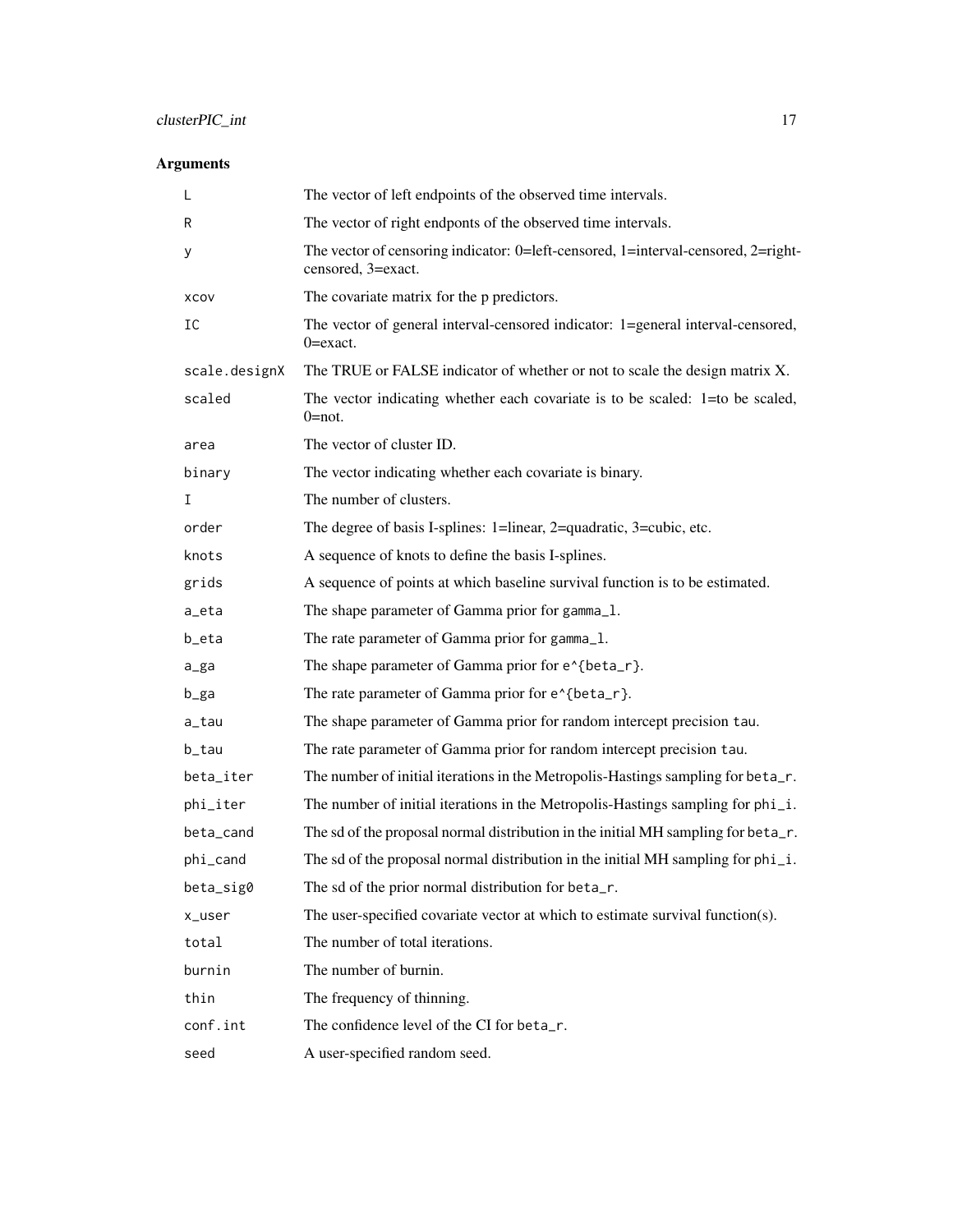The baseline cumulative hazard is approximated by a linear combination of I-splines:

 $sum_{1=1}^{n}^{1}$  (K}(gamma\_l\*b\_l(t)).

The baseline hazard is approximated by a linear combination of basis M-splines:

 $sum_{1=1}^{n}$  = 1 } ^{K}(gamma\_l\*M\_l(t)).

For a binary prdictor, we sample  $e^{\lambda}$  {beta\_r}, with Gamma prior.

The regression coefficient beta\_r for a continuous predictor and random intercept phi\_i are sampled using MH algorithm. During the initial beta\_iter iterations, sd of the proposal distribution is beta\_cand. Afterwards, proposal sd is set to be the sd of available MCMC draws. Same method for phi\_i.

#### Value

a list containing the following elements:

| N           | The sample size.                                                                                                                                              |
|-------------|---------------------------------------------------------------------------------------------------------------------------------------------------------------|
| parbeta     | A total by p matrix of MCMC draws of beta_r, $r=1, , p$ .                                                                                                     |
| parsurv0    | A total by length(grids) matrix, each row contains the baseline survival at<br>grids from one iteration.                                                      |
| parsurv     | A total by length(grids)*G matrix, each row contains the survival at grids<br>from one iteration. G is the number of sets of user-specified covariate values. |
| parphi      | A total by I matrix of MCMC draws of $phi_i$ , i=1,,I.                                                                                                        |
| partau      | A total by 1 vector of MCMC draws of tau.                                                                                                                     |
| coef        | A vector of regression coefficient estimates.                                                                                                                 |
| coef_ssd    | A vector of sample standard deviations of regression coefficient estimates.                                                                                   |
| coef_ci     | The credible intervals for the regression coefficients.                                                                                                       |
| S0_m        | The estimated baseline survival at grids.                                                                                                                     |
| $S_m$       | The estimated survival at grids with user-specified covariate values x_user.                                                                                  |
| grids       | The sequance of points where baseline survival function is estimated.                                                                                         |
| DIC.        | Deviance information criterion.                                                                                                                               |
| <b>NLLK</b> | Negative log pseudo-marginal likelihood.                                                                                                                      |
|             |                                                                                                                                                               |

#### Author(s)

Chun Pan

#### Examples

```
# Number of iterations set to very small for CRAN automatic testing
data(da3)
try3<-PICBayes(formula=Surv(L,R,type='interval2')~x1+x2,data=data.frame(da3),
model='clusterPIC_int',area=da3[,6],IC=da3[,7],scale.designX=TRUE,scale=c(1,0),
binary=c(0,1),I=25,C=C,nn=nn,order=3,knots=c(0,2,6,max(da3[,1:2],na.rm=TRUE)+1),
grids=seq(0.1,10.1,by=0.1),a_eta=1,b_eta=1,a_ga=1,b_ga=1,a_tau=1,b_tau=1,
```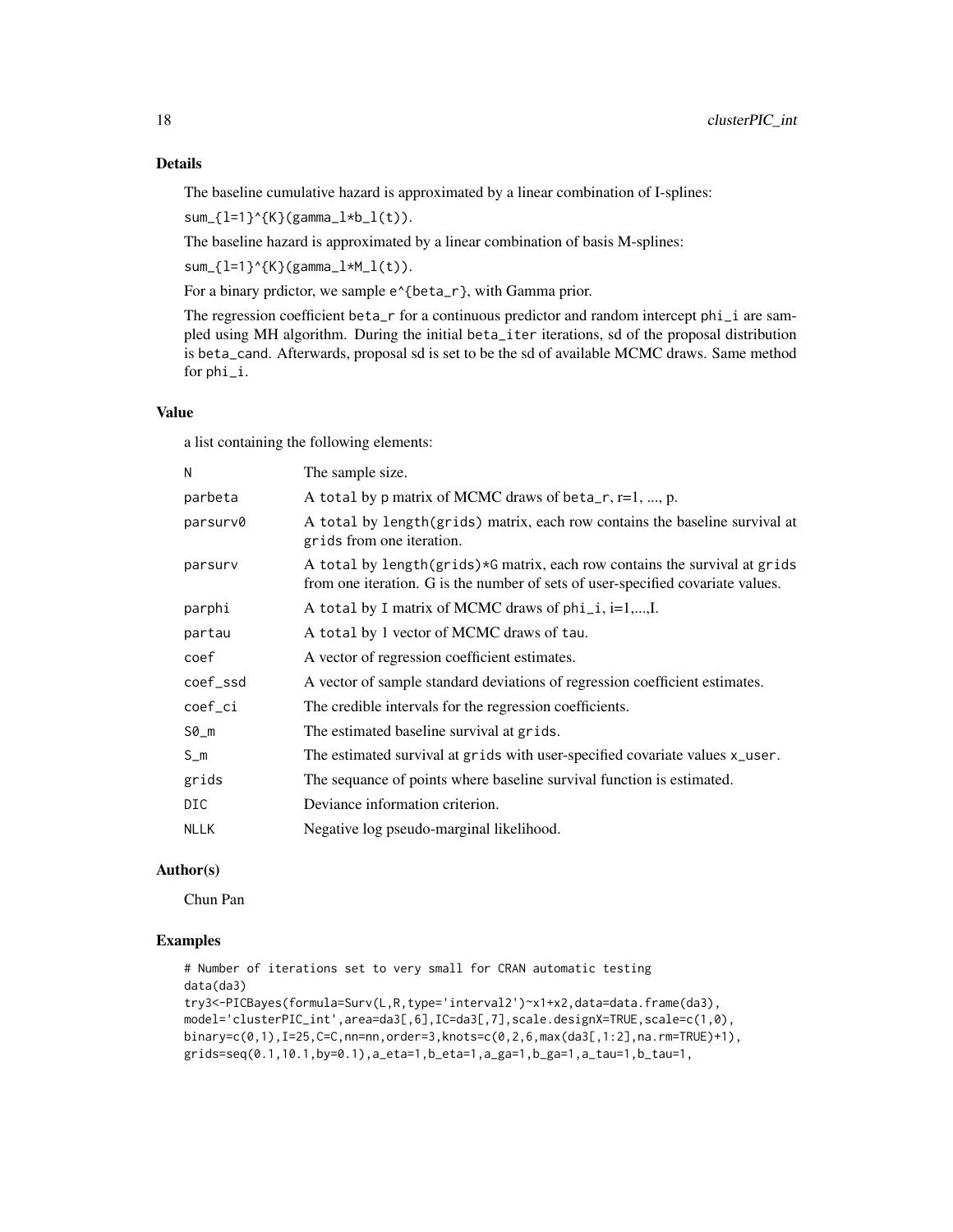```
beta_iter=11,phi_iter=11,beta_cand=rep(1,2),phi_cand=1,beta_sig0=10,
x_user=NULL,total=60,burnin=10,thin=1,conf.int=0.95,seed=1)
```
clusterPIC\_int\_DP *PH model with random intercept for clustered partly interval-censored data data*

#### Description

Fit a Bayesian semiparametric PH model with random intercept for clustered partly interval-censored data. Random intercept follows a Dirithlet process mixture distribution.

#### Usage

clusterPIC\_int\_DP(L, R, y, xcov, IC, scale.designX, scaled, area, binary, I, order, knots, grids, a\_eta, b\_eta, a\_ga, b\_ga, a\_alpha, b\_alpha, H, a\_tau\_star, b\_tau\_star, beta\_iter, phi\_iter, beta\_cand, phi\_cand, beta\_sig0, x\_user, total, burnin, thin, conf.int, seed)

| L             | The vector of left endpoints of the observed time intervals.                                            |
|---------------|---------------------------------------------------------------------------------------------------------|
| R             | The vector of right endponts of the observed time intervals.                                            |
| У             | The vector of censoring indicator: 0=left-censored, 1=interval-censored, 2=right-<br>censored, 3=exact. |
| XCOV          | The covariate matrix for the p predictors.                                                              |
| IC            | The vector of general interval-censored indicator: 1=general interval-censored,<br>$0 = exact.$         |
| scale.designX | The TRUE or FALSE indicator of whether or not to scale the design matrix X.                             |
| scaled        | The vector indicating whether each covariate is to be scaled: $1=$ to be scaled,<br>$0 = not.$          |
| area          | The vector of cluster ID.                                                                               |
| binary        | The vector indicating whether each covariate is binary.                                                 |
| I             | The number of clusters.                                                                                 |
| order         | The degree of basis I-splines: 1=linear, 2=quadratic, 3=cubic, etc.                                     |
| knots         | A sequence of knots to define the basis I-splines.                                                      |
| grids         | A sequence of points at which baseline survival function is to be estimated.                            |
| a_eta         | The shape parameter of Gamma prior for gamma_1.                                                         |
| b_eta         | The rate parameter of Gamma prior for gamma_1.                                                          |
| a_ga          | The shape parameter of Gamma prior for e <sup><math>\lambda</math></sup> {beta_r}.                      |
| b_ga          | The rate parameter of Gamma prior for e^{beta_r}.                                                       |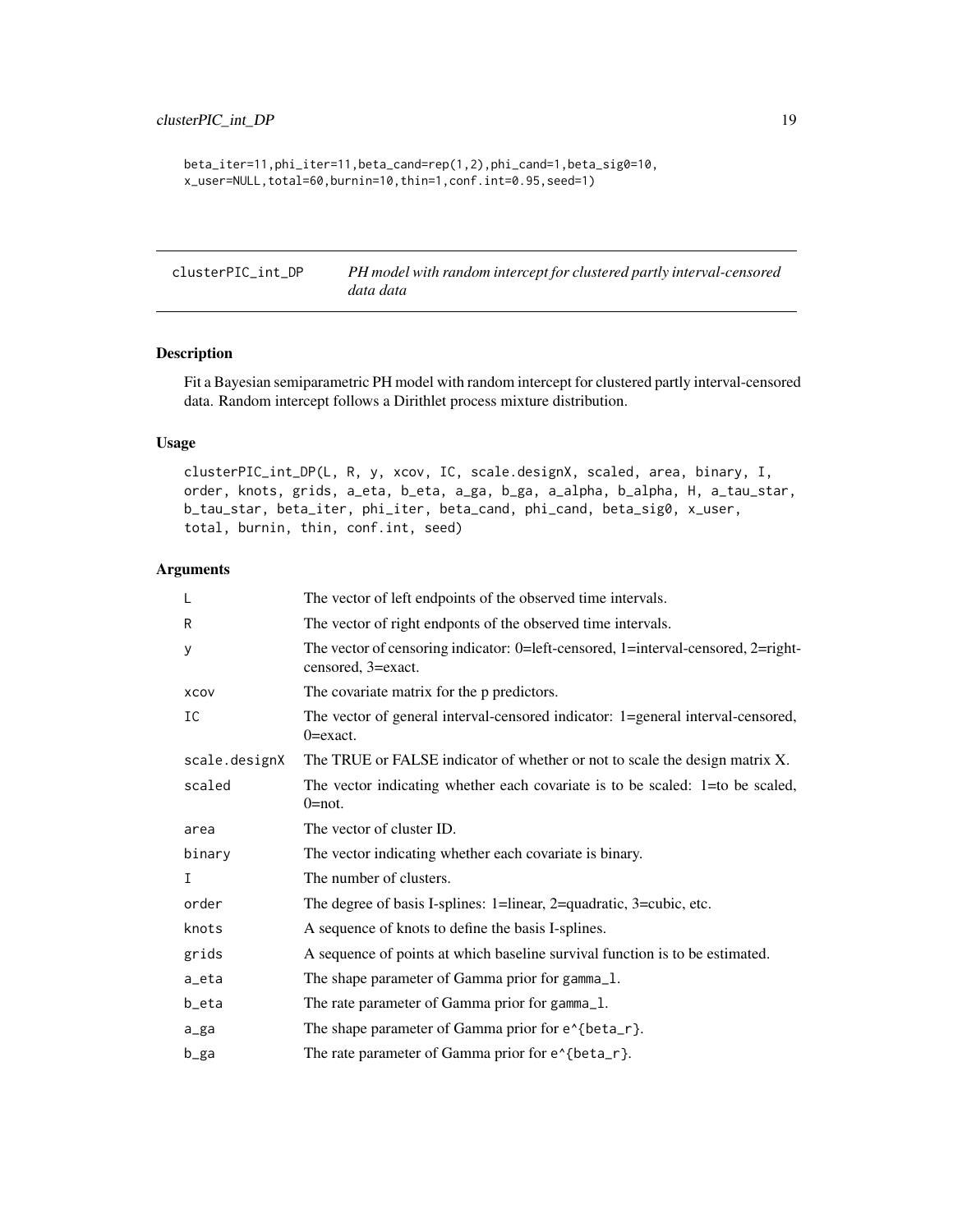| a_alpha    | The shape parameter of Gamma prior for alpha.                                         |
|------------|---------------------------------------------------------------------------------------|
| b_alpha    | The rate parameter of Gamma prior for alpha.                                          |
| H          | The number of distinct components in DP mixture prior under blocked Gibbs<br>sampler. |
| a_tau_star | The shape parameter of G <sub></sub> a in DP mixture prior.                           |
| b_tau_star | The rate parameter of G <sub>-</sub> 0 in DP mixture prior.                           |
| beta_iter  | The number of initial iterations in the Metropolis-Hastings sampling for beta_r.      |
| phi_iter   | The number of initial iterations in the Metropolis-Hastings sampling for phi_i.       |
| beta_cand  | The sd of the proposal normal distribution in the initial MH sampling for beta_r.     |
| phi_cand   | The sd of the proposal normal distribution in the initial MH sampling for $phi_1$ .   |
| beta_sig0  | The sd of the prior normal distribution for beta_r.                                   |
| x_user     | The user-specified covariate vector at which to estimate survival function(s).        |
| total      | The number of total iterations.                                                       |
| burnin     | The number of burnin.                                                                 |
| thin       | The frequency of thinning.                                                            |
| conf.int   | The confidence level of the CI for beta r.                                            |
| seed       | A user-specified random seed.                                                         |

DP mixture prior: phi\_i~N(0,tau\_{i}^{-1}) tau\_{i}~G G~DP(alpha,G\_{0}) G\_{0}=Gamma(a\_tau\_star,b\_tau\_star) tau\_{h}^{\*}~G\_{0},h=1,...,H

The blocked Gibbs sampler proposed by Ishwaran and James (2001) is used to sample from the posteriors under the DP mixture prior.

# Value

a list containing the following elements:

| N        | The sample size.                                                                                                                                                |
|----------|-----------------------------------------------------------------------------------------------------------------------------------------------------------------|
| parbeta  | A total by p matrix of MCMC draws of beta_r, $r=1, , p$ .                                                                                                       |
| parsurv0 | A total by length(grids) matrix, each row contains the baseline survival at<br>grids from one iteration.                                                        |
| parsurv  | A total by length (grids) *G matrix, each row contains the survival at grids<br>from one iteration. G is the number of sets of user-specified covariate values. |
| paralpha | A total by 1 vector of MCMC draws of alpha.                                                                                                                     |
| parphi   | A total by I matrix of MCMC draws of $phi_i$ , i=1,,I.                                                                                                          |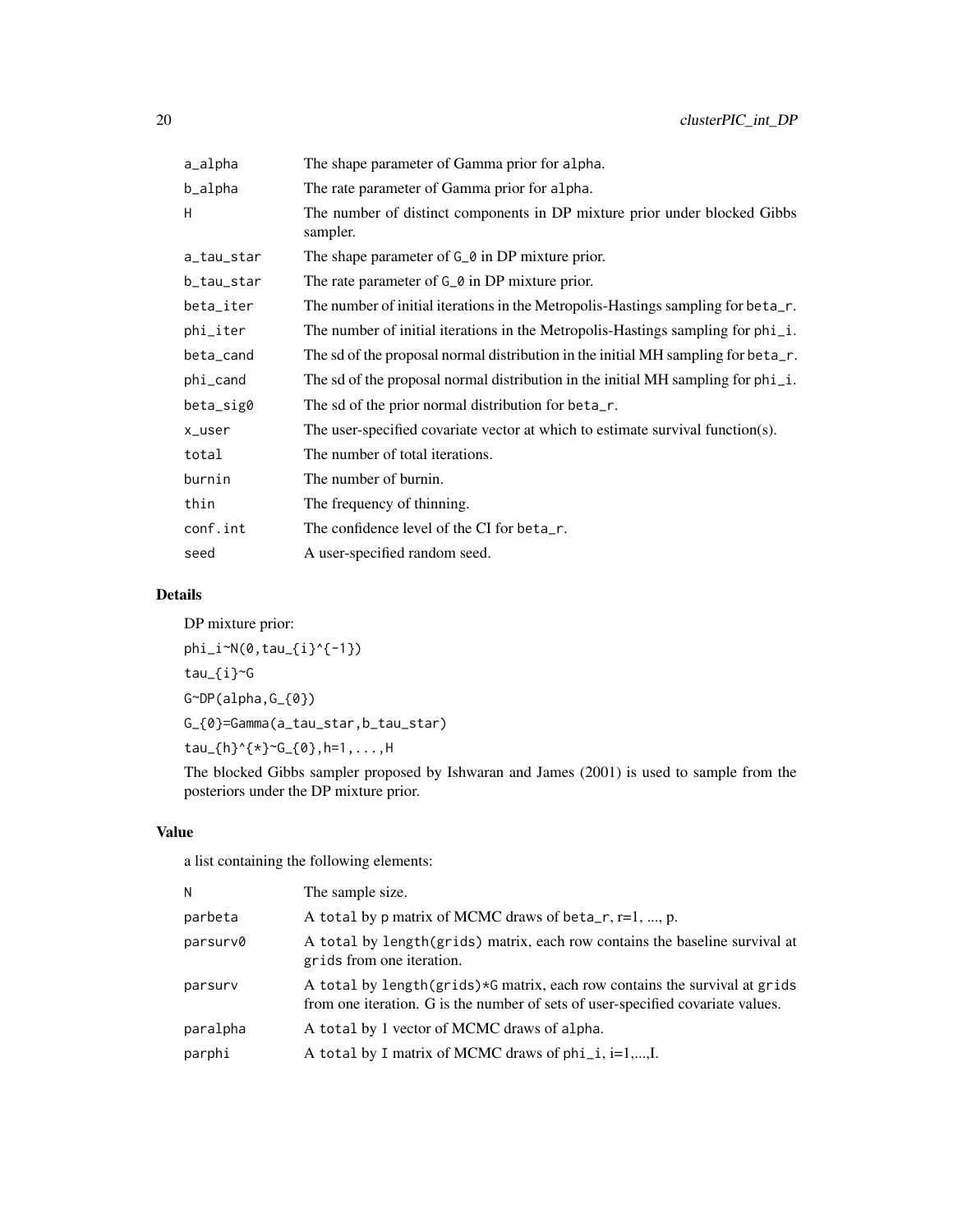#### <span id="page-20-0"></span>clusterPIC\_trt 21

| partau_star | A total by H matrix of MCMC draws of tau_star.                               |
|-------------|------------------------------------------------------------------------------|
| coef        | A vector of regression coefficient estimates.                                |
| coef_ssd    | A vector of sample standard deviations of regression coefficient estimates.  |
| coef_ci     | The credible intervals for the regression coefficients.                      |
| S0_m        | The estimated baseline survival at grids.                                    |
| $S_m$       | The estimated survival at grids with user-specified covariate values x_user. |
| grids       | The sequance of points where baseline survival function is estimated.        |
| DIC         | Deviance information criterion.                                              |
| NLLK        | Negative log pseudo-marginal likelihood.                                     |
|             |                                                                              |

#### Author(s)

Chun Pan

#### Examples

```
# Number of iterations set to very small for CRAN automatic testing
data(da3)
try4<-PICBayes(formula=Surv(L,R,type='interval2')~x1+x2,data=data.frame(da3),
model='clusterPIC_int_DP',area=da3[,6],IC=da3[,7],scale.designX=TRUE,
scale=c(1,0),binary=c(0,1),I=25,C=C,order=3,
knots=c(0,2,6,max(da3[,1:2],na.rm=TRUE)+1),grids=seq(0.1,10.1,by=0.1),
a_eta=1,b_eta=1,a_ga=1,b_ga=1,a_alpha=1,b_alpha=1,H=5,a_tau_star=1,
b_tau_star=1,beta_iter=11,phi_iter=11,beta_cand=rep(1,2),phi_cand=1,
beta_sig0=10,x_user=NULL,total=60,burnin=10,thin=1,conf.int=0.95,seed=1)
```
clusterPIC\_trt *PH model with random intercept and random treatment for clustered partly interval-censored data*

#### Description

Fit a Bayesian semiparametric PH model with random intercept and random treatment for clustered partly interval-censored data. Each random effect follows a normal distribution  $N(0, \tan^2(-1))$ .

### Usage

```
clusterPIC_trt(L, R, y, xcov, IC, scale.designX, scaled, xtrt, area, binary, I,
order, knots, grids, a_eta, b_eta, a_ga, b_ga, a_tau, b_tau, a_tau_trt,
b_tau_trt, beta_iter, phi_iter, beta_cand, phi_cand, beta_sig0, x_user,
total, burnin, thin, conf.int, seed)
```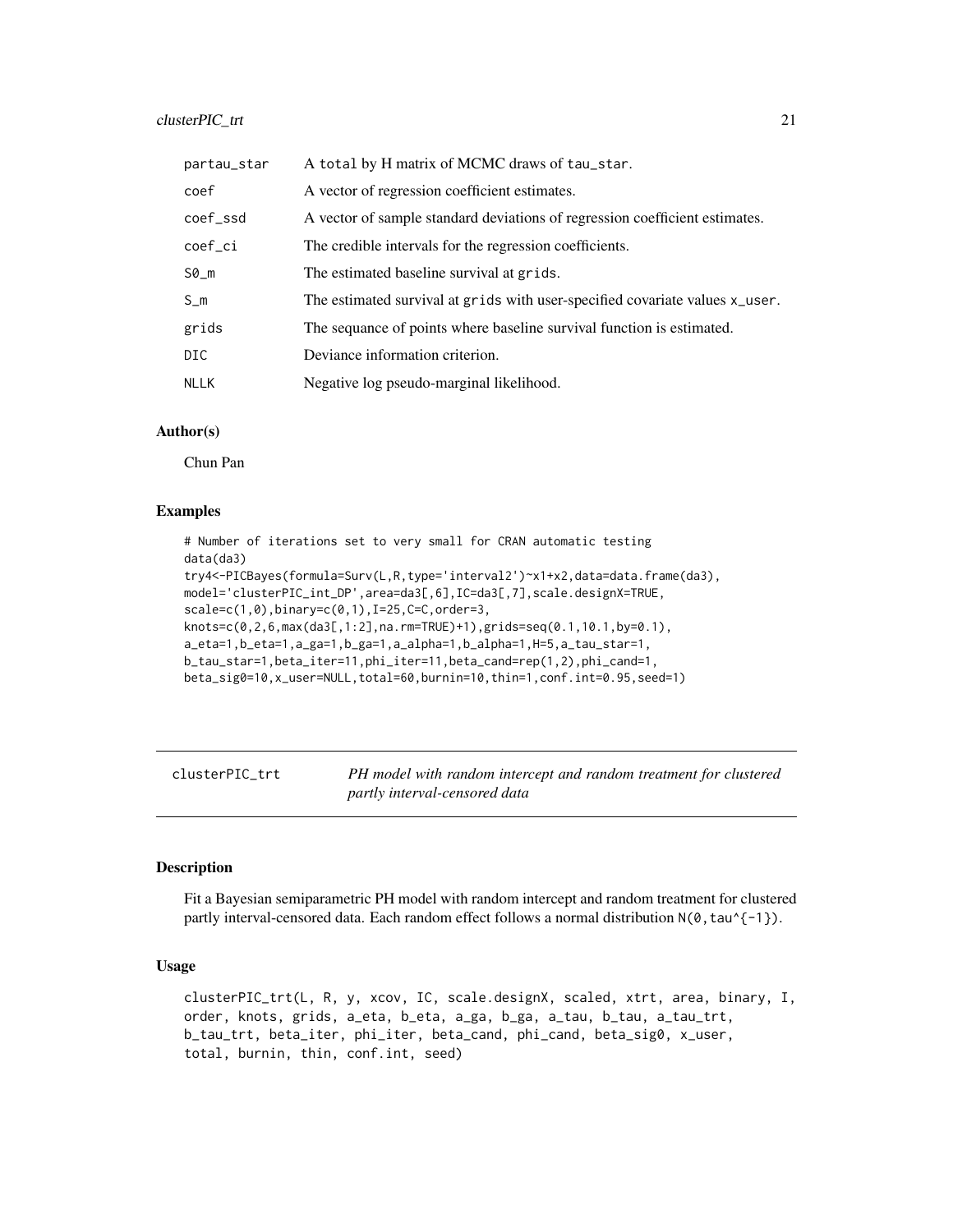| L             | The vector of left endpoints of the observed time intervals.                                            |
|---------------|---------------------------------------------------------------------------------------------------------|
| R             | The vector of right endponts of the observed time intervals.                                            |
| У             | The vector of censoring indicator: 0=left-censored, 1=interval-censored, 2=right-<br>censored, 3=exact. |
| XCOV          | The covariate matrix for the p predictors.                                                              |
| IC            | The vector of general interval-censored indicator: 1=general interval-censored,<br>$0 = exact.$         |
| scale.designX | The TRUE or FALSE indicator of whether or not to scale the design matrix X.                             |
| scaled        | The vector indicating whether each covariate is to be scaled: 1=to be scaled,<br>$0 = not.$             |
| xtrt          | The covariate that has a random effect.                                                                 |
| area          | The vector of cluster ID.                                                                               |
| binary        | The vector indicating whether each covariate is binary.                                                 |
| I             | The number of clusters.                                                                                 |
| order         | The degree of basis I-splines: 1=linear, 2=quadratic, 3=cubic, etc.                                     |
| knots         | A sequence of knots to define the basis I-splines.                                                      |
| grids         | A sequence of points at which baseline survival function is to be estimated.                            |
| a_eta         | The shape parameter of Gamma prior for gamma_1.                                                         |
| b_eta         | The rate parameter of Gamma prior for gamma_1.                                                          |
| a_ga          | The shape parameter of Gamma prior for e^{beta_r}.                                                      |
| b_ga          | The rate parameter of Gamma prior for e^{beta_r}.                                                       |
| a_tau         | The shape parameter of Gamma prior for random intercept precision tau.                                  |
| b_tau         | The rate parameter of Gamma prior for random intercept precision tau.                                   |
| a_tau_trt     | The shape parameter of Gamma prior for random treatment precision tau_trt.                              |
| b_tau_trt     | The rate parameter of Gamma prior for random treatment precision tau_trt.                               |
| beta_iter     | The number of initial iterations in the Metropolis-Hastings sampling for beta_r.                        |
| phi_iter      | The number of initial iterations in the Metropolis-Hastings sampling for phi_i.                         |
| beta_cand     | The sd of the proposal normal distribution in the initial MH sampling for beta_r.                       |
| phi_cand      | The sd of the proposal normal distribution in the initial MH sampling for phi_i.                        |
| beta_sig0     | The sd of the prior normal distribution for beta_r.                                                     |
| x_user        | The user-specified covariate vector at which to estimate survival function(s).                          |
| total         | The number of total iterations.                                                                         |
| burnin        | The number of burnin.                                                                                   |
| thin          | The frequency of thinning.                                                                              |
| conf.int      | The confidence level of the CI for beta_r.                                                              |
| seed          | A user-specified random seed.                                                                           |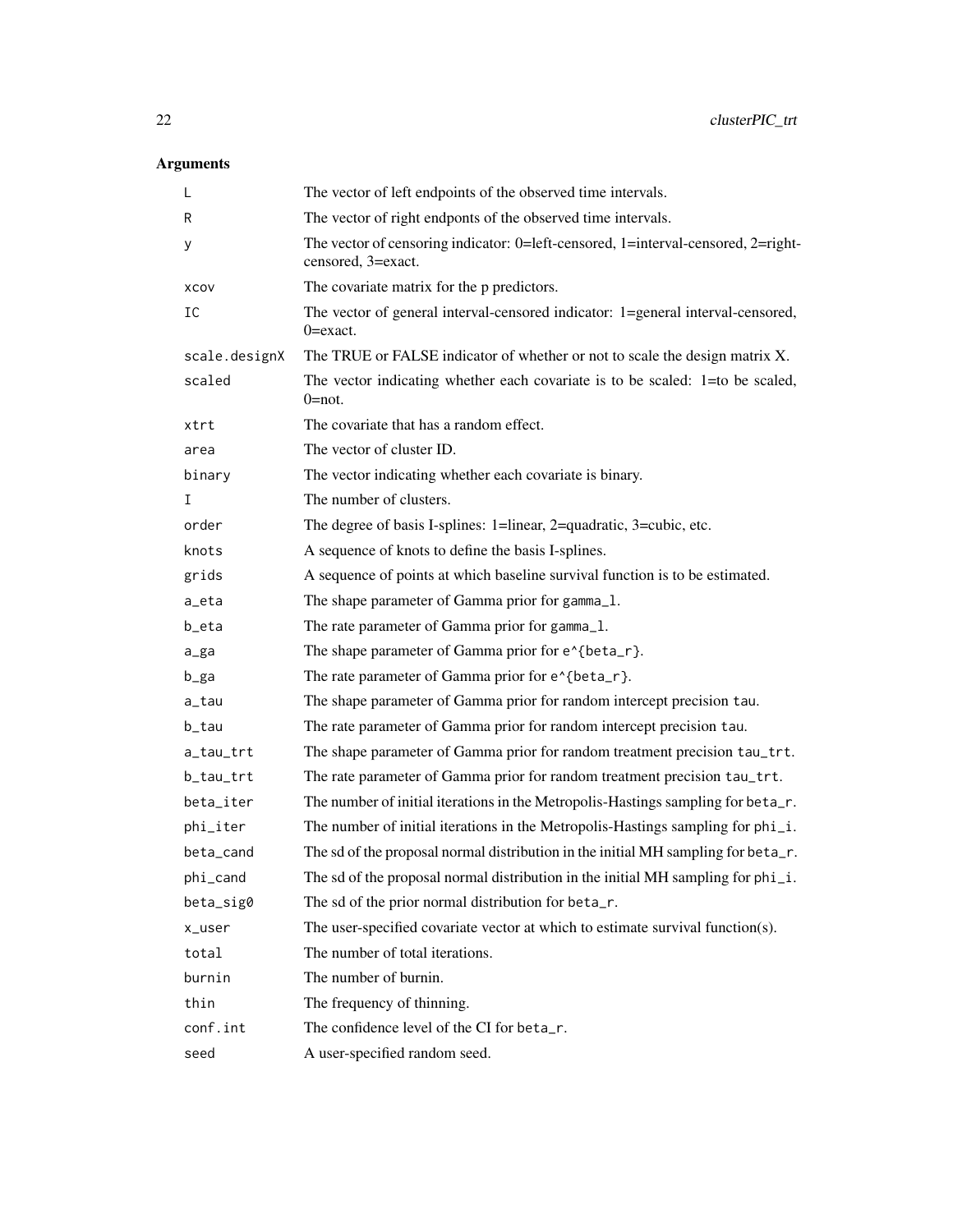The baseline cumulative hazard is approximated by a linear combination of I-splines:

 $sum_{i=1}^{n}$  sum<sub>-</sub>{l=1}^{K}(gamma\_l\*b\_l(t)).

The baseline hazard is approximated by a linear combination of basis M-splines:

 $sum_{i=1}^{n}$  sum<sub>-</sub>{l=1}^{K}(gamma\_l\*M\_l(t)).

For a binary prdictor, we sample  $e^{\lambda}$ {beta\_r}, with Gamma prior.

The regression coefficient beta\_r for a continuous predictor, random intercept phi\_i, and random treatment phi\_trt\_i are sampled using MH algorithm. During the initial beta\_iter iterations, sd of the proposal distribution is beta\_cand. Afterwards, proposal sd is set to be the sd of available MCMC draws. Same method for phi\_i and phi\_trt\_i.

# Value

a list containing the following elements:

| N           | The sample size.                                                                                                                                              |
|-------------|---------------------------------------------------------------------------------------------------------------------------------------------------------------|
| parbeta     | A total by p matrix of MCMC draws of beta_r, r=1, , p.                                                                                                        |
| parsurv0    | A total by length(grids) matrix, each row contains the baseline survival at<br>grids from one iteration.                                                      |
| parsurv     | A total by length(grids)*G matrix, each row contains the survival at grids<br>from one iteration. G is the number of sets of user-specified covariate values. |
| parphi      | A total by I matrix of MCMC draws of $phi_i$ , $i=1,,I$ .                                                                                                     |
| parphi_trt  | A total by I matrix of MCMC draws of phi_trt_i, i=1,,I.                                                                                                       |
| partau      | A total by 1 vector of MCMC draws of tau.                                                                                                                     |
| partau_trt  | A total by 1 vector of MCMC draws of tau_trt.                                                                                                                 |
| coef        | A vector of regression coefficient estimates.                                                                                                                 |
| coef_ssd    | A vector of sample standard deviations of regression coefficient estimates.                                                                                   |
| coef_ci     | The credible intervals for the regression coefficients.                                                                                                       |
| $SO_m$      | The estimated baseline survival at grids.                                                                                                                     |
| $S_m$       | The estimated survival at grids with user-specified covariate values x_user.                                                                                  |
| grids       | The sequance of points where baseline survival function is estimated.                                                                                         |
| DIC         | Deviance information criterion.                                                                                                                               |
| <b>NLLK</b> | Negative log pseudo-marginal likelihood.                                                                                                                      |

#### Author(s)

Chun Pan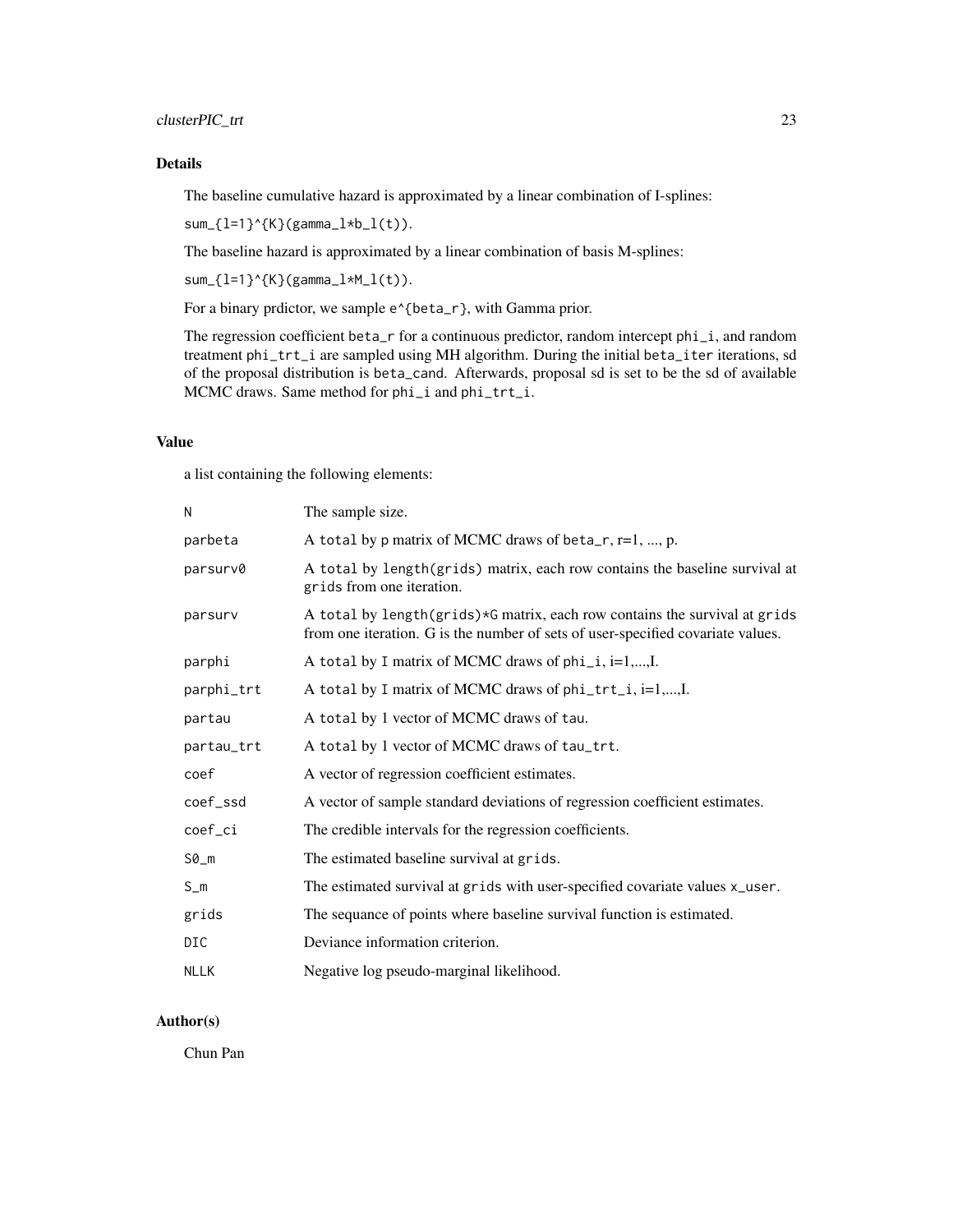#### Examples

```
# Number of iterations set to very small for CRAN automatic testing
data(da4)
try5<-PICBayes(formula=Surv(L,R,type='interval2')~x1+x2,data=data.frame(da4),
model='clusterPIC_trt',xtrt=da4[,5],area=da4[,6],IC=da4[,7],
scale.designX=TRUE,scaled=c(1,0),binary=c(0,1),I=25,order=3,
knots=c(0,2,6,max(da4[,1:2],na.rm=TRUE)+1),grids=seq(0.1,10.1,by=0.1),
a_eta=1,b_eta=1,a_ga=1,b_ga=1,a_tau=1,b_tau=1,a_tau_trt=1,b_tau_trt=1,
beta_iter=11,phi_iter=11,beta_cand=c(1,1),phi_cand=1,
beta_sig0=10,x_user=NULL,total=60,burnin=10,thin=1,conf.int=0.95,seed=1)
```
clusterPIC\_trt\_DP *PH model with random intercept and random treatment for clustered partly interval-censored data*

#### Description

Fit a Bayesian semiparametric PH model with random intercept and random treatment for clustered partly interval-censored data. Each random effect follows a Dirichlet process mixture distribution  $N(0, \tan^{-1}(-1)).$ 

#### Usage

```
clusterPIC_trt_DP(L, R, y, xcov, IC, scale.designX, scaled, xtrt, area, binary,
I, order, knots, grids, a_eta, b_eta, a_ga, b_ga, a_alpha, b_alpha, H,
a_tau_star, b_tau_star, a_alpha_trt, b_alpha_trt, H_trt, a_tau_trt_star,
b_tau_trt_star, beta_iter, phi_iter, beta_cand, phi_cand, beta_sig0, x_user,
total, burnin, thin, conf.int, seed)
```

| L             | The vector of left endpoints of the observed time intervals.                                            |
|---------------|---------------------------------------------------------------------------------------------------------|
| R             | The vector of right endponts of the observed time intervals.                                            |
| У             | The vector of censoring indicator: 0=left-censored, 1=interval-censored, 2=right-<br>censored, 3=exact. |
| XCOV          | The covariate matrix for the p predictors.                                                              |
| IC            | The vector of general interval-censored indicator: 1=general interval-censored,<br>$0 = exact.$         |
| scale.designX | The TRUE or FALSE indicator of whether or not to scale the design matrix X.                             |
| scaled        | The vector indicating whether each covariate is to be scaled: $1=$ to be scaled,<br>$0 = not.$          |
| xtrt          | The covariate that has a random effect.                                                                 |
| area          | The vector of cluster ID.                                                                               |
| binary        | The vector indicating whether each covariate is binary.                                                 |

<span id="page-23-0"></span>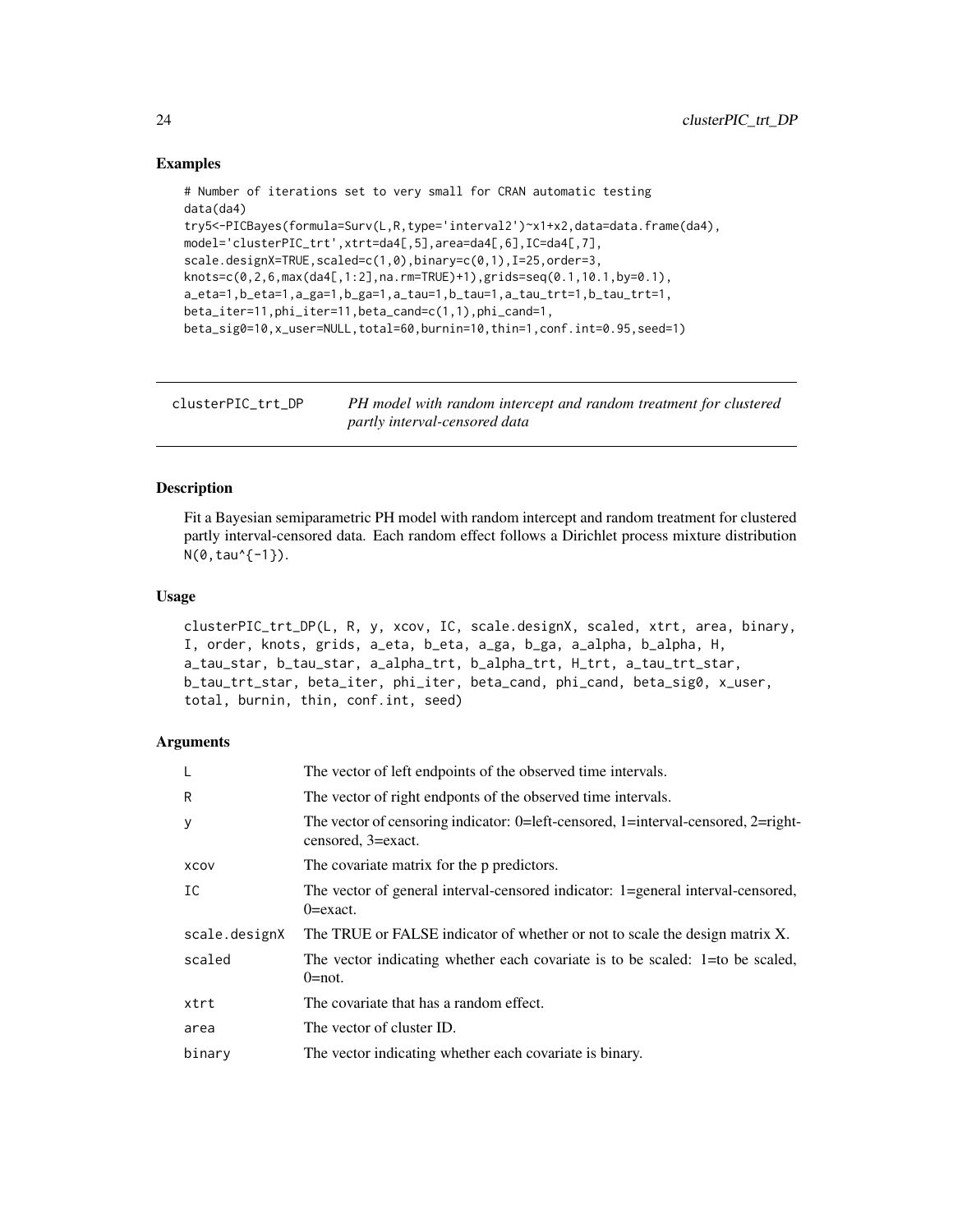| $\mathbf I$    | The number of clusters.                                                                                    |
|----------------|------------------------------------------------------------------------------------------------------------|
| order          | The degree of basis I-splines: 1=linear, 2=quadratic, 3=cubic, etc.                                        |
| knots          | A sequence of knots to define the basis I-splines.                                                         |
| grids          | A sequence of points at which baseline survival function is to be estimated.                               |
| a_eta          | The shape parameter of Gamma prior for gamma_1.                                                            |
| b_eta          | The rate parameter of Gamma prior for gamma_1.                                                             |
| a_ga           | The shape parameter of Gamma prior for e^{beta_r}.                                                         |
| b_ga           | The rate parameter of Gamma prior for e^{beta_r}.                                                          |
| a_alpha        | The shape parameter of Gamma prior for alpha.                                                              |
| b_alpha        | The rate parameter of Gamma prior for alpha.                                                               |
| H              | The number of distinct components in DP mixture prior under blocked Gibbs<br>sampler.                      |
| a_tau_star     | The shape parameter of G <sub></sub> o in DP mixture prior.                                                |
| b_tau_star     | The rate parameter of G <sub></sub> o in DP mixture prior.                                                 |
| a_alpha_trt    | The shape parameter of Gamma prior for alpha_trt.                                                          |
| b_alpha_trt    | The rate parameter of Gamma prior for alpha_trt.                                                           |
| H_trt          | The number of distinct components in DP mixture prior under blocked Gibbs<br>sampler for random treatment. |
| a_tau_trt_star | The shape parameter of $G_0$ in DP mixture prior for random treatment.                                     |
| b_tau_trt_star | The rate parameter of $G_0$ in DP mixture prior for random treatment.                                      |
| beta_iter      | The number of initial iterations in the Metropolis-Hastings sampling for beta_r.                           |
| phi_iter       | The number of initial iterations in the Metropolis-Hastings sampling for phi_i.                            |
| beta_cand      | The sd of the proposal normal distribution in the initial MH sampling for beta_r.                          |
| phi_cand       | The sd of the proposal normal distribution in the initial MH sampling for phi_i.                           |
| beta_sig0      | The sd of the prior normal distribution for beta_r.                                                        |
| x_user         | The user-specified covariate vector at which to estimate survival function(s).                             |
| total          | The number of total iterations.                                                                            |
| burnin         | The number of burnin.                                                                                      |
| thin           | The frequency of thinning.                                                                                 |
| conf.int       | The confidence level of the CI for beta_r.                                                                 |
| seed           | A user-specified random seed.                                                                              |

Both random intercept and random treatment follow its own DP mixture prior. DP mixture prior:

 $phi_i^N(0,tau_{1})^{(-1)}$ 

tau\_{i}~G

G~DP(alpha,G\_{0})

G\_{0}=Gamma(a\_tau\_star,b\_tau\_star)

tau\_{h}^{\*}~G\_{0},h=1,...,H

The blocked Gibbs sampler proposed by Ishwaran and James (2001) is used to sample from the posteriors under the DP mixture prior.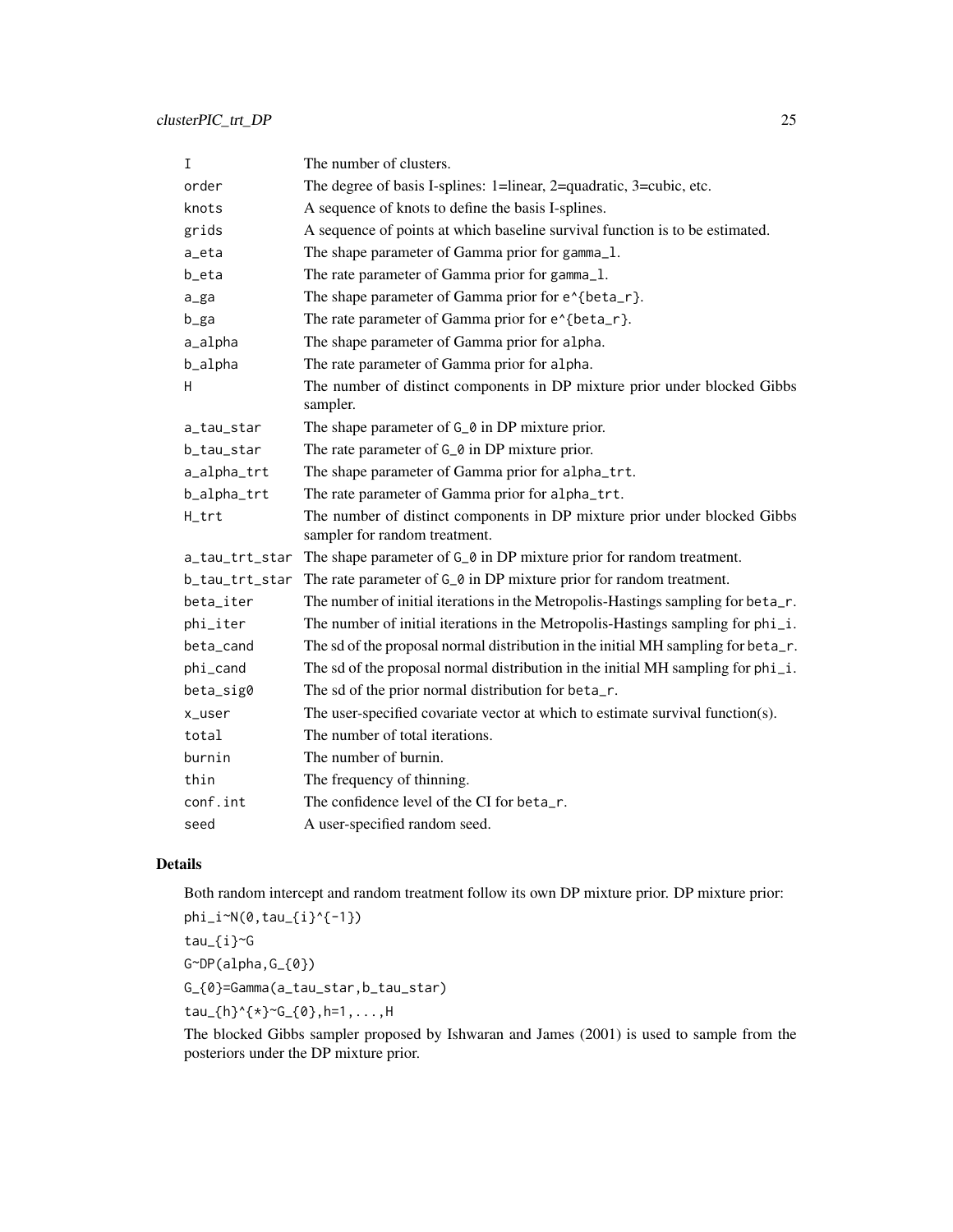#### Value

a list containing the following elements:

| N               | The sample size.                                                                                                                                              |
|-----------------|---------------------------------------------------------------------------------------------------------------------------------------------------------------|
| parbeta         | A total by p matrix of MCMC draws of beta_r, $r=1$ , , p.                                                                                                     |
| parsurv0        | A total by length(grids) matrix, each row contains the baseline survival at<br>grids from one iteration.                                                      |
| parsurv         | A total by length(grids)*G matrix, each row contains the survival at grids<br>from one iteration. G is the number of sets of user-specified covariate values. |
| paralpha        | A total by 1 vector of MCMC draws of alpha.                                                                                                                   |
| paralpha_trt    | A total by 1 vector of MCMC draws of alpha_trt.                                                                                                               |
| parphi          | A total by I matrix of MCMC draws of phi_i, i=1,,I.                                                                                                           |
| parphi_trt      | A total by I matrix of MCMC draws of phi_trt_i, i=1,, I.                                                                                                      |
| partau_star     | A total by H matrix of MCMC draws of tau_star.                                                                                                                |
| partau_trt_star |                                                                                                                                                               |
|                 | A total by H_trt matrix of MCMC draws of tau_trt_star.                                                                                                        |
| coef            | A vector of regression coefficient estimates.                                                                                                                 |
| coef_ssd        | A vector of sample standard deviations of regression coefficient estimates.                                                                                   |
| coef_ci         | The credible intervals for the regression coefficients.                                                                                                       |
| $SØ_m$          | The estimated baseline survival at grids.                                                                                                                     |
| $S_m$           | The estimated survival at grids with user-specified covariate values x_user.                                                                                  |
| grids           | The sequance of points where baseline survival function is estimated.                                                                                         |
| <b>DIC</b>      | Deviance information criterion.                                                                                                                               |
| <b>NLLK</b>     | Negative log pseudo-marginal likelihood.                                                                                                                      |
|                 |                                                                                                                                                               |

# Author(s)

Chun Pan

#### Examples

```
# Number of iterations set to very small for CRAN automatic testing
data(da4)
try2<-PICBayes(formula=Surv(L,R,type='interval2')~x1+x2,data=data.frame(da4),
model='clusterPIC_trt_DP', scale.designX=TRUE,scaled=c(1,0),IC=da4[,7],xtrt=da4[,5],
area=da4[,6],binary=c(0,1),I=25,order=3,knots=c(0,2,6,max(da4[,1:2],na.rm=TRUE)+1),
grids=seq(0.1,10.1,by=0.1),a_eta=1,b_eta=1,a_ga=1,b_ga=1,
a_alpha=1,b_alpha=1,H=5,a_alpha_trt=1,b_alpha_trt=1,H_trt=5,
a_tau_star=1,b_tau_star=1,a_tau_trt_star=1,b_tau_trt_star=1,
beta_iter=11,phi_iter=11,beta_cand=rep(1,2),phi_cand=1,beta_sig0=10,
x_user=NULL,total=60,burnin=10,thin=1,conf.int=0.95,seed=1)
```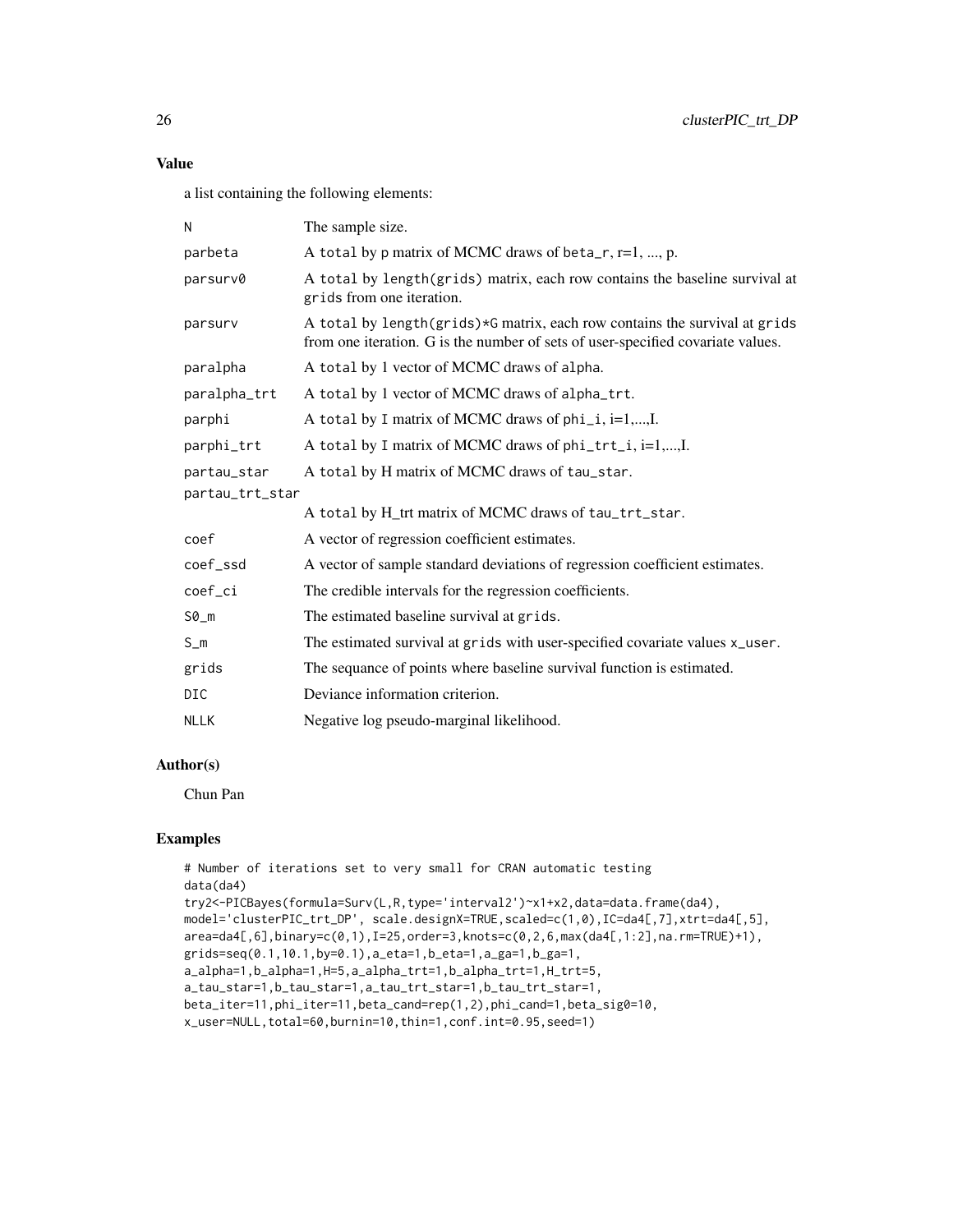<span id="page-26-0"></span>

#### Description

Fit a Bayesian semiparametric mixed effects PH model for clustered partly interval-censored data with random effects for one or more predictors. Each random effect follows a normal distribution N(0,tau^{-1}).

#### Usage

```
clusterPIC_Z(L, R, y, xcov, IC, scale.designX, scaled, zcov, area, binary, I,
order, knots, grids, a_eta, b_eta, a_ga, b_ga, a_tau, b_tau, beta_iter,
phi_iter, beta_cand, phi_cand, beta_sig0, x_user,
total, burnin, thin, conf.int, seed)
```

| L             | The vector of left endpoints of the observed time intervals.                                            |
|---------------|---------------------------------------------------------------------------------------------------------|
| R             | The vector of right endponts of the observed time intervals.                                            |
| У             | The vector of censoring indicator: 0=left-censored, 1=interval-censored, 2=right-<br>censored, 3=exact. |
| XCOV          | The covariate matrix for the p predictors.                                                              |
| IC            | The vector of general interval-censored indicator: 1=general interval-censored,<br>$0 = exact.$         |
| scale.designX | The TRUE or FALSE indicator of whether or not to scale the design matrix X.                             |
| scaled        | The vector indicating whether each covariate is to be scaled: $1=$ to be scaled,<br>$0 = not.$          |
| ZCOV          | The design matrix for the q random effects.                                                             |
| area          | The vector of cluster ID.                                                                               |
| binary        | The vector indicating whether each covariate is binary.                                                 |
| T             | The number of clusters.                                                                                 |
| order         | The degree of basis I-splines: 1=linear, 2=quadratic, 3=cubic, etc.                                     |
| knots         | A sequence of knots to define the basis I-splines.                                                      |
| grids         | A sequence of points at which baseline survival function is to be estimated.                            |
| a_eta         | The shape parameter of Gamma prior for gamma_1.                                                         |
| b_eta         | The rate parameter of Gamma prior for gamma_1.                                                          |
| a_ga          | The shape parameter of Gamma prior for e <sup><math>\lambda</math></sup> {beta_r}.                      |
| b_ga          | The rate parameter of Gamma prior for e^{beta_r}.                                                       |
| a_tau         | The shape parameter of Gamma prior for random intercept precision tau.                                  |
| b_tau         | The rate parameter of Gamma prior for random intercept precision tau.                                   |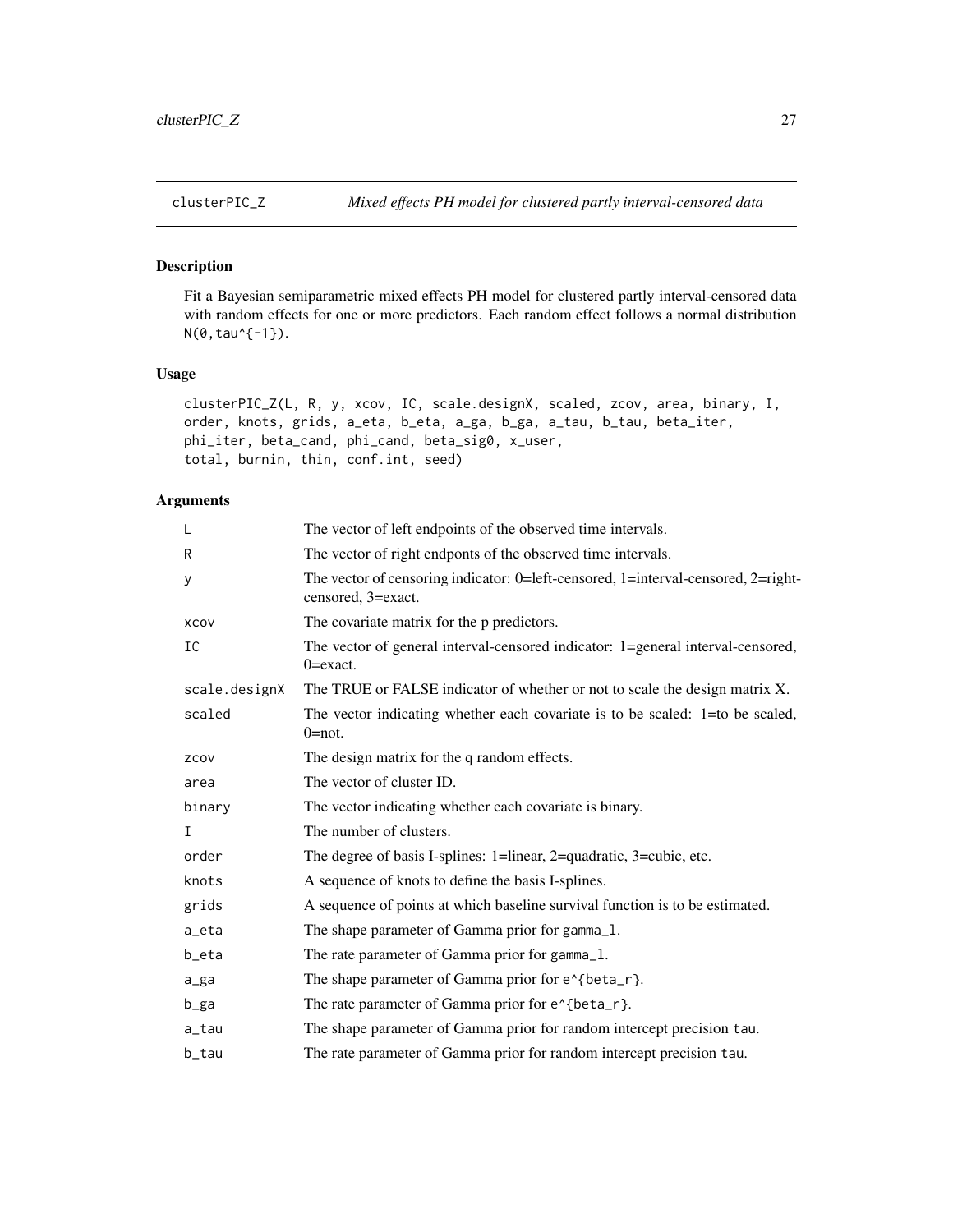| beta_iter | The number of initial iterations in the Metropolis-Hastings sampling for beta_r.    |
|-----------|-------------------------------------------------------------------------------------|
| phi_iter  | The number of initial iterations in the Metropolis-Hastings sampling for phi_i.     |
| beta_cand | The sd of the proposal normal distribution in the initial MH sampling for beta_r.   |
| phi_cand  | The sd of the proposal normal distribution in the initial MH sampling for $phi_i$ . |
| beta_sig0 | The sd of the prior normal distribution for beta_r.                                 |
| x_user    | The user-specified covariate vector at which to estimate survival function(s).      |
| total     | The number of total iterations.                                                     |
| burnin    | The number of burnin.                                                               |
| thin      | The frequency of thinning.                                                          |
| conf.int  | The confidence level of the CI for beta_r.                                          |
| seed      | A user-specified random seed.                                                       |

The mixed effects PH model is:

 $h(t_{i})|x_{i}|,z_{i})=h_{0}(t_{i})=exp(beta'x_{i})+phi_{i}(i)'z_{i}),$ 

for the jth subject in the ith cluster.

Each of the q random effects is sampled using MH algorithm separately.

# Value

a list containing the following elements:

| The sample size.                                                                                                                                              |
|---------------------------------------------------------------------------------------------------------------------------------------------------------------|
| A total by p matrix of MCMC draws of beta_r, $r=1, , p$ .                                                                                                     |
| A total by length (grids) matrix, each row contains the baseline survival at<br>grids from one iteration.                                                     |
| A total by length(grids)*G matrix, each row contains the survival at grids<br>from one iteration. G is the number of sets of user-specified covariate values. |
| A vector of regression coefficient estimates.                                                                                                                 |
| A vector of sample standard deviations of regression coefficient estimates.                                                                                   |
| The credible intervals for the regression coefficients.                                                                                                       |
| The estimated baseline survival at grids.                                                                                                                     |
| The estimated survival at grids with user-specified covariate values x_user.                                                                                  |
| The sequance of points where baseline survival functions is estimated.                                                                                        |
| Deviance information criterion.                                                                                                                               |
| Negative log pseudo-marginal likelihood.                                                                                                                      |
|                                                                                                                                                               |

# Author(s)

Chun Pan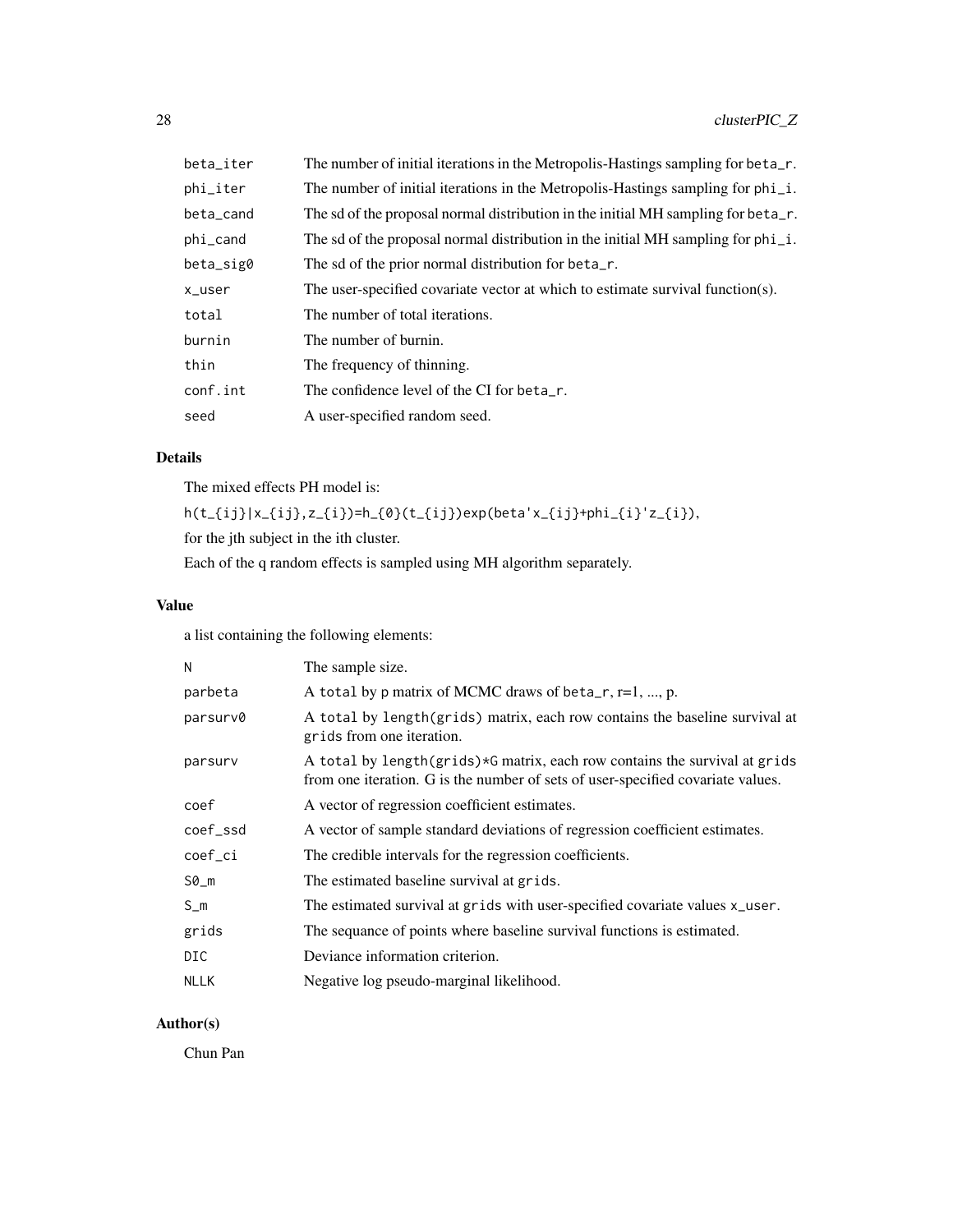#### <span id="page-28-0"></span>clusterPIC\_Z\_DP 29

#### Examples

```
# Number of iterations set to very small for CRAN automatic testing
data(da4)
J=rep(1,nrow(da4))
zcov=cbind(J,da4[,4]) # The 4th column of da4 is x1.
try7<-PICBayes(formula=Surv(L,R,type='interval2')~x1+x2,data=data.frame(da4),
model='clusterPIC_Z',IC=da4[,7],scale.designX=TRUE,scaled=c(1,0),zcov=zcov,
area=da4[,6],binary=c(0,1),I=25,order=3,knots=c(0,2,6,max(da4[,1:2],na.rm=TRUE)+1),
grids=seq(0.1, 10.1, by=0.1), a_{eta=1}, b_{eta=1}, a_{ga=1}, b_{ga=1}, a_{tau=1}, b_{tau=1},beta_iter=11,phi_iter=11,beta_cand=c(1,1),phi_cand=1,beta_sig0=10,
x_user=NULL,total=30,burnin=10,thin=1,conf.int=0.95,seed=1)
```
clusterPIC\_Z\_DP *Mixed effects PH model for clustered partly interval-censored data*

#### **Description**

Fit a Bayesian semiparametric mixed effects PH model for clustered partly interval-censored data with random effects for one or more predictors. Each random effect follows a DP mixture distribution.

#### Usage

clusterPIC\_Z\_DP(L, R, y, xcov, IC, scale.designX, scaled, zcov, area, binary, I, order, knots, grids, a\_eta, b\_eta, a\_ga, b\_ga, a\_alpha, b\_alpha, H, a\_tau\_star, b\_tau\_star, beta\_iter, phi\_iter, beta\_cand, phi\_cand, beta\_sig0, x\_user, total, burnin, thin, conf.int, seed)

| L             | The vector of left endpoints of the observed time intervals.                                            |
|---------------|---------------------------------------------------------------------------------------------------------|
| R             | The vector of right endponts of the observed time intervals.                                            |
| У             | The vector of censoring indicator: 0=left-censored, 1=interval-censored, 2=right-<br>censored, 3=exact. |
| XCOV          | The covariate matrix for the p predictors.                                                              |
| IC            | The vector of general interval-censored indicator: 1=general interval-censored,<br>$0 = exact.$         |
| scale.designX | The TRUE or FALSE indicator of whether or not to scale the design matrix X.                             |
| scaled        | The vector indicating whether each covariate is to be scaled: 1=to be scaled,<br>$0 = not.$             |
| ZCOV          | The design matrix for the q random effects.                                                             |
| area          | The vector of cluster ID.                                                                               |
| binary        | The vector indicating whether each covariate is binary.                                                 |
| I             | The number of clusters.                                                                                 |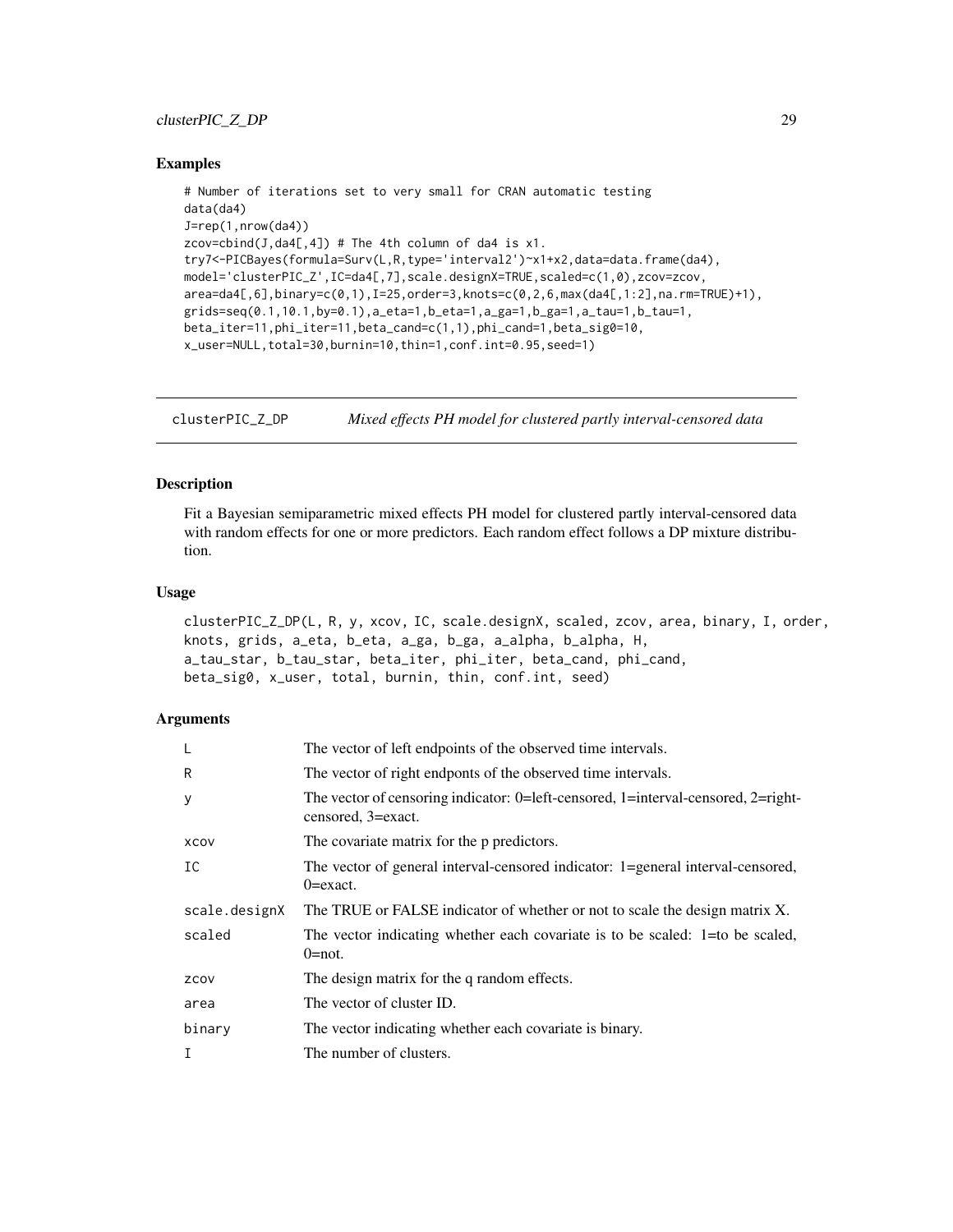| order      | The degree of basis I-splines: 1=linear, 2=quadratic, 3=cubic, etc.                   |
|------------|---------------------------------------------------------------------------------------|
| knots      | A sequence of knots to define the basis I-splines.                                    |
| grids      | A sequence of points at which baseline survival function is to be estimated.          |
| a_eta      | The shape parameter of Gamma prior for gamma_1.                                       |
| b_eta      | The rate parameter of Gamma prior for gamma_1.                                        |
| a_ga       | The shape parameter of Gamma prior for e^{beta_r}.                                    |
| b_ga       | The rate parameter of Gamma prior for e^{beta_r}.                                     |
| a_alpha    | The shape parameter of Gamma prior for alpha.                                         |
| b_alpha    | The rate parameter of Gamma prior for alpha.                                          |
| H          | The number of distinct components in DP mixture prior under blocked Gibbs<br>sampler. |
| a_tau_star | The shape parameter of G_0 in DP mixture prior.                                       |
| b_tau_star | The rate parameter of G <sub></sub> o in DP mixture prior.                            |
| beta_iter  | The number of initial iterations in the Metropolis-Hastings sampling for beta_r.      |
| phi_iter   | The number of initial iterations in the Metropolis-Hastings sampling for phi_i.       |
| beta_cand  | The sd of the proposal normal distribution in the initial MH sampling for beta_r.     |
| phi_cand   | The sd of the proposal normal distribution in the initial MH sampling for $phi_i$ .   |
| beta_sig0  | The sd of the prior normal distribution for beta_r.                                   |
| x_user     | The user-specified covariate vector at which to estimate survival function(s).        |
| total      | The number of total iterations.                                                       |
| burnin     | The number of burnin.                                                                 |
| thin       | The frequency of thinning.                                                            |
| conf.int   | The confidence level of the CI for beta_r.                                            |
| seed       | A user-specified random seed.                                                         |

The mixed effects PH model is:

 $h(t_{i})|x_{i}|,z_{i})=h_{0}(t_{i})=exp(beta'x_{i})+phi_{i}(i)'z_{i}),$ 

for the jth subject in the ith cluster.

Each of the q random effects is sampled using MH algorithm separately.

# Value

a list containing the following elements:

| N        | The sample size.                                                                                          |
|----------|-----------------------------------------------------------------------------------------------------------|
| parbeta  | A total by p matrix of MCMC draws of beta_r, $r=1, , p$ .                                                 |
| parsurv0 | A total by length (grids) matrix, each row contains the baseline survival at<br>grids from one iteration. |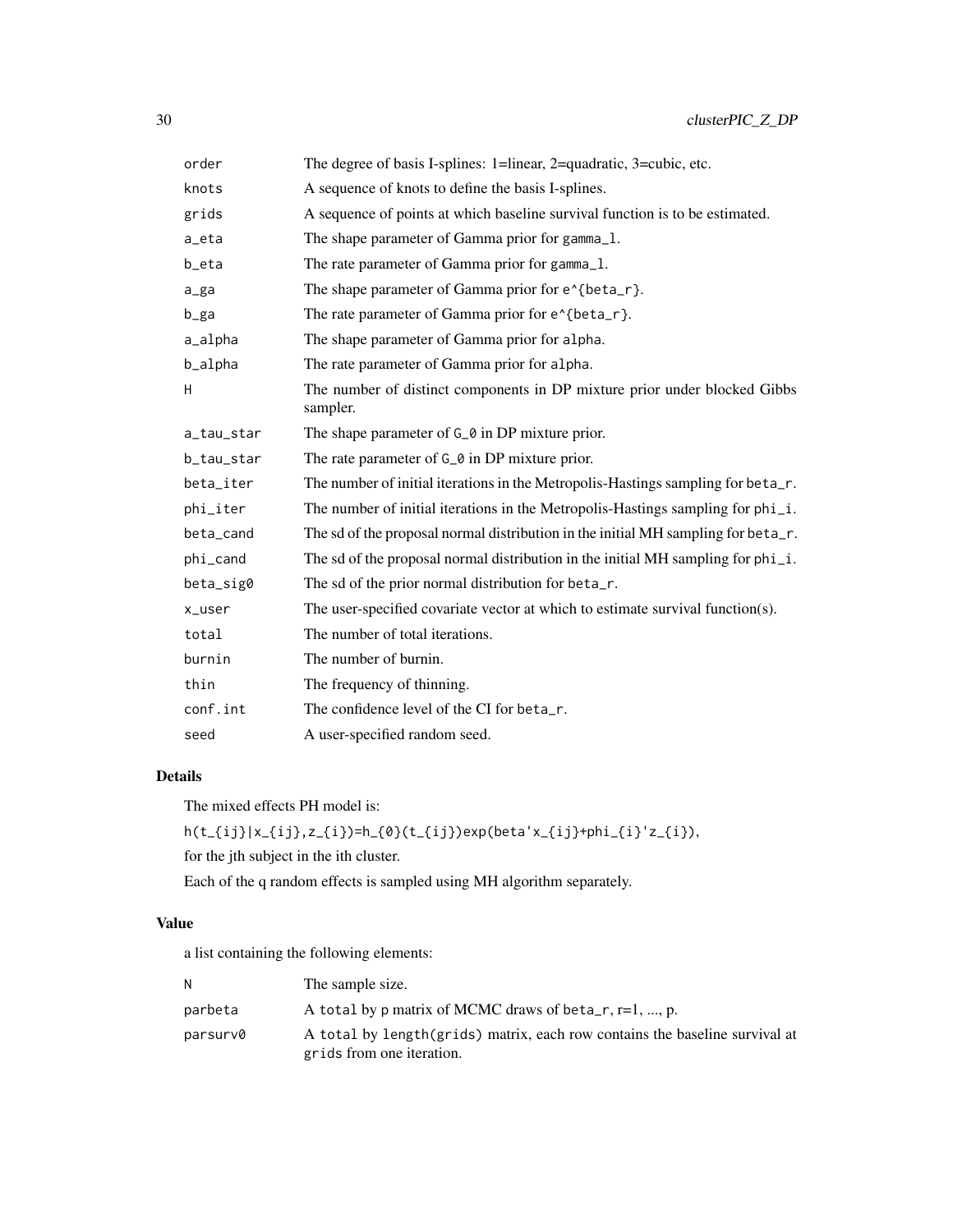# <span id="page-30-0"></span>coef.PICBayes 31

| parsury     | A total by length(grids)*G matrix, each row contains the survival at grids<br>from one iteration. G is the number of sets of user-specified covariate values. |
|-------------|---------------------------------------------------------------------------------------------------------------------------------------------------------------|
| paralpha    | A total by g vector of MCMC draws of alpha.                                                                                                                   |
| coef        | A vector of regression coefficient estimates.                                                                                                                 |
| coef ssd    | A vector of sample standard deviations of regression coefficient estimates.                                                                                   |
| coef_ci     | The credible intervals for the regression coefficients.                                                                                                       |
| $SØ_m$      | The estimated baseline survival at grids.                                                                                                                     |
| $S_m$       | The estimated survival at grids with user-specified covariate values x_user.                                                                                  |
| grids       | The sequance of points where baseline survival function is estimated.                                                                                         |
| DIC.        | Deviance information criterion.                                                                                                                               |
| <b>NLLK</b> | Negative log pseudo-marginal likelihood.                                                                                                                      |

#### Author(s)

Chun Pan

# Examples

```
# Number of iterations set to very small for CRAN automatic testing
data(da4)
J=rep(1,nrow(da4))
zcov=cbind(J,da4[,4])
try8<-PICBayes(formula=Surv(L,R,type='interval2')~x1+x2,data=data.frame(da4),
model='clusterPIC_Z_DP',IC=da4[,7],scale.designX=TRUE,scaled=c(1,0),zcov=zcov,
area=da4[,6],binary=c(0,1),I=25,order=3,knots=c(0,2,6,max(da4[,1:2],na.rm=TRUE)+1),
grids=seq(0.1,10.1,by=0.1),a_eta=1,b_eta=1,a_ga=1,b_ga=1,a_alpha=1,b_alpha=1,H=5,
a_tau_star=1,b_tau_star=1,beta_iter=11,phi_iter=11,beta_cand=1,phi_cand=1,
beta_sig0=10,x_user=NULL,total=20,burnin=10,thin=1,conf.int=0.95,seed=1)
```
coef.PICBayes *Coef method for a PICBayes model*

# Description

Extracts estimated regression coefficients.

#### Usage

## S3 method for class 'PICBayes' coef(object, ...)

| object | The class PICBayes object. |
|--------|----------------------------|
| .      | Other arguments if any.    |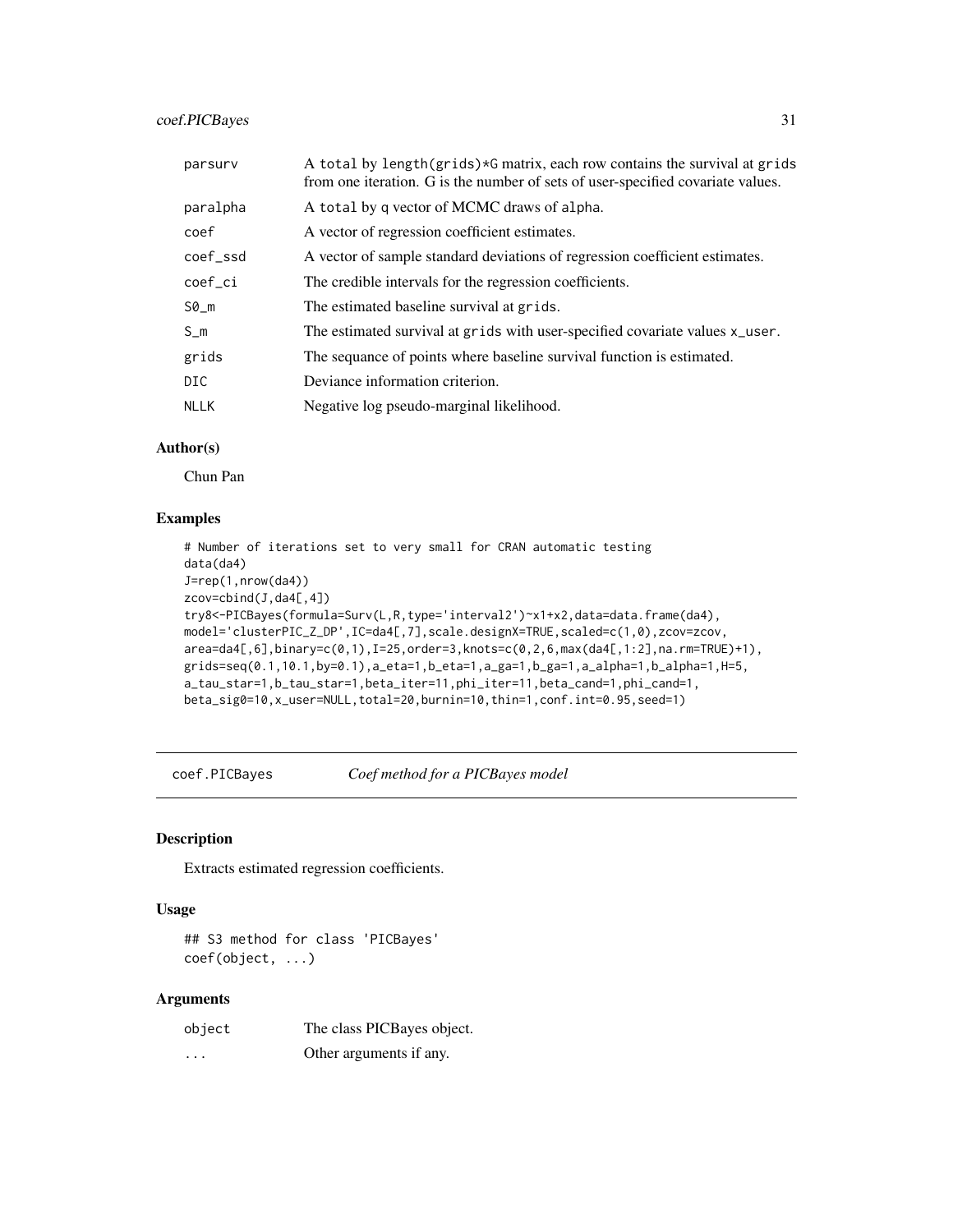# <span id="page-31-0"></span>Value

An object of class coef.

#### da1 *Partly interva-censored data*

# Description

A simulated partly interval-censored data set based on:

lambda(t|x)=lambda\_{0}(t)exp(x1+x2).

#### Usage

data(da1)

# Format

- L: Left endpoints of observed time intervals.
- R: Right endpoints of observed time intervals.
- y: Censoring indicator: 0=left-censored, 1=interval-censored, 2=right-censored, 3=exact.
- X1: Covariate 1.
- X2: Covariate 2.
- IC: General interval-censored indicator: 1=general interval-censored, 0=exact.
- ID: Subject ID.

# da2 *Clustered partly interva-censored data*

# Description

A simulated clsutered partly interval-censored data set based on PH model with spatial frailty: lambda(t|x)=lambda\_{0}(t)exp(x1+x2+phi).

#### Usage

data(da2)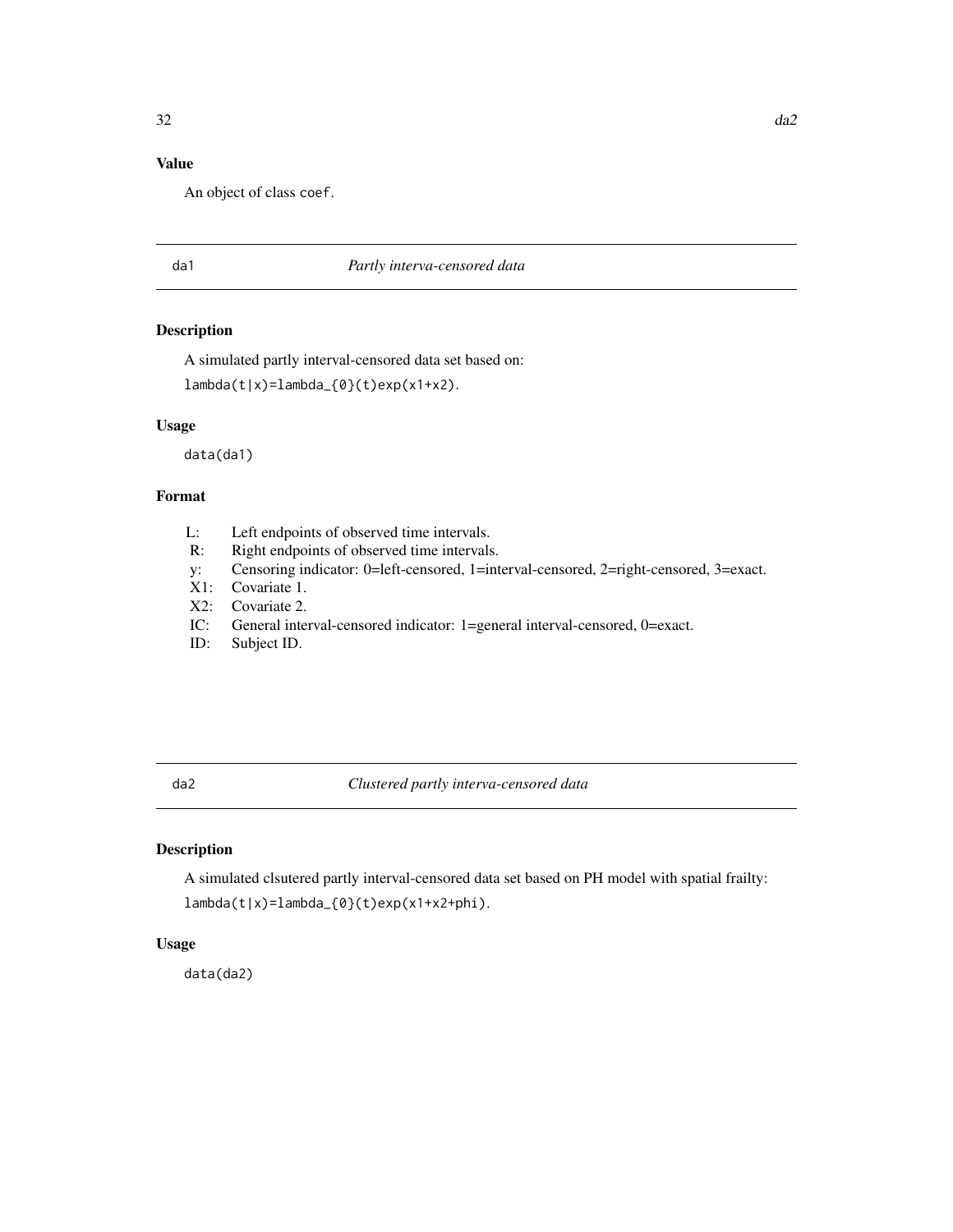# <span id="page-32-0"></span>Format

- L: Left endpoints of observed time intervals.
- R: Right endpoints of observed time intervals.
- y: Censoring indicator: 0=left-censored, 1=interval-censored, 2=right-censored, 3=exact.<br>X1: Covariate 1.
- Covariate 1.
- X2: Covariate 2.
- area: Cluster ID.
- IC: General interval-censored indicator: 1=general interval-censored, 0=exact.
- ID: Subject ID.

# da3 *Clustered partly interva-censored data*

# Description

A simulated clsutered partly interval-censored data set based on PH model with random intercept: lambda(t|x)=lambda\_{0}(t)exp(x1+x2+phi).

#### Usage

data(da3)

# Format

| L: | Left endpoints of observed time intervals. |
|----|--------------------------------------------|
|    | <b>D'ILIUS AREA</b>                        |

- R: Right endpoints of observed time intervals.
- y: Censoring indicator: 0=left-censored, 1=interval-censored, 2=right-censored, 3=exact.
- X1: Covariate 1.
- X2: Covariate 2.
- area: Cluster ID.
- IC: General interval-censored indicator: 1=general interval-censored, 0=exact.
- ID: Subject ID.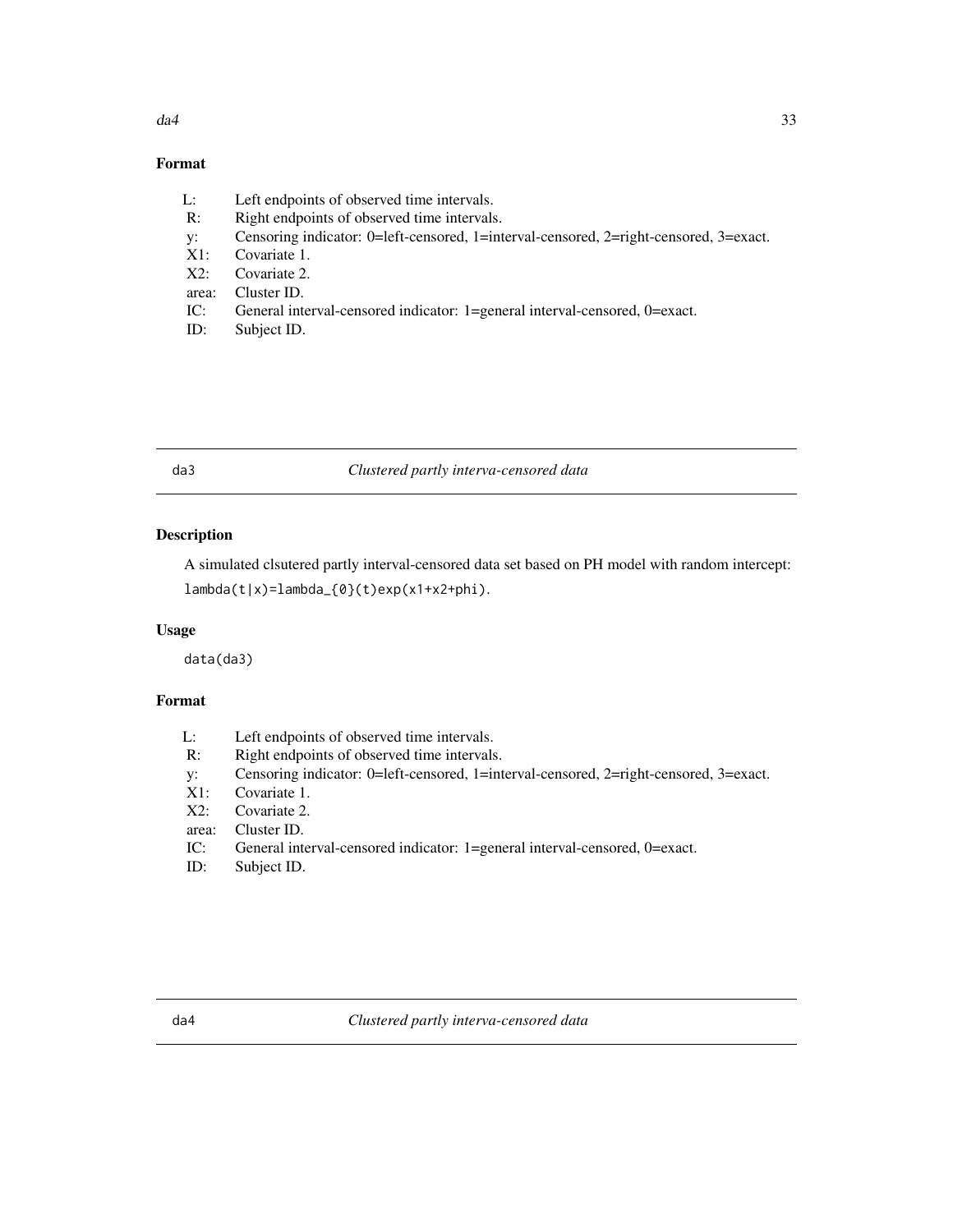# <span id="page-33-0"></span>Description

A simulated clsutered partly interval-censored data set based on PH model with random intercept and random effect for x2:

lambda(t|x)=lambda\_{0}(t)exp(x1+x2+phi+phi\_trt\*x2).

# Usage

data(da4)

#### Format

| L:    | Left endpoints of observed time intervals.                                            |
|-------|---------------------------------------------------------------------------------------|
| R:    | Right endpoints of observed time intervals.                                           |
| V:    | Censoring indicator: 0=left-censored, 1=interval-censored, 2=right-censored, 3=exact. |
| X1:   | Covariate 1.                                                                          |
| X2:   | Covariate 2.                                                                          |
| area: | Cluster ID.                                                                           |
| IC:   | General interval-censored indicator: 1=general interval-censored, 0=exact.            |

ID: Subject ID.

# IC *PH model for general interval-censored data*

#### Description

Fit a Bayesian semiparametric PH model to general interval-censored data.

#### Usage

```
IC(L, R, y, xcov, IC, scale.designX, scaled, binary, order, knots, grids,
a_eta, b_eta, a_ga, b_ga, beta_iter, beta_cand, beta_sig0, x_user,
total, burnin, thin, conf.int, seed)
```

| The vector of left endpoints of the observed time intervals.                                            |
|---------------------------------------------------------------------------------------------------------|
| The vector of right endponts of the observed time intervals.                                            |
| The vector of censoring indicator: 0=left-censored, 1=interval-censored, 2=right-<br>censored, 3=exact. |
| The covariate matrix for the p predictors.                                                              |
| The vector of general interval-censored indicator: 1=general interval-censored,<br>0=exact.             |
|                                                                                                         |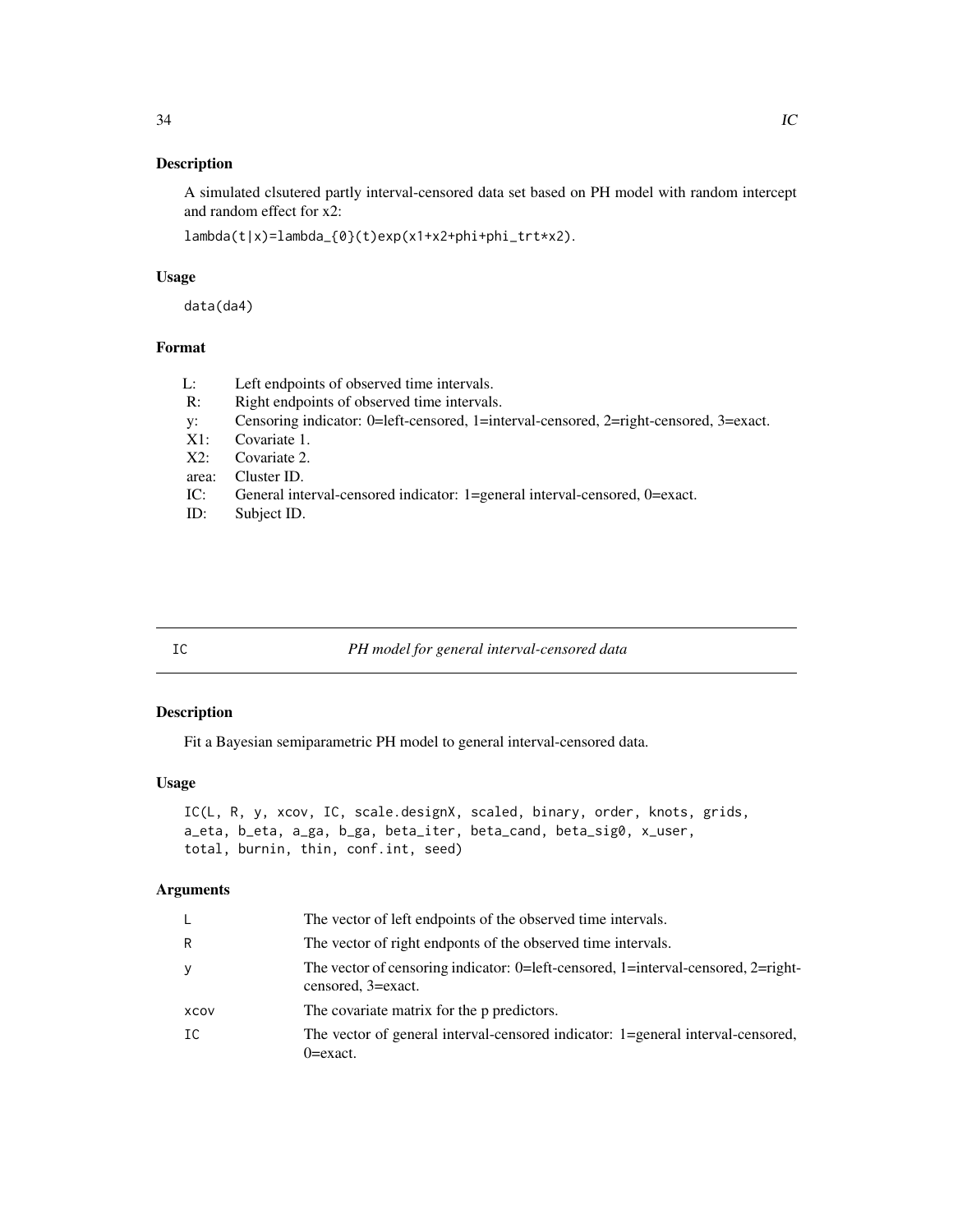| scale.designX | The TRUE or FALSE indicator of whether or not to scale the design matrix X.                 |
|---------------|---------------------------------------------------------------------------------------------|
| scaled        | The vector indicating whether each covariate is to be scaled: 1=to be scaled,<br>$0 = not.$ |
| binary        | The vector indicating whether each covariate is binary.                                     |
| order         | The degree of basis I-splines: 1=linear, 2=quadratic, 3=cubic, etc.                         |
| knots         | A sequence of knots to define the basis I-splines.                                          |
| grids         | A sequence of points at which baseline survival function is to be estimated.                |
| a_eta         | The shape parameter of Gamma prior for gamma_1.                                             |
| b_eta         | The rate parameter of Gamma prior for gamma_1.                                              |
| a_ga          | The shape parameter of Gamma prior for e <sup><math>\lambda</math></sup> {beta_r}.          |
| b_ga          | The rate parameter of Gamma prior for e^{beta_r}.                                           |
| beta_iter     | The number of initial iterations in the Metropolis-Hastings sampling for beta_r.            |
| beta_cand     | The sd of the proposal normal distribution in the MH sampling for beta_r.                   |
| beta_sig0     | The sd of the prior normal distribution for beta_r.                                         |
| x_user        | The user-specified covariate vector at which to estimate survival function(s).              |
| total         | The number of total iterations.                                                             |
| burnin        | The number of burnin.                                                                       |
| thin          | The frequency of thinning.                                                                  |
| conf.int      | The confidence level of the CI for beta_r.                                                  |
| seed          | A user-specified random seed.                                                               |

The baseline cumulative hazard is approximated by a linear combination of I-splines:

 $sum_{1=1}^{n}({K}(\gamma)$  (gamma\_l\*b\_l(t)).

For a binary prdictor, we sample  $e^{A}$  (beta\_r}, with Gamma prior.

The regression coefficient beta\_r for a continuous predictor is sampled using MH algorithm. During the initial beta\_iter iterations, sd of the proposal distribution is beta\_cand. Afterwards, proposal sd is set to be the sd of available MCMC draws.

# Value

a list containing the following elements:

| N        | The sample size.                                                                                                                                              |
|----------|---------------------------------------------------------------------------------------------------------------------------------------------------------------|
| parbeta  | A total by p matrix of MCMC draws of beta_r, $r=1$ , , p.                                                                                                     |
| parsurv0 | A total by length (grids) matrix, each row contains the baseline survival at<br>grids from one iteration.                                                     |
| parsurv  | A total by length(grids)*G matrix, each row contains the survival at grids<br>from one iteration. G is the number of sets of user-specified covariate values. |
| coef     | A vector of regression coefficient estimates.                                                                                                                 |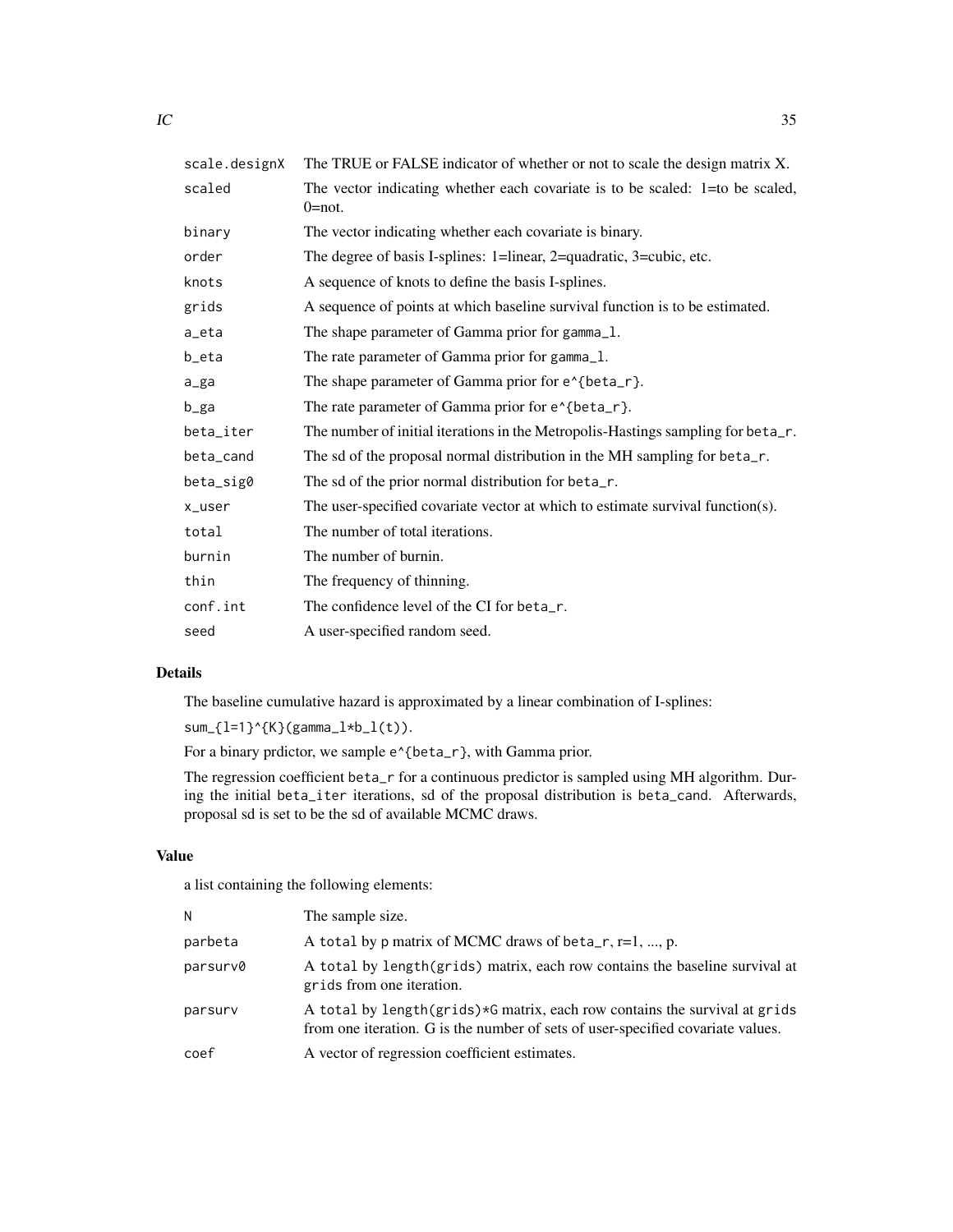<span id="page-35-0"></span>

| coef_ssd | A vector of sample standard deviations of regression coefficient estimates.  |
|----------|------------------------------------------------------------------------------|
| coef ci  | The credible intervals for the regression coefficients.                      |
| S0_m     | The estimated baseline survival at grids.                                    |
| $S_m$    | The estimated survival at grids with user-specified covariate values x_user. |
| grids    | The sequance of points where baseline survival functions is estimated.       |
| DIC      | Deviance information criterion.                                              |
| NLLK     | Negative log pseudo-marginal likelihood.                                     |

# Author(s)

Chun Pan

# References

Pan, C., Cai, B., and Wang, L. (2020). A Bayesian approach for analyzing partly interval-censored data under the proportional hazards model. *Statistical Methods in Medical Research*,

DOI: 10.1177/0962280220921552.

logLik.PICBayes *LogLik method for a PICBayes model*

# Description

The log-likelihood of the observed partly interval-censored data estimated by log pseudo-marginal likelihood.

#### Usage

## S3 method for class 'PICBayes' logLik(object, ...)

# Arguments

| object  | Class PICBayes object.  |
|---------|-------------------------|
| $\cdot$ | Other arguments if any. |

# Value

An object of class logLik.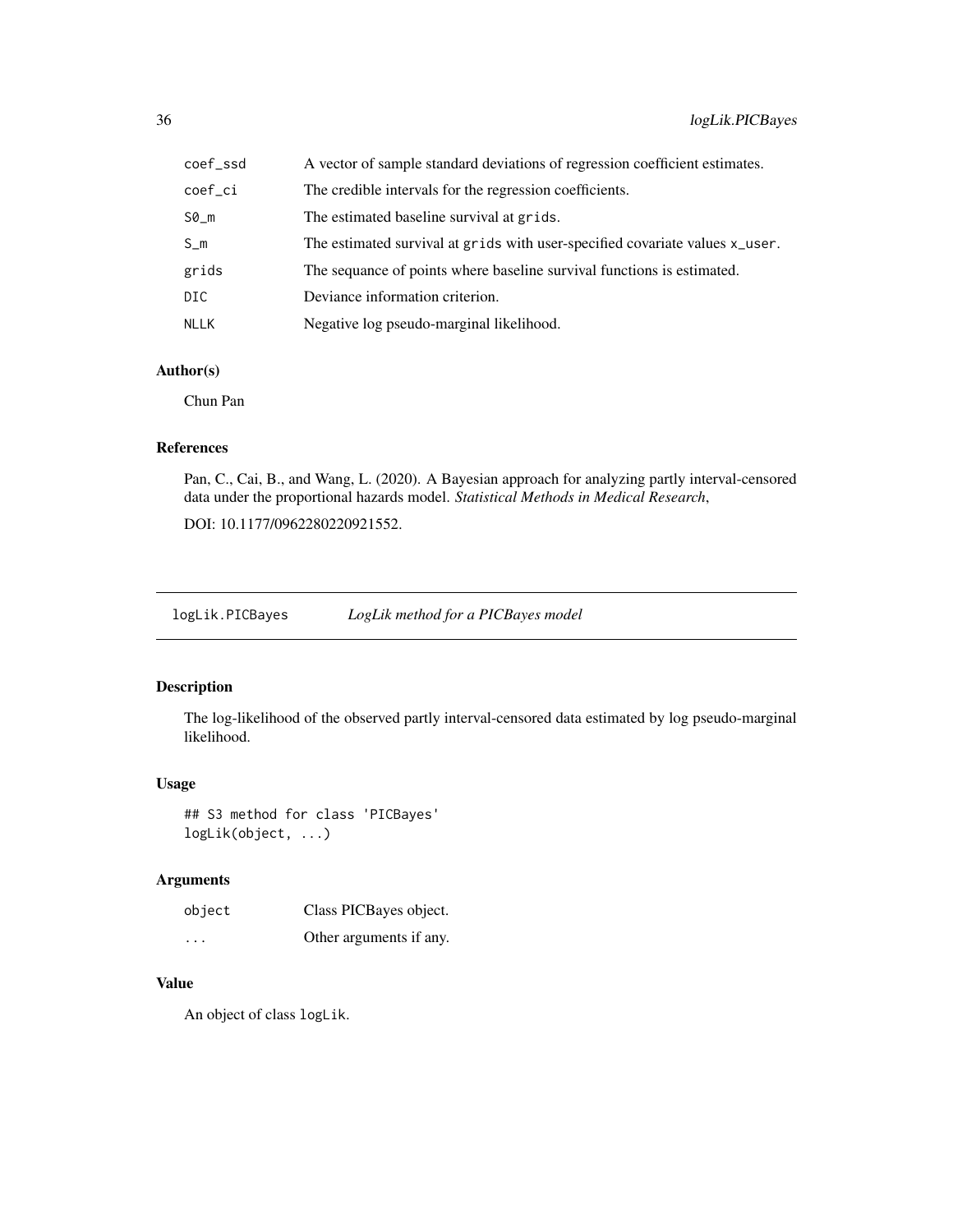# <span id="page-36-0"></span>Description

A progression-free survival data set derived by the author from a phase 3 metastatic colorectal cancer clinical trial.

#### Usage

data(mCRC)

#### Format

| L:         | Left endpoints of observed time intervals.                                             |
|------------|----------------------------------------------------------------------------------------|
| R:         | Right endpoints of observed time intervals.                                            |
| у:         | Censoring indicator: 0=left-censored, 1=interval-censored, 2=right-censored, 3=exact.  |
| TRT_C:     | Treatment arm: $0 = \text{FOLFIRI}$ alone, $1 = \text{Panitumumab} + \text{FOLFIRI}$ . |
| $KRAS_C$ : | Tumor KRAS mutation status: $0 = \text{wild-type}, 1 = \text{mutant}.$                 |
| SITE:      | Clinical site where a patient is treated.                                              |
| IC:        | General interval-censored indicator: 1=general interval-censored, 0=exact.             |
| ID:        | Subject ID.                                                                            |

PIC *PH model for partly interval-censored data*

# Description

Fit a Bayesian semiparametric PH model to partly interval-censored data.

#### Usage

```
PIC(L, R, y, xcov, IC, scale.designX, scaled, binary, order, knots, grids,
a_eta, b_eta, a_ga, b_ga, beta_iter, beta_cand, beta_sig0, x_user,
total, burnin, thin, conf.int, seed)
```

| The vector of left endpoints of the observed time intervals. |
|--------------------------------------------------------------|
| The vector of right endponts of the observed time intervals. |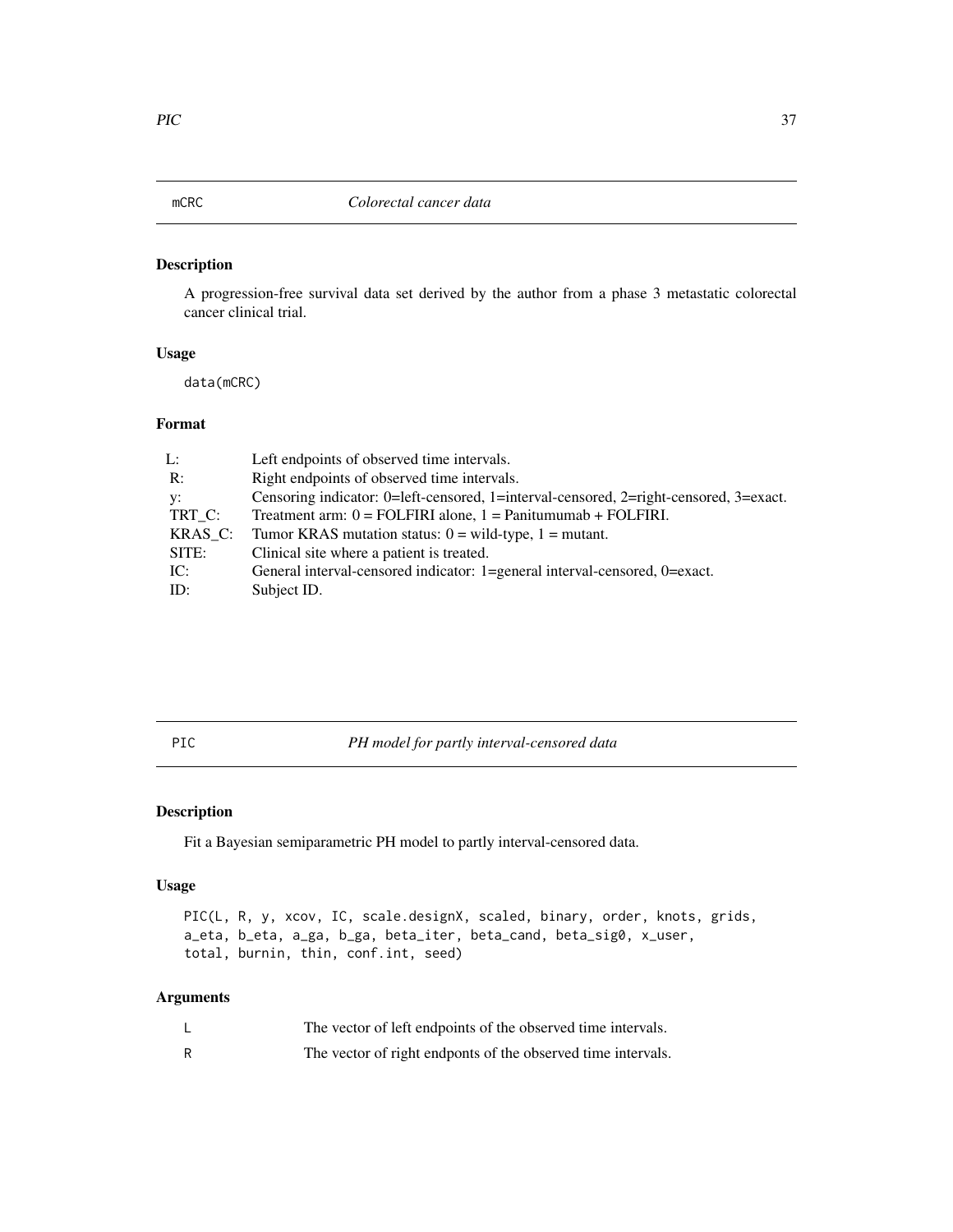| у                  | The vector of censoring indicator: 0=left-censored, 1=interval-censored, 2=right-<br>censored, 3=exact. |
|--------------------|---------------------------------------------------------------------------------------------------------|
| XCOV               | The covariate matrix for the p predictors.                                                              |
| IC                 | The vector of general interval-censored indicator: 1=general interval-censored,<br>$0 = exact.$         |
| scale.designX      | The TRUE or FALSE indicator of whether or not to scale the design matrix X.                             |
| scaled             | The vector indicating whether each covariate is to be scaled: 1=to be scaled,<br>$0 = not$ .            |
| binary             | The vector indicating whether each covariate is binary: 1=binary, 0=not.                                |
| order              | The degree of basis I-splines: 1=linear, 2=quadratic, 3=cubic, etc.                                     |
| knots              | A sequence of knots to define the basis I-splines.                                                      |
| grids              | A sequence of points at which baseline survival function is to be estimated.                            |
| $a$ <sub>eta</sub> | The shape parameter of Gamma prior for gamma_1.                                                         |
| b_eta              | The rate parameter of Gamma prior for gamma_1.                                                          |
| $a_{g}$ a          | The shape parameter of Gamma prior for e <sup><math>\lambda</math></sup> {beta_r}.                      |
| b_ga               | The rate parameter of Gamma prior for e <sup><math>\lambda</math></sup> {beta_r}.                       |
| beta_iter          | The number of initial iterations in the Metropolis-Hastings sampling for beta_r.                        |
| beta_cand          | The sd of the proposal normal distribution in the MH sampling for beta_r.                               |
| beta_sig0          | The sd of the prior normal distribution for beta_r.                                                     |
| x_user             | The user-specified covariate vector at which to estimate survival function(s).                          |
| total              | The number of total iterations.                                                                         |
| burnin             | The number of burnin.                                                                                   |
| thin               | The frequency of thinning.                                                                              |
| conf.int           | The confidence level of the CI for beta_r.                                                              |
| seed               | A user-specified random seed.                                                                           |

The baseline cumulative hazard is approximated by a linear combination of I-splines:

 $sum_{1=1}^{n}$  sum<sub>-</sub>{l=1}^{K}(gamma\_l\*b\_l(t)).

The baseline hazard is approximated by a linear combination of basis M-splines:

 $sum_{1=1}^{n}$  sum<sub>-</sub>{l=1}^{K}(gamma\_l\*M\_l(t)).

For a binary prdictor, we sample e^{beta\_r}, with Gamma prior.

The regression coefficient beta\_r for a continuous predictor is sampled using MH algorithm. During the initial beta\_iter iterations, sd of the proposal distribution is beta\_cand. Afterwards, proposal sd is set to be the sd of available MCMC draws.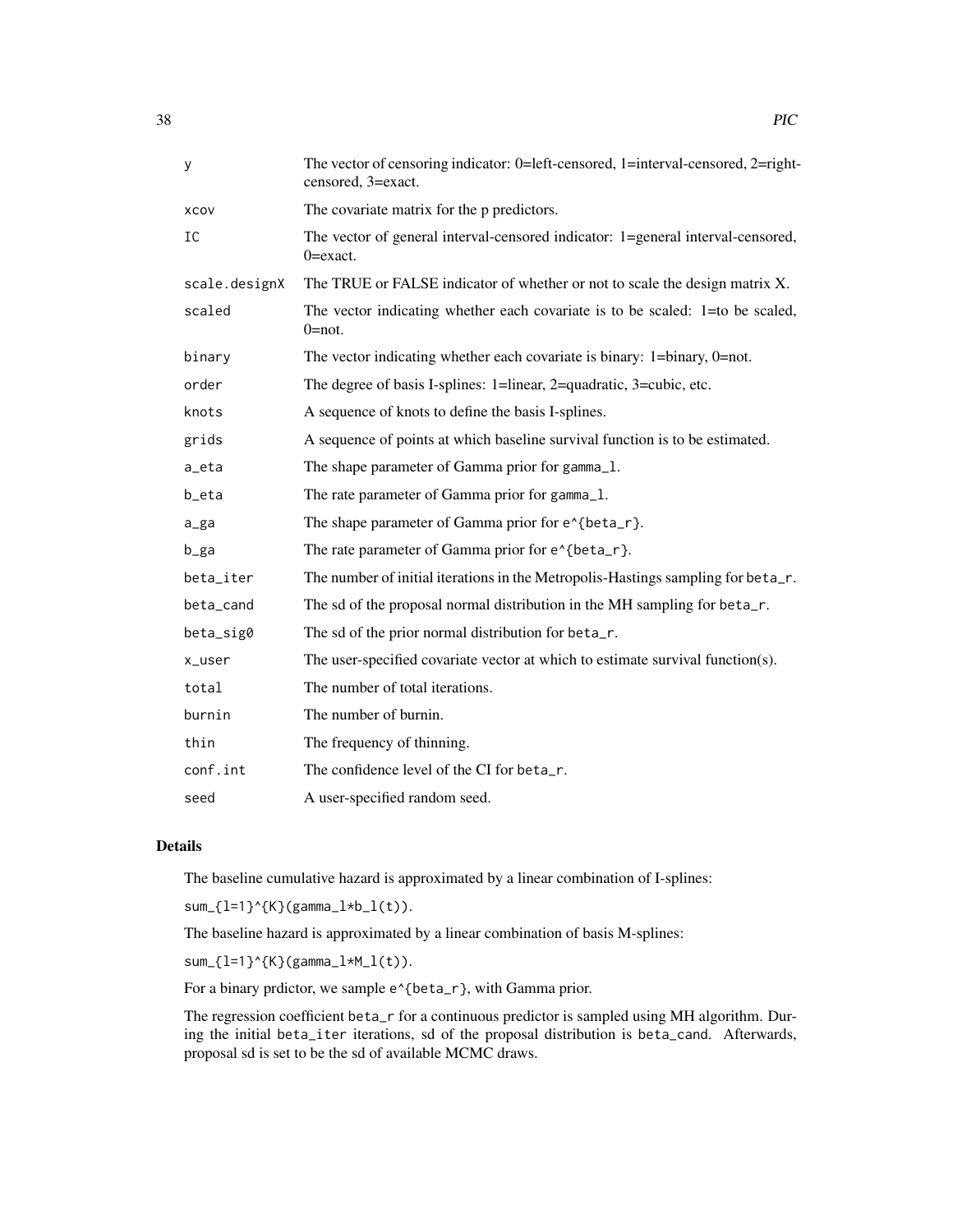# Value

a list containing the following elements:

| N           | The sample size.                                                                                                                                              |
|-------------|---------------------------------------------------------------------------------------------------------------------------------------------------------------|
| parbeta     | A total by p matrix of MCMC draws of beta_r, $r=1, , p$ .                                                                                                     |
| parsurv0    | A total by length (grids) matrix, each row contains the baseline survival at<br>grids from one iteration.                                                     |
| parsurv     | A total by length(grids)*G matrix, each row contains the survival at grids<br>from one iteration. G is the number of sets of user-specified covariate values. |
| coef        | A vector of regression coefficient estimates.                                                                                                                 |
| coef_ssd    | A vector of sample standard deviations of regression coefficient estimates.                                                                                   |
| coef_ci     | The credible intervals for the regression coefficients.                                                                                                       |
| $SØ_m$      | The estimated baseline survival at grids.                                                                                                                     |
| $S_m$       | The estimated survival at grids with user-specified covariate values x_user.                                                                                  |
| grids       | The sequance of points where baseline survival functions is estimated.                                                                                        |
| DIC         | Deviance information criterion.                                                                                                                               |
| <b>NLLK</b> | Negative log pseudo-marginal likelihood.                                                                                                                      |
|             |                                                                                                                                                               |

# Author(s)

Chun Pan

# References

Pan, C., Cai, B., and Wang, L. (2020). A Bayesian approach for analyzing partly interval-censored data under the proportional hazards model. *Statistical Methods in Medical Research*,

DOI: 10.1177/0962280220921552.

#### Examples

```
# Number of iterations set to very small for CRAN automatic testing
data(da1)
try1<-PICBayes(formula=Surv(L,R,type='interval2')~x1+x2,data=data.frame(da1),
model='PIC',IC=da1[,6],scale.designX=TRUE,scale=c(1,0),binary=c(0,1),
order=3,knots=c(0,2,6,max(da1[,1:2],na.rm=TRUE)+1),grids=seq(0.1,10.1,by=0.1),
a_eta=1,b_eta=1,a_ga=1,b_ga=1,beta_iter=11,beta_cand=1,beta_sig0=10,
x_user=NULL,total=60,burnin=10,thin=1,conf.int=0.95,seed=1)
```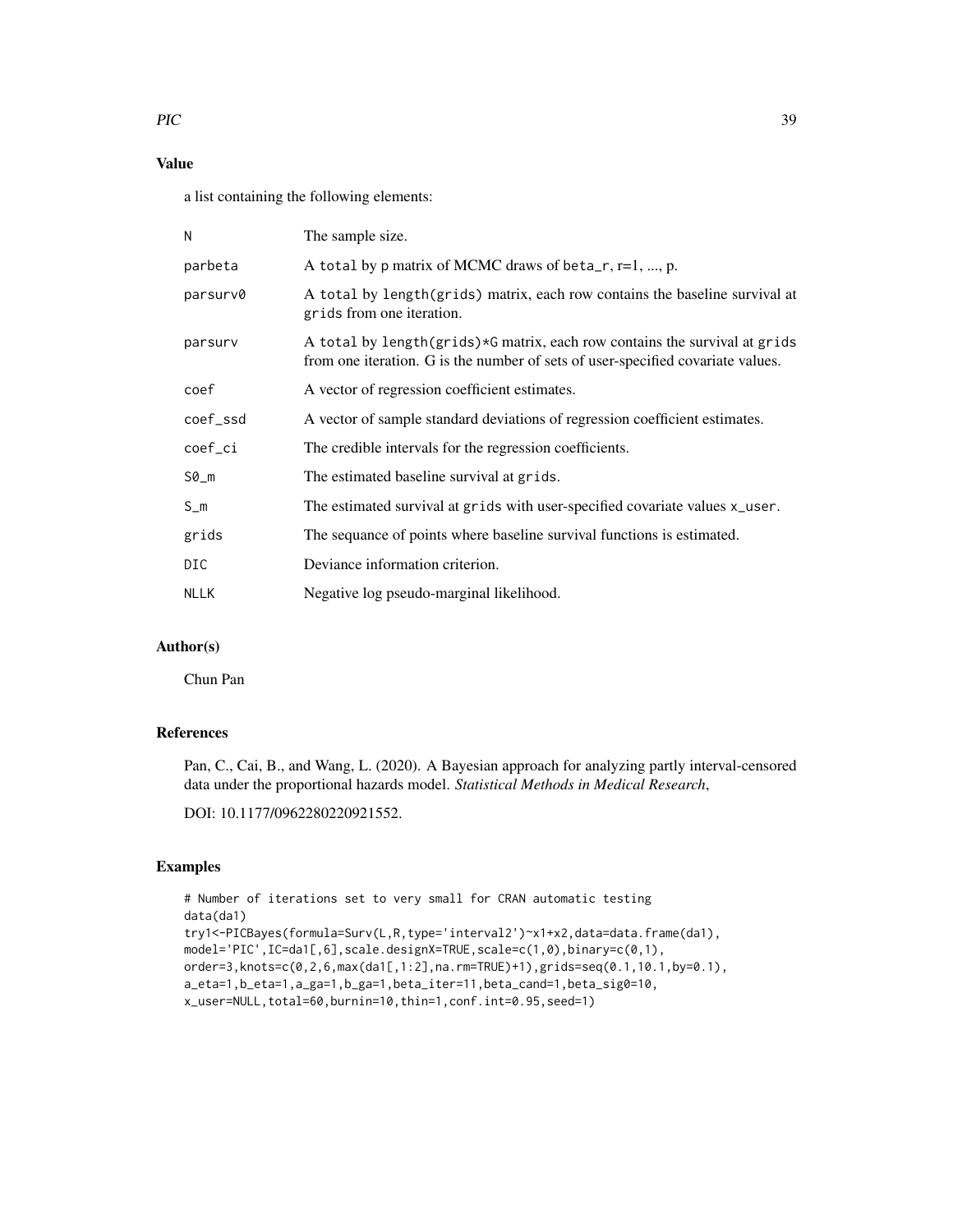<span id="page-39-1"></span><span id="page-39-0"></span>PICBayes *Bayesian models for partly interval-censored data and general interval-censored data*

# Description

Calls one of the 16 functions to fit the correspoinding model.

#### Usage

```
PICBayes(L, ...)
```

```
## Default S3 method:
PICBayes(L,R,y,xcov,IC,model,scale.designX,scaled,xtrt,zcov,
area,binary,I,C,nn,order=3,knots,grids,a_eta=1,b_eta=1,a_ga=1,b_ga=1,a_lamb=1,
b_lamb=1,a_tau=1,b_tau=1,a_tau_trt=1,b_tau_trt=1,a_alpha=1,b_alpha=1,H=5,
a_tau_star=1,b_tau_star=1,a_alpha_trt=1,b_alpha_trt=1,H_trt=5,
a_tau_trt_star=1,b_tau_trt_star=1,beta_iter=1001,phi_iter=1001,
beta_cand,phi_cand,beta_sig0=10,x_user=NULL,
total=6000,burnin=1000,thin=1,conf.int=0.95,seed=1,...)
```

```
## S3 method for class 'formula'
PICBayes(formula, data, ...)
```

| L             | The vector of left endpoints of the observed time intervals.                                            |
|---------------|---------------------------------------------------------------------------------------------------------|
| R             | The vector of right endponts of the observed time intervals.                                            |
| У             | The vector of censoring indicator: 0=left-censored, 1=interval-censored, 2=right-<br>censored, 3=exact. |
| XCOV          | The covariate matrix for the p predictors.                                                              |
| IC            | The vector of general interval-censored indicator: 1=general interval-censored,<br>$0 = exact.$         |
| model         | A character string specifying the type of model. See details.                                           |
| scale.designX | The TRUE or FALSE indicator of whether or not to scale the design matrix X.                             |
| scaled        | The vector indicating whether each covariate is to be scaled: 1=to be scaled,<br>$0 = not.$             |
| xtrt          | The covariate that has a random effect.                                                                 |
| ZCOV          | The design matrix for the q random effects.                                                             |
| area          | The vector of cluster ID.                                                                               |
| I             | The number of areas.                                                                                    |
| C             | The adjacency matrix.                                                                                   |
| nn            | The vector of number of neighbors for each area.                                                        |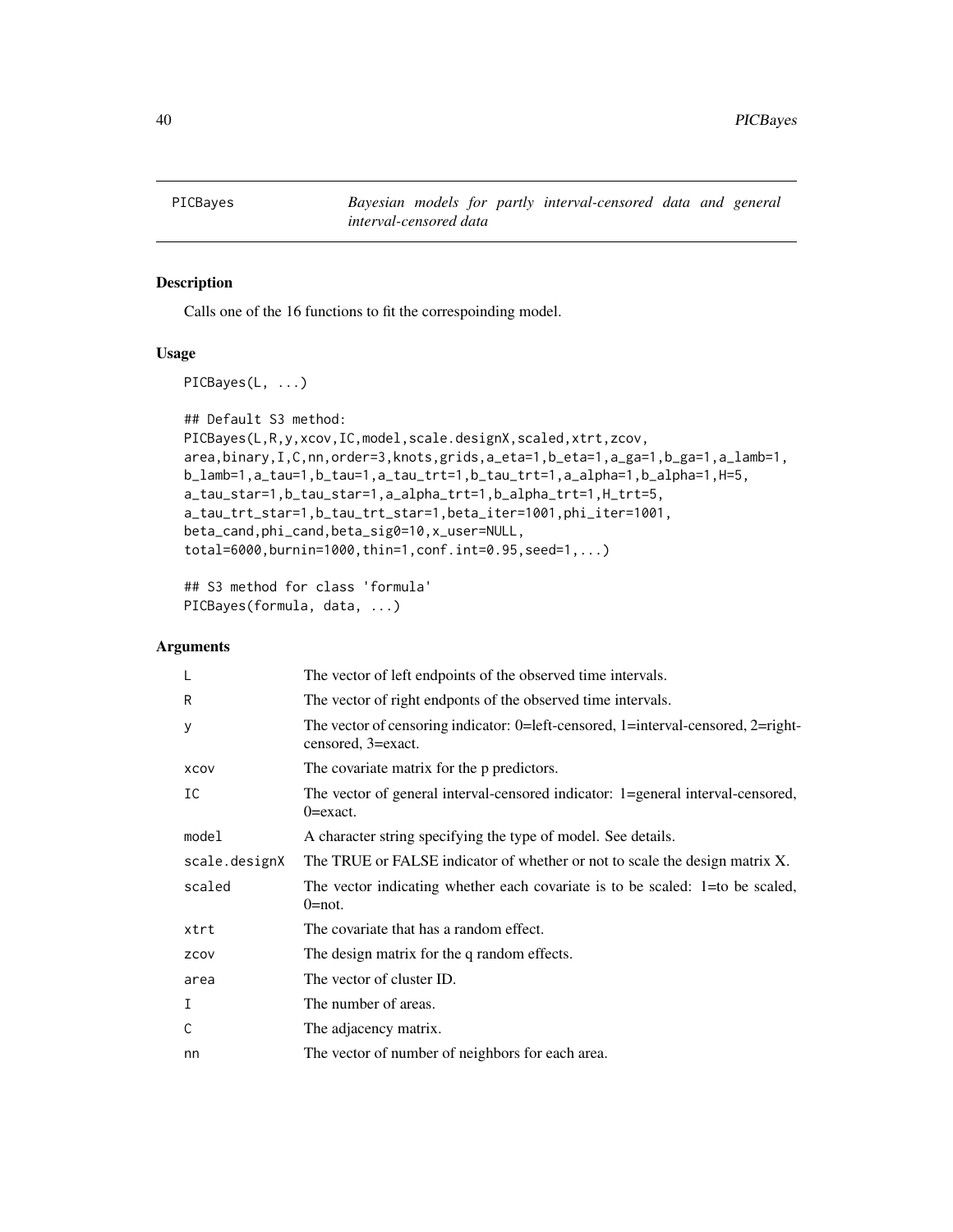# PICBayes 41

| binary                           | The vector indicating whether each covariate is binary.                                                    |
|----------------------------------|------------------------------------------------------------------------------------------------------------|
| order                            | The degree of basis I-splines: 1=linear, 2=quadratic, 3=cubic, etc.                                        |
| knots                            | A sequence of knots to define the basis I-splines.                                                         |
| grids                            | A sequence of points at which baseline survival function is to be estimated.                               |
| a_eta                            | The shape parameter of Gamma prior for gamma_1.                                                            |
| b_eta                            | The rate parameter of Gamma prior for gamma_1.                                                             |
| a_ga                             | The shape parameter of Gamma prior for e^{beta_r}.                                                         |
| b_ga                             | The rate parameter of Gamma prior for e^{beta_r}.                                                          |
| a_lamb                           | The shape parameter of Gamma prior for spatial precision lambda.                                           |
| b_lamb                           | The rate parameter of Gamma prior for spatial precision lambda.                                            |
| a_tau                            | The shape parameter of Gamma prior for random intercept precision tau.                                     |
| b_tau                            | The rate parameter of Gamma prior for random intercept precision tau.                                      |
| a_tau_trt                        | The shape parameter of Gamma prior for random treatment precision tau_trt.                                 |
| b_tau_trt                        | The rate parameter of Gamma prior for random treatment precision tau_trt.                                  |
| a_alpha                          | The shape parameter of Gamma prior for alpha.                                                              |
| b_alpha                          | The rate parameter of Gamma prior for alpha.                                                               |
| Н                                | The number of distinct components in DP mixture prior under blocked Gibbs<br>sampler.                      |
| a_tau_star                       | The shape parameter of G_0 in DP mixture prior.                                                            |
| b_tau_star                       | The rate parameter of G <sub>_0</sub> in DP mixture prior.                                                 |
| a_alpha_trt                      | The shape parameter of Gamma prior for alpha_trt.                                                          |
| b_alpha_trt                      | The rate parameter of Gamma prior for alpha_trt.                                                           |
| H_trt                            | The number of distinct components in DP mixture prior under blocked Gibbs<br>sampler for random treatment. |
| a_tau_trt_star                   | The shape parameter of G_0 in DP mixture prior for random treatment.                                       |
| b_tau_trt_star                   | The rate parameter of $G_0$ in DP mixture prior for random treatment.                                      |
| beta_iter                        | The number of initial iterations in the Metropolis-Hastings sampling for beta_r.                           |
| phi_iter                         | The number of initial iterations in the Metropolis-Hastings sampling for phi_i.                            |
| beta_cand                        | The sd of the proposal normal distribution in the MH sampling for beta_r.                                  |
| phi_cand                         | The sd of the proposal normal distribution in the initial MH sampling for phi_i.                           |
| beta_sig0                        | The sd of the prior normal distribution for beta_r.                                                        |
| x_user                           | The user-specified covariate vector at which to estimate survival function(s).                             |
| total                            | The number of total iterations.                                                                            |
| burnin                           | The number of burnin.                                                                                      |
| thin                             | The frequency of thinning.                                                                                 |
| conf.int                         | The confidence level of the CI for beta_r.                                                                 |
| seed                             | A user-specified random seed.                                                                              |
| formula                          | A formula expression with the response returned by the Surv function in the<br>survival package.           |
| data                             | A data frame that contains the variables named in the formula argument.                                    |
| $\bullet$ .<br><br><br>$\bullet$ | Other arguments if any.                                                                                    |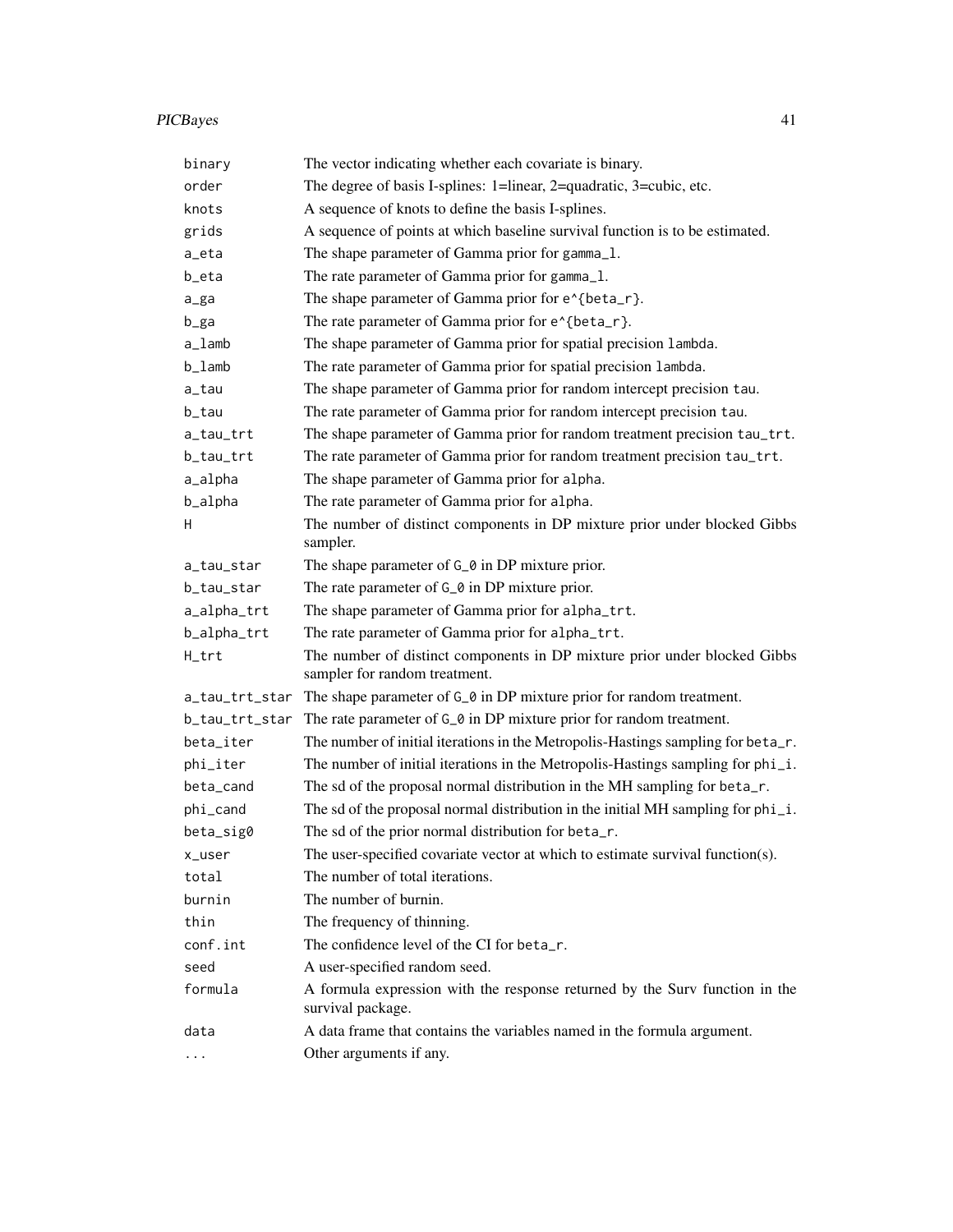Possible values are "PIC", "spatialPIC", "clusterPIC\_int", "clusterPIC\_int\_DP", "clusterPIC\_trt", "clusterPIC\_trt\_DP", "clusterPIC\_Z", and "clusterPIC\_Z\_DP" for partly interval-censored data; and "IC", "spatialIC", "clusterIC\_int", "clusterIC\_int\_DP", "clusterIC\_trt", "clusterIC\_trt\_DP", "clusterIC\_Z", and "clusterIC\_Z\_DP" for general interval-censored data.

# Value

An object of class PICBayes. Refere to each specific function for its specific values.

#### Author(s)

Chun Pan

#### plot.PICBayes *Plot method for a PICBayes model*

# Description

Plot estimated baseline survival function at grids.

#### Usage

## S3 method for class 'PICBayes' plot(x, y, ...)

#### Arguments

| $\mathsf{x}$            | A sequence of points (grids) where baseline survival probabilities are esti-<br>mated. |
|-------------------------|----------------------------------------------------------------------------------------|
| <b>V</b>                | Estiamted baseline survival at grids.                                                  |
| $\cdot$ $\cdot$ $\cdot$ | Other arguments if any.                                                                |

# Value

A plot of baseline survival function.

<span id="page-41-0"></span>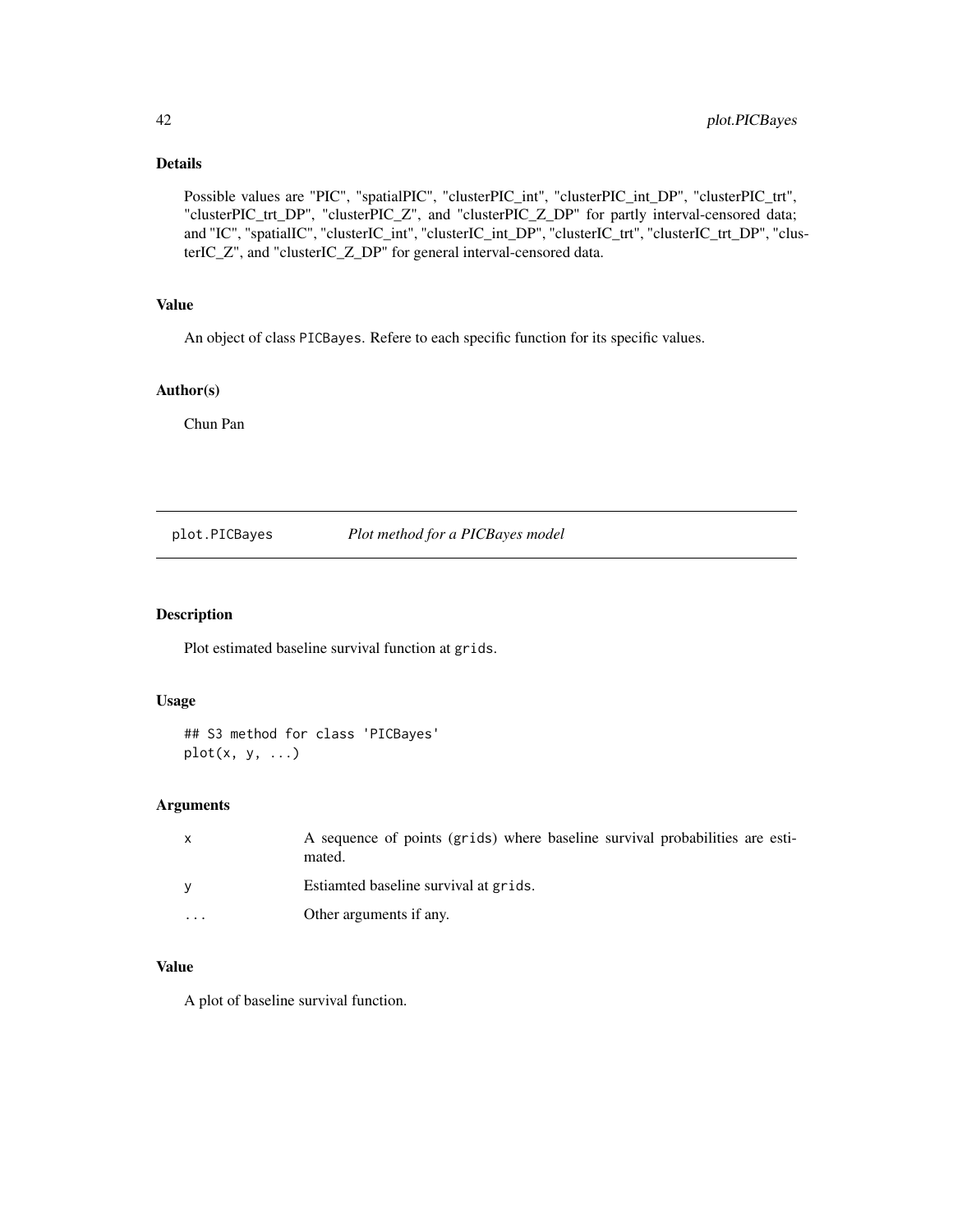<span id="page-42-0"></span>

# Description

Fit a Bayesian semiparametric PH model with spatial frailty for spatially dependent general intervalcensored data.

# Usage

```
spatialIC(L, R, y, xcov, IC, scale.designX, scaled, area, binary, I, C, nn,
order, knots, grids, a_eta, b_eta, a_ga, b_ga, a_lamb, b_lamb, beta_iter,
phi_iter, beta_cand, beta_sig0, x_user, total, burnin, thin, conf.int, seed)
```

| L                                 | The vector of left endpoints of the observed time intervals.                                            |
|-----------------------------------|---------------------------------------------------------------------------------------------------------|
| R                                 | The vector of right endponts of the observed time intervals.                                            |
| у                                 | The vector of censoring indicator: 0=left-censored, 1=interval-censored, 2=right-<br>censored, 3=exact. |
| XCOV                              | The covariate matrix for the p predictors.                                                              |
| IC                                | The vector of general interval-censored indicator: 1=general interval-censored,<br>$0 = exact.$         |
| scale.designX                     | The TRUE or FALSE indicator of whether or not to scale the design matrix X.                             |
| scaled                            | The vector indicating whether each covariate is to be scaled: $1=$ to be scaled,<br>$0 = not.$          |
| area                              | The vector of area ID.                                                                                  |
| $\mathbf I$                       | The number of areas.                                                                                    |
| C                                 | The adjacency matrix.                                                                                   |
| nn                                | The vector of number of neighbors for each area.                                                        |
| binary                            | The vector indicating whether each covariate is binary.                                                 |
| order                             | The degree of basis I-splines: 1=linear, 2=quadratic, 3=cubic, etc.                                     |
| knots                             | A sequence of knots to define the basis I-splines.                                                      |
| grids                             | A sequence of points at which baseline survival function is to be estimated.                            |
| a_eta                             | The shape parameter of Gamma prior for gamma_1.                                                         |
| b_eta                             | The rate parameter of Gamma prior for gamma_1.                                                          |
| a_ga                              | The shape parameter of Gamma prior for e <sup><math>\lambda</math></sup> {beta_r}.                      |
| b_ga                              | The rate parameter of Gamma prior for e^{beta_r}.                                                       |
| $a$ <sub><math>-</math>lamb</sub> | The shape parameter of Gamma prior for spatial precision lambda.                                        |
| b_lamb                            | The rate parameter of Gamma prior for spatial precision lambda.                                         |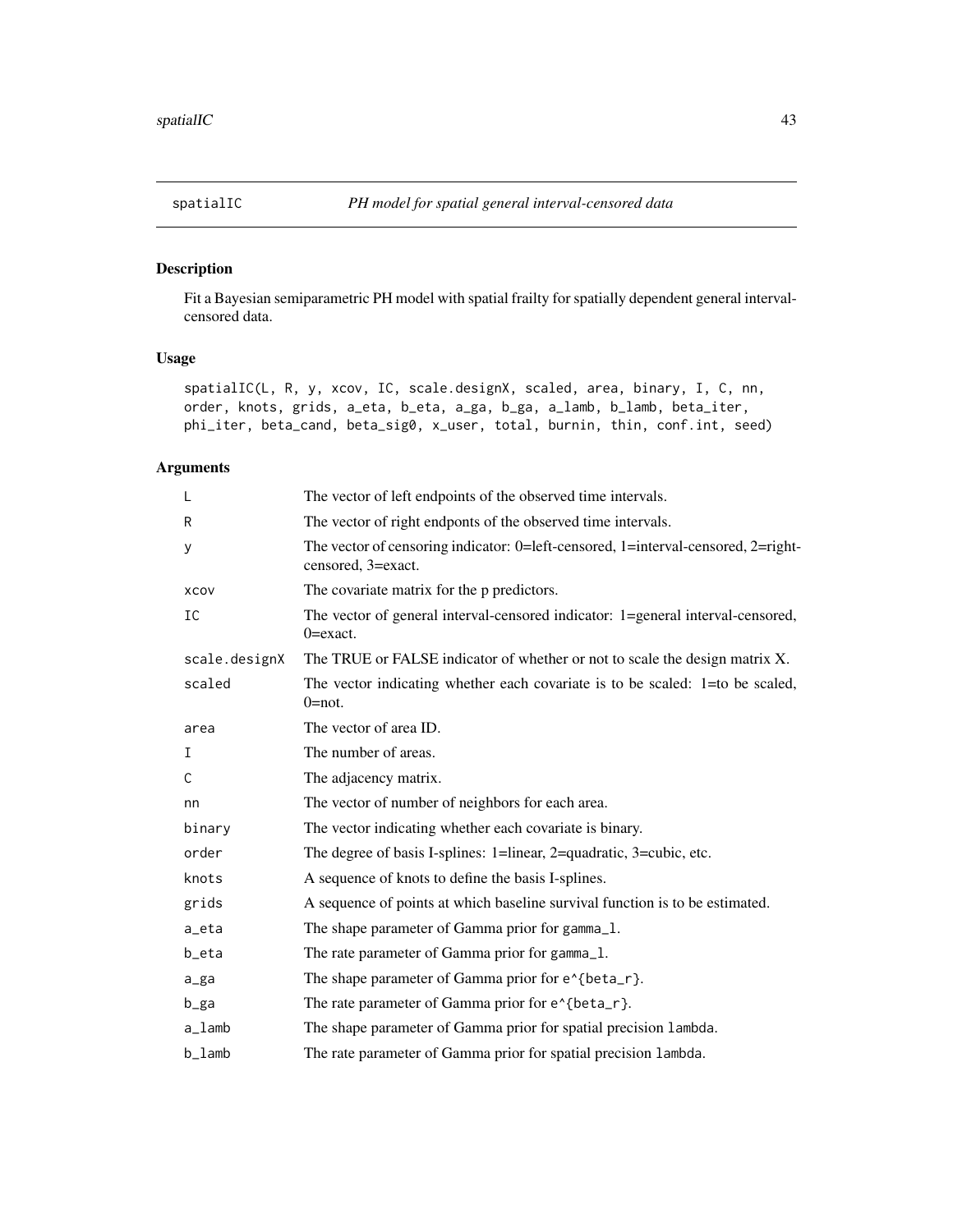| beta_iter | The number of initial iterations in the Metropolis-Hastings sampling for beta_r. |
|-----------|----------------------------------------------------------------------------------|
| phi_iter  | The number of initial iterations in the Metropolis-Hastings sampling for phi_i.  |
| beta_cand | The sd of the proposal normal distribution in the MH sampling for beta_r.        |
| beta_sig0 | The sd of the prior normal distribution for beta_r.                              |
| x_user    | The user-specified covariate vector at which to estimate survival function(s).   |
| total     | The number of total iterations.                                                  |
| burnin    | The number of burnin.                                                            |
| thin      | The frequency of thinning.                                                       |
| conf.int  | The confidence level of the CI for beta_r.                                       |
| seed      | A user-specified random seed.                                                    |
|           |                                                                                  |

The baseline cumulative hazard is approximated by a linear combination of I-splines:

 $sum_{1=1}^{n}$  sum\_{l=1}^{K}(gamma\_l\*b\_l(t)).

For a binary prdictor, we sample  $e^{\lambda}$ {beta\_r}, with Gamma prior.

The regression coefficient beta\_r for a continuous predictor is sampled using MH algorithm. During the initial beta\_iter iterations, sd of the proposal distribution is beta\_cand. Afterwards, proposal sd is set to be the sd of available MCMC draws.

#### Value

a list containing the following elements:

| N           | The sample size.                                                                                                                                              |
|-------------|---------------------------------------------------------------------------------------------------------------------------------------------------------------|
| parbeta     | A total by p matrix of MCMC draws of beta_r, $r=1$ , , p.                                                                                                     |
| parsurv0    | A total by length(grids) matrix, each row contains the baseline survival at<br>grids from one iteration.                                                      |
| parsurv     | A total by length(grids)*G matrix, each row contains the survival at grids<br>from one iteration. G is the number of sets of user-specified covariate values. |
| parphi      | A total by I matrix of MCMC draws of $phi_i$ , i=1,,I.                                                                                                        |
| parlamb     | A total by 1 matrix of MCMC draws of lambda.                                                                                                                  |
| coef        | A vector of regression coefficient estimates.                                                                                                                 |
| coef_ssd    | A vector of sample standard deviations of regression coefficient estimates.                                                                                   |
| coef_ci     | The credible intervals for the regression coefficients.                                                                                                       |
| $SØ_m$      | The estimated baseline survival at grids.                                                                                                                     |
| $S_m$       | The estimated survival at grids with user-specified covariate values x_user.                                                                                  |
| grids       | The sequance of points where baseline survival functions is estimated.                                                                                        |
| DIC.        | Deviance information criterion.                                                                                                                               |
| <b>NLLK</b> | Negative log pseudo-marginal likelihood.                                                                                                                      |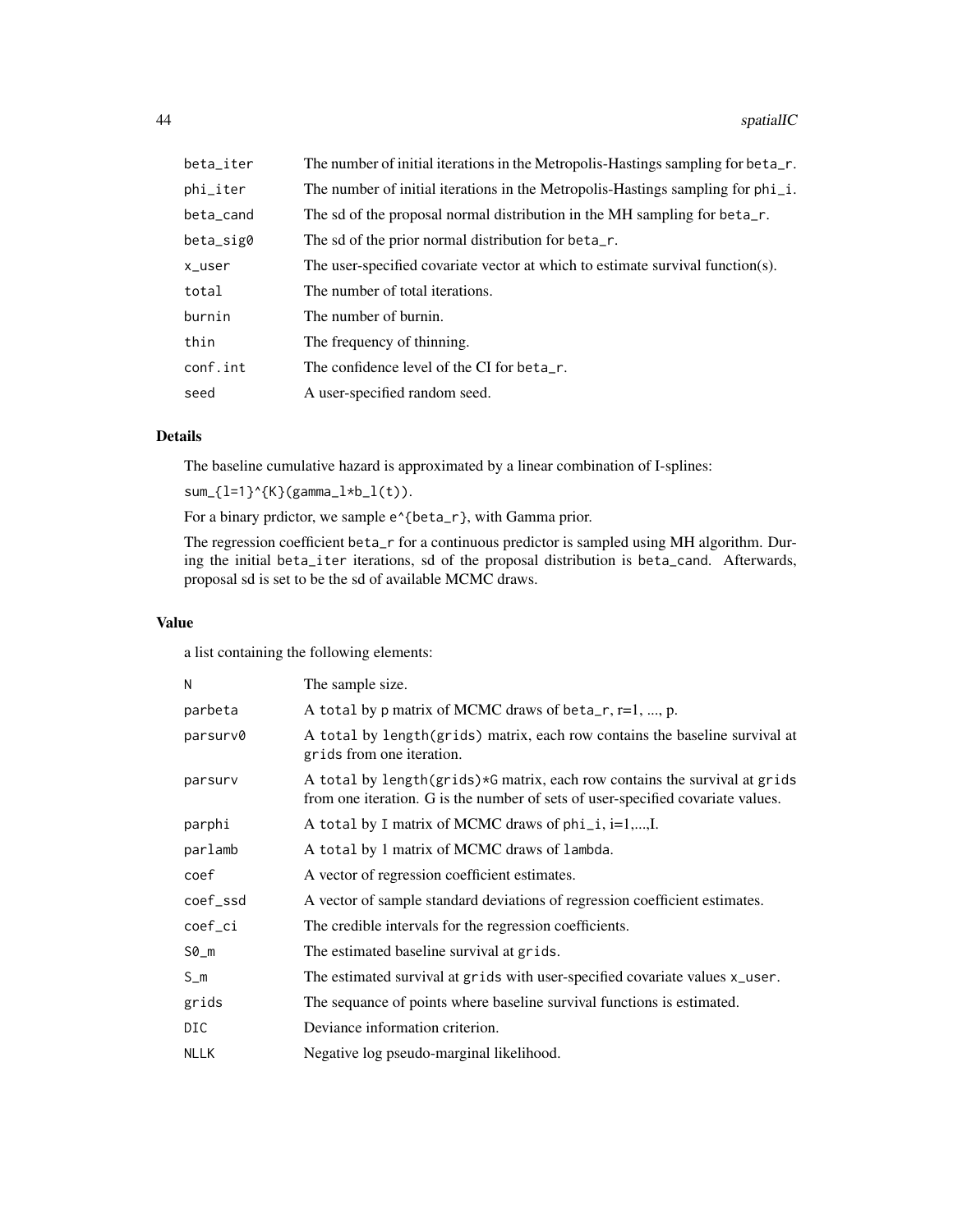# <span id="page-44-0"></span>spatialPIC 45

#### Author(s)

Chun Pan

# References

Pan, C. and Cai, B. (2020). A Bayesian model for spatial partly interval-censored data. *Communications in Statistics - Simulation and Computation*, DOI: 10.1080/03610918.2020.1839497.

spatialPIC *PH model for spatial partly interval-censored data*

# Description

Fit a Bayesian semiparametric PH model with spatial frailty for spatially dependent partly intervalcensored data.

# Usage

```
spatialPIC(L, R, y, xcov, IC, scale.designX, scaled, area, binary, I,
C, nn, order, knots, grids, a_eta, b_eta, a_ga, b_ga, a_lamb, b_lamb,
beta_iter, phi_iter, beta_cand, beta_sig0, x_user,
total, burnin, thin, conf.int, seed)
```

|               | The vector of left endpoints of the observed time intervals.                                            |
|---------------|---------------------------------------------------------------------------------------------------------|
| R             | The vector of right endponts of the observed time intervals.                                            |
| У             | The vector of censoring indicator: 0=left-censored, 1=interval-censored, 2=right-<br>censored, 3=exact. |
| XCOV          | The covariate matrix for the p predictors.                                                              |
| IC            | The vector of general interval-censored indicator: 1=general interval-censored,<br>$0 = exact.$         |
| scale.designX | The TRUE or FALSE indicator of whether or not to scale the design matrix X.                             |
| scaled        | The vector indicating whether each covariate is to be scaled: 1=to be scaled,<br>$0 = not.$             |
| area          | The vector of area ID.                                                                                  |
| I             | The number of areas.                                                                                    |
| C             | The adjacency matrix.                                                                                   |
| nn            | The vector of number of neighbors for each area.                                                        |
| binary        | The vector indicating whether each covariate is binary.                                                 |
| order         | The degree of basis I-splines: 1=linear, 2=quadratic, 3=cubic, etc.                                     |
| knots         | A sequence of knots to define the basis I-splines.                                                      |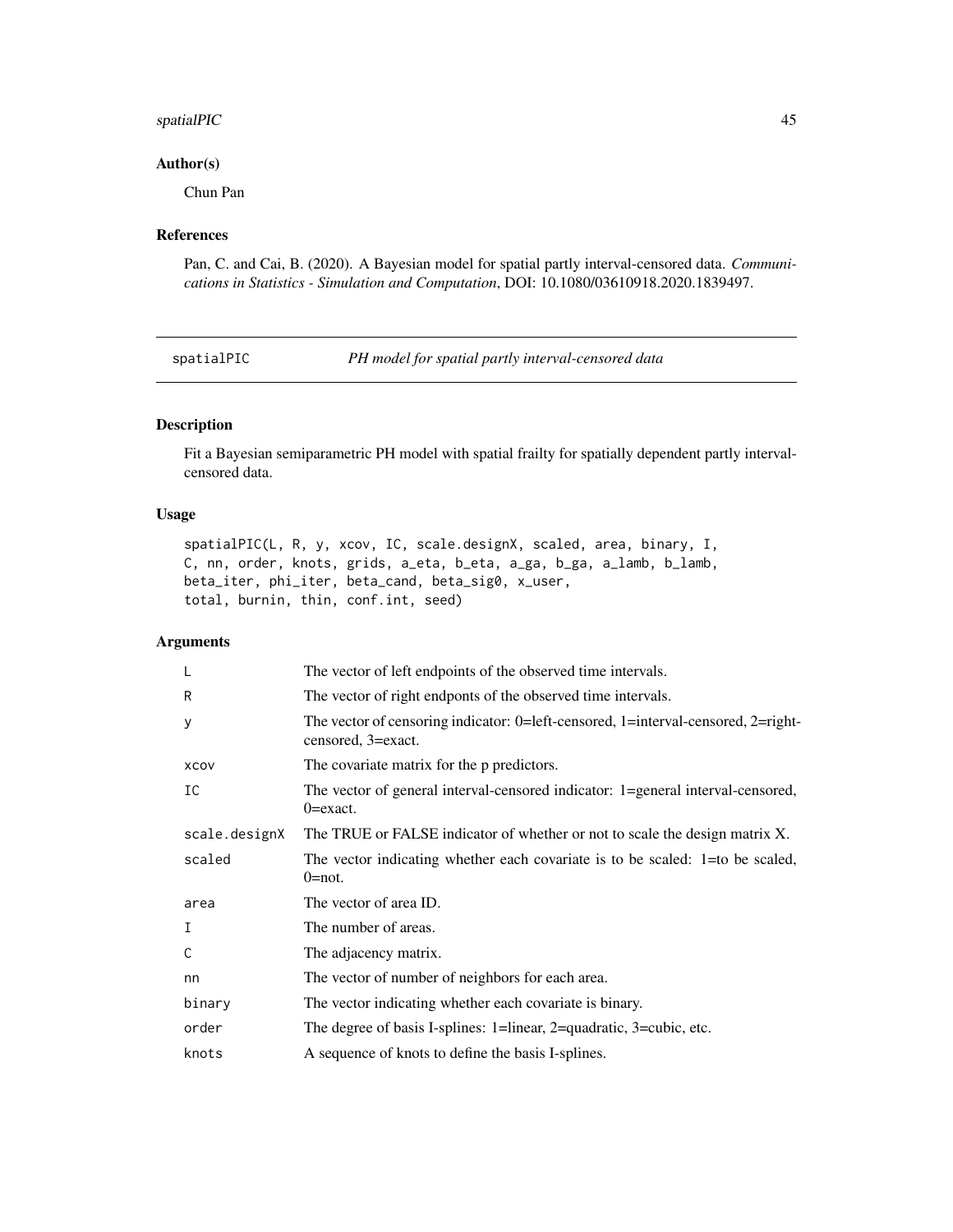| grids     | A sequence of points at which baseline survival function is to be estimated.      |
|-----------|-----------------------------------------------------------------------------------|
| a_eta     | The shape parameter of Gamma prior for gamma_1.                                   |
| b_eta     | The rate parameter of Gamma prior for gamma_1.                                    |
| a_ga      | The shape parameter of Gamma prior for $e^{\lambda}$ {beta_r}.                    |
| b_ga      | The rate parameter of Gamma prior for e <sup><math>\lambda</math></sup> {beta_r}. |
| a_lamb    | The shape parameter of Gamma prior for spatial precision lambda.                  |
| b_lamb    | The rate parameter of Gamma prior for spatial precision lambda.                   |
| beta_iter | The number of initial iterations in the Metropolis-Hastings sampling for beta_r.  |
| phi_iter  | The number of initial iterations in the Metropolis-Hastings sampling for phi_i.   |
| beta_cand | The sd of the proposal normal distribution in the MH sampling for beta_r.         |
| beta_sig0 | The sd of the prior normal distribution for beta_r.                               |
| x_user    | The user-specified covariate vector at which to estimate survival function(s).    |
| total     | The number of total iterations.                                                   |
| burnin    | The number of burnin.                                                             |
| thin      | The frequency of thinning.                                                        |
| conf.int  | The confidence level of the CI for beta_r.                                        |
| seed      | A user-specified random seed.                                                     |
|           |                                                                                   |

The baseline cumulative hazard is approximated by a linear combination of I-splines:

 $sum_{1=1}^{n}$  (K}(gamma\_l\*b\_l(t)).

The baseline hazard is approximated by a linear combination of basis M-splines:

 $sum_{1=1}^{n}$  sum<sub>-</sub>{l=1}^{K}(gamma\_l\*M\_l(t)).

For a binary prdictor, we sample  $e^{A}$ {beta\_r}, with Gamma prior.

The regression coefficient beta\_r for a continuous predictor is sampled using MH algorithm. During the initial beta\_iter iterations, sd of the proposal distribution is beta\_cand. Afterwards, proposal sd is set to be the sd of available MCMC draws.

# Value

a list containing the following elements:

| N        | The sample size.                                                                                                                                                |
|----------|-----------------------------------------------------------------------------------------------------------------------------------------------------------------|
| parbeta  | A total by p matrix of MCMC draws of beta_r, r=1, , p.                                                                                                          |
| parsurv0 | A total by length(grids) matrix, each row contains the baseline survival at<br>grids from one iteration.                                                        |
| parsurv  | A total by length (grids) *G matrix, each row contains the survival at grids<br>from one iteration. G is the number of sets of user-specified covariate values. |
| parphi   | A total by I matrix of MCMC draws of $phi_i$ , i=1,,I.                                                                                                          |
| parlamb  | A total by 1 matrix of MCMC draws of lambda.                                                                                                                    |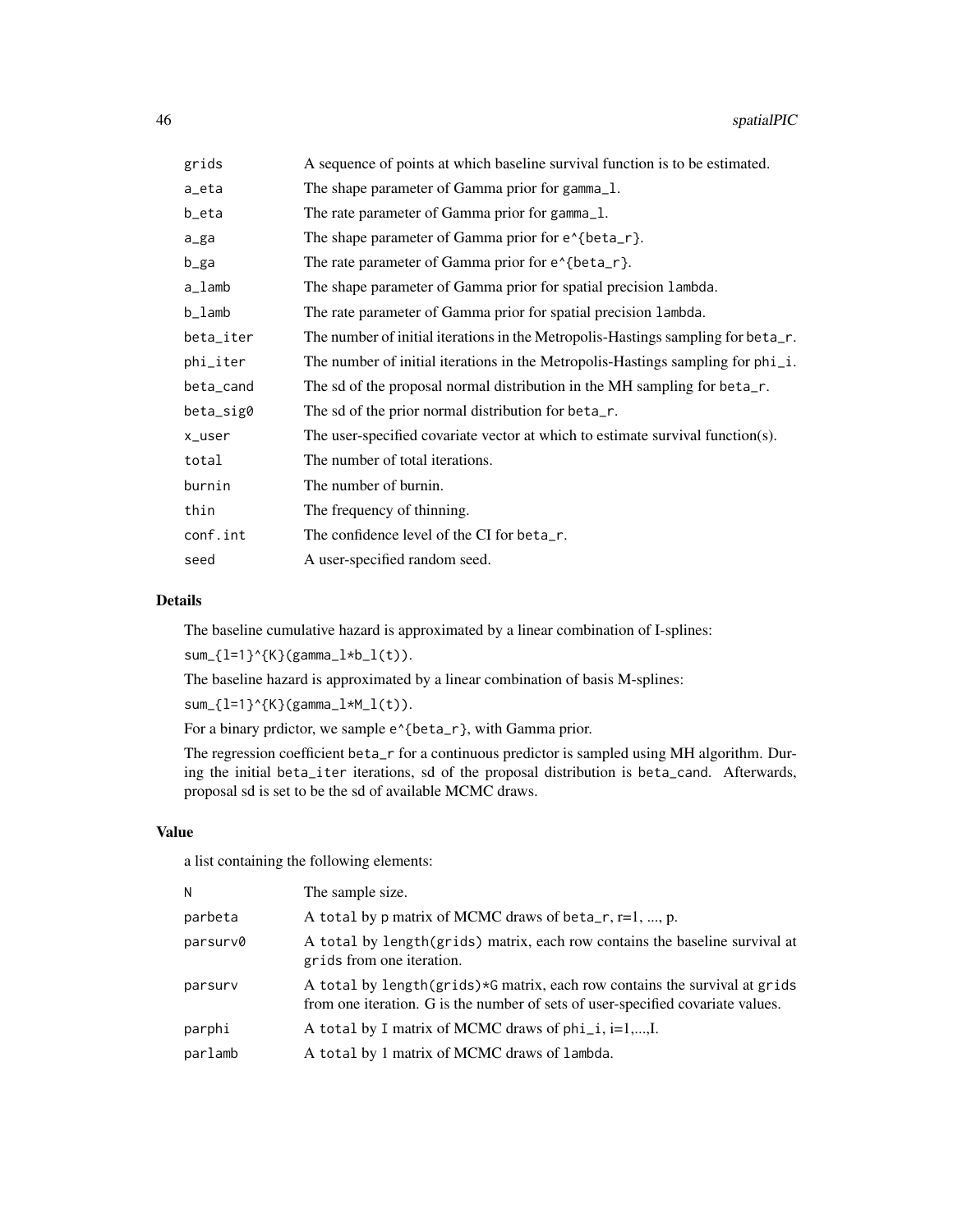<span id="page-46-0"></span>

| coef        | A vector of regression coefficient estimates.                                |
|-------------|------------------------------------------------------------------------------|
| coef_ssd    | A vector of sample standard deviations of regression coefficient estimates.  |
| coef_ci     | The credible intervals for the regression coefficients.                      |
| $SØ_m$      | The estimated baseline survival at grids.                                    |
| $S_m$       | The estimated survival at grids with user-specified covariate values x_user. |
| grids       | The sequance of points where baseline survival functions is estimated.       |
| DIC.        | Deviance information criterion.                                              |
| <b>NLLK</b> | Negative log pseudo-marginal likelihood.                                     |

# Author(s)

Chun Pan

#### References

Pan, C. and Cai, B. (2020). A Bayesian model for spatial partly interval-censored data. *Communications in Statistics - Simulation and Computation*, DOI: 10.1080/03610918.2020.1839497.

# Examples

```
data(C)
data(da2)
nn<-apply(C,1,sum)
# Number of iterations set to very small for CRAN automatic testing
try2<-PICBayes(formula=Surv(L,R,type='interval2')~x1+x2,data=data.frame(da2),
model='spatialPIC',area=da2[,6],IC=da2[,7],scale.designX=TRUE,scale=c(1,0),
binary=c(0,1),I=46,C=C,nn=nn,order=3,knots=c(0,2,6,max(da2[,1:2],na.rm=TRUE)+1),
grids=seq(0.1,10.1,by=0.1),a_eta=1,b_eta=1,a_ga=1,b_ga=1,a_lamb=1,b_lamb=1,
beta_iter=11,phi_iter=11,beta_cand=1,beta_sig0=10,
x_user=NULL,total=50,burnin=10,thin=1,conf.int=0.95,seed=1)
```
summary.PICBayes *Summary method for a PICBayes model*

#### Description

Present output from function [PICBayes](#page-39-1).

#### Usage

## S3 method for class 'PICBayes' summary(object, ...)

| object  | Class PICBayes object.  |
|---------|-------------------------|
| $\cdot$ | Other arguments if any. |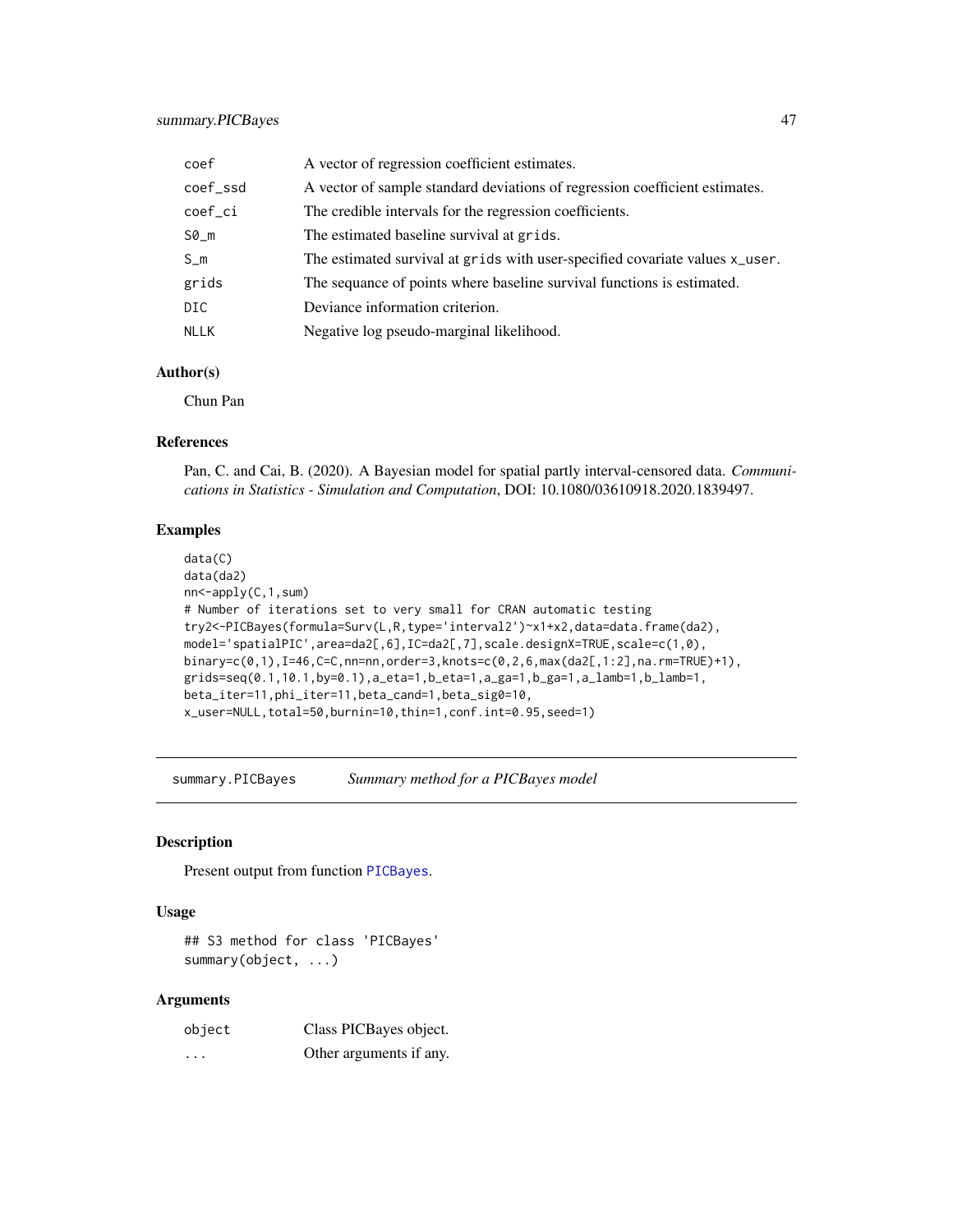#### Value

An object of class summary.

SurvtoLR *Transform Surv object to data matrix with L and R columns*

#### Description

Take a [Surv](#page-0-0) object and transforms it into a data matrix with two columns, L and R, representing the left and right points of observed time intervals. For right-censored data,  $R = NA$ .

#### Usage

SurvtoLR(x)

# Arguments

x a [Surv](#page-0-0) object

#### Details

The input Surv object should be in the form of Surv(L,R, type='interval2'), where  $R = NA$  for right-censored data.

#### Value

A data matrix with two variables:

| left-points of observed time intervals |
|----------------------------------------|
|                                        |

R right-points of observed time intervals

#### References

Michael P. Fay, Pamela A. Shaw (2010). Exact and Asymptotic Weighted Logrank Tests for Interval Censored Data: The interval R Package. *Journal of Statistical Software*, 36 1-34.

# Examples

```
library(survival)
L < -c(45, 6, 0, 46)R<-c(NA,10,7,NA)
y<-Surv(L,R,type='interval2')
SurvtoLR(y)
```
<span id="page-47-0"></span>